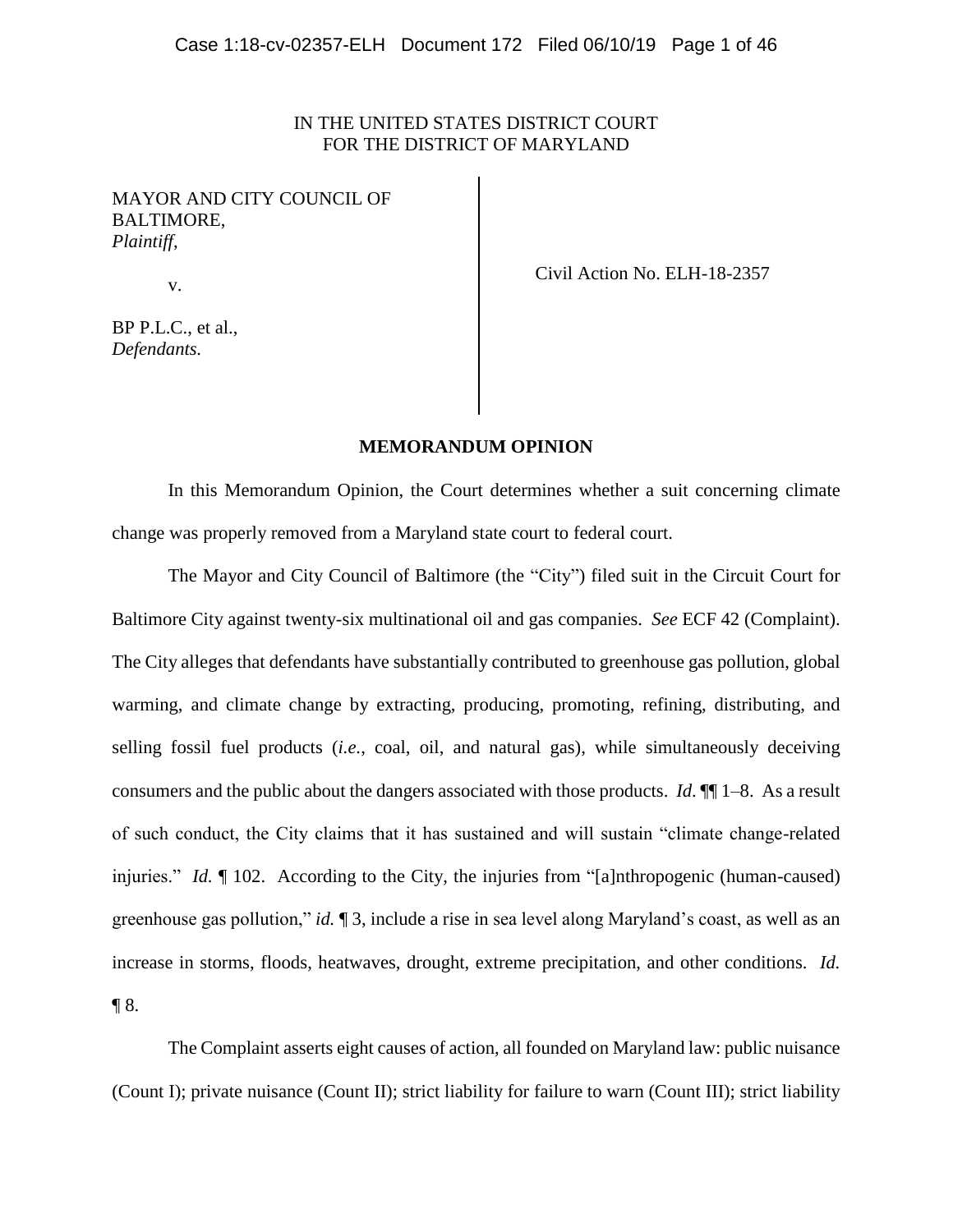# Case 1:18-cv-02357-ELH Document 172 Filed 06/10/19 Page 2 of 46

for design defect (Count IV); negligent design defect (Count V); negligent failure to warn (Count VI); trespass (Count VII); and violations of the Maryland Consumer Protection Act, Md. Code (2013 Repl. Vol., 2019 Supp.), Com. Law §§ 13–101 to 13–501 (Count VIII). *Id*. ¶¶ 218–98. The City seeks monetary damages, civil penalties, and equitable relief. *Id*.

Two of the defendants, Chevron Corp. and Chevron U.S.A., Inc. (collectively, "Chevron"), timely removed the case to this Court. ECF 1 (Notice of Removal).<sup>1</sup> Asserting a battery of grounds for removal, Chevron underscores that the case concerns "*global* emissions" (*id.* at 3) with "uniquely federal interests" (*id.* at 6) that implicate "bedrock federal-state divisions of responsibility[.]" *Id.* at 3.

The eight grounds for removal are as follows: (1) the case is removable under 28 U.S.C. § 1441(a) and § 1331, because the City's claims are governed by federal common law, not state common law; (2) the action raises disputed and substantial issues of federal law that must be adjudicated in a federal forum; (3) the City's claims are completely preempted by the Clean Air Act ("CAA"), 42 U.S.C. § 7401 *et seq*., and/or other federal statutes and the Constitution; (4) this Court has original jurisdiction under the Outer Continental Shelf Lands Act ("OCSLA"), 43 U.S.C. § 1349(b); (5) removal is authorized under the federal officer removal statute, 28 U.S.C. § 1442(a)(1); (6) this Court has federal question jurisdiction under 28 U.S.C. § 1331 because the City's claims are based on alleged injuries to and/or conduct on federal enclaves; (7) removal is authorized under 28 U.S.C. § 1452(a) and 28 U.S.C. § 1334(b), because the City's claims are

 $\overline{a}$ 

 $1$  Chevron alleged that no other defendants had been served prior to the removal. ECF 28 (Chevron's Statement in Response to Standing Order Concerning Removal). The Notice of Removal was timely. *See* 28 U.S.C. § 1446(b) (defendant must remove within thirty days after service). And, because the action was not removed "solely under section 1441(a)," the consent of the other defendants was not required. *See* 28 U.S.C. § 1446(b)(2)(A) ("When a civil action is removed solely under section 1441(a), all defendants who have been properly joined and served must join in or consent to the removal of the action.").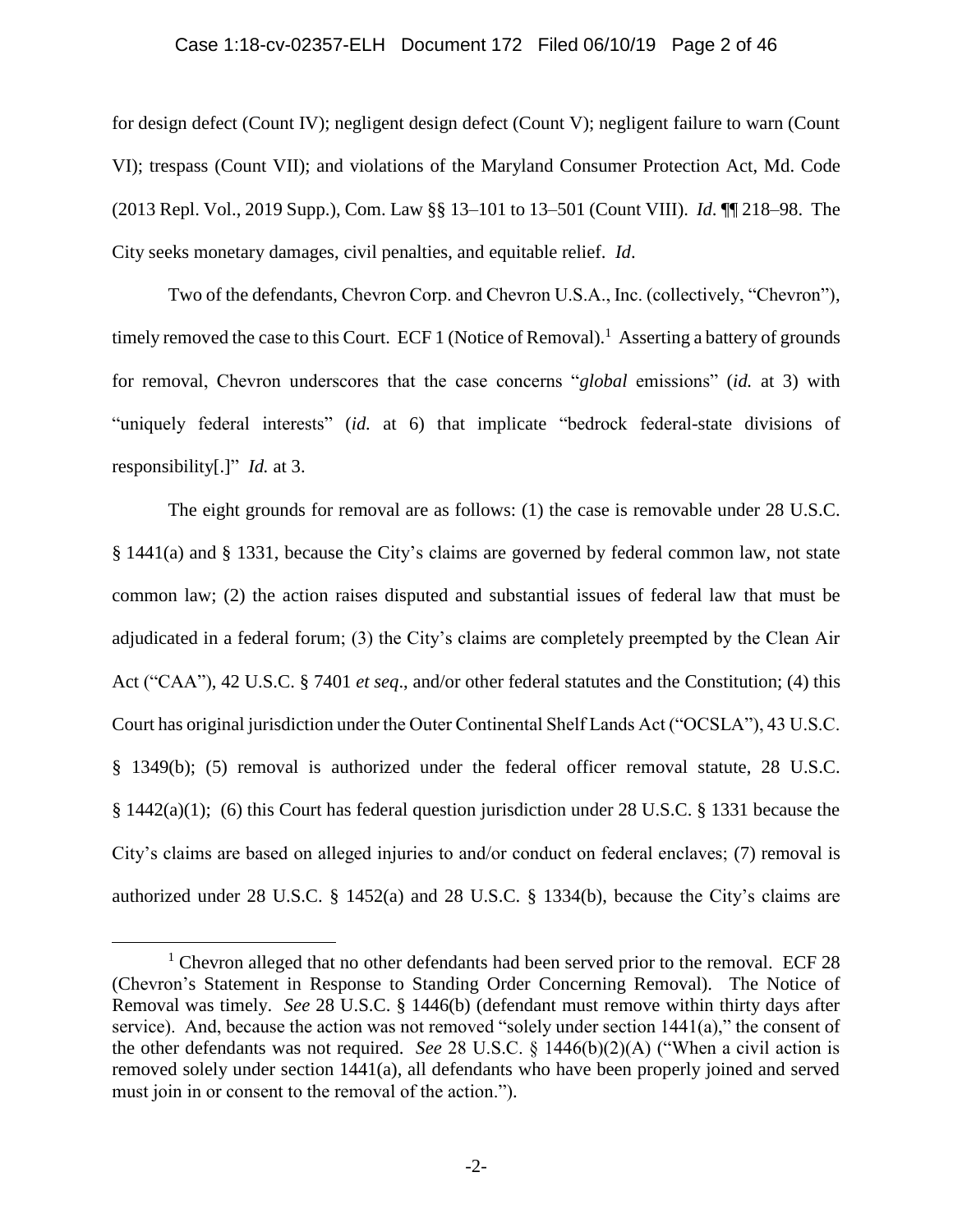# Case 1:18-cv-02357-ELH Document 172 Filed 06/10/19 Page 3 of 46

related to federal bankruptcy cases; and (8) the City's claims fall within the Court's original admiralty jurisdiction under 28 U.S.C. § 1333. ECF 1 at 6–12, ¶¶ 5–12.

Thereafter, the City filed a motion to remand the case to state court, pursuant to 28 U.S.C. § 1447(c). ECF 111. The motion is supported by a memorandum of law (ECF 111-1) (collectively, "Remand Motion"). Defendants filed a joint opposition to the Remand Motion (ECF 124, "Opposition"), along with three supplements containing numerous exhibits. ECF 125; ECF 126; ECF 127.<sup>2</sup> The City replied. ECF 133.

Defendants also filed a conditional motion to stay the execution of any remand order. ECF 161. They ask that, in the event the Court grants the City's Remand Motion, the Court issue an order staying execution of the remand for thirty days to allow them to appeal the ruling. *Id*. at 1– 2. The City initially opposed that motion (ECF 162), but subsequently stipulated to the requested stay. ECF 170. This Court accepted the parties' stipulation by Consent Order of April 22, 2019. ECF 171.

No hearing is necessary to resolve the Remand Motion. *See* Local Rule 105.6. For the reasons that follow, I conclude that removal was improper. Therefore, I shall grant the Remand Motion. However, I shall stay execution of the remand for thirty days, in accordance with the parties' joint stipulation and the Court's prior Order.

 $\overline{a}$ 

<sup>&</sup>lt;sup>2</sup> The following defendants did not join in the Opposition to the City's Remand Motion: Crown Central Petroleum Corp.; Louisiana Land & Exploration Co.; Phillips 66 Co.; Marathon Oil Co.; and Marathon Oil Corp. *See* ECF 124; ECF 42. However, it appears that three of these defendants were not properly named in the Complaint. *See* ECF 14 (Local Rule 103.3 Disclosure Statement by Louisiana Land and Exploration Co. LLC, stating that defendant Louisiana Land & Exploration Co. no longer exists); ECF 40 (Local Rule 103.3 Disclosure Statement by Crown Central LLC and Crown Central New Holdings LLC, stating that defendant Crown Central Petroleum Corp. no longer exists); ECF 108 (Local Rule 103.3 Disclosure Statement by Phillips 66 does not identify Phillips 66 Co.).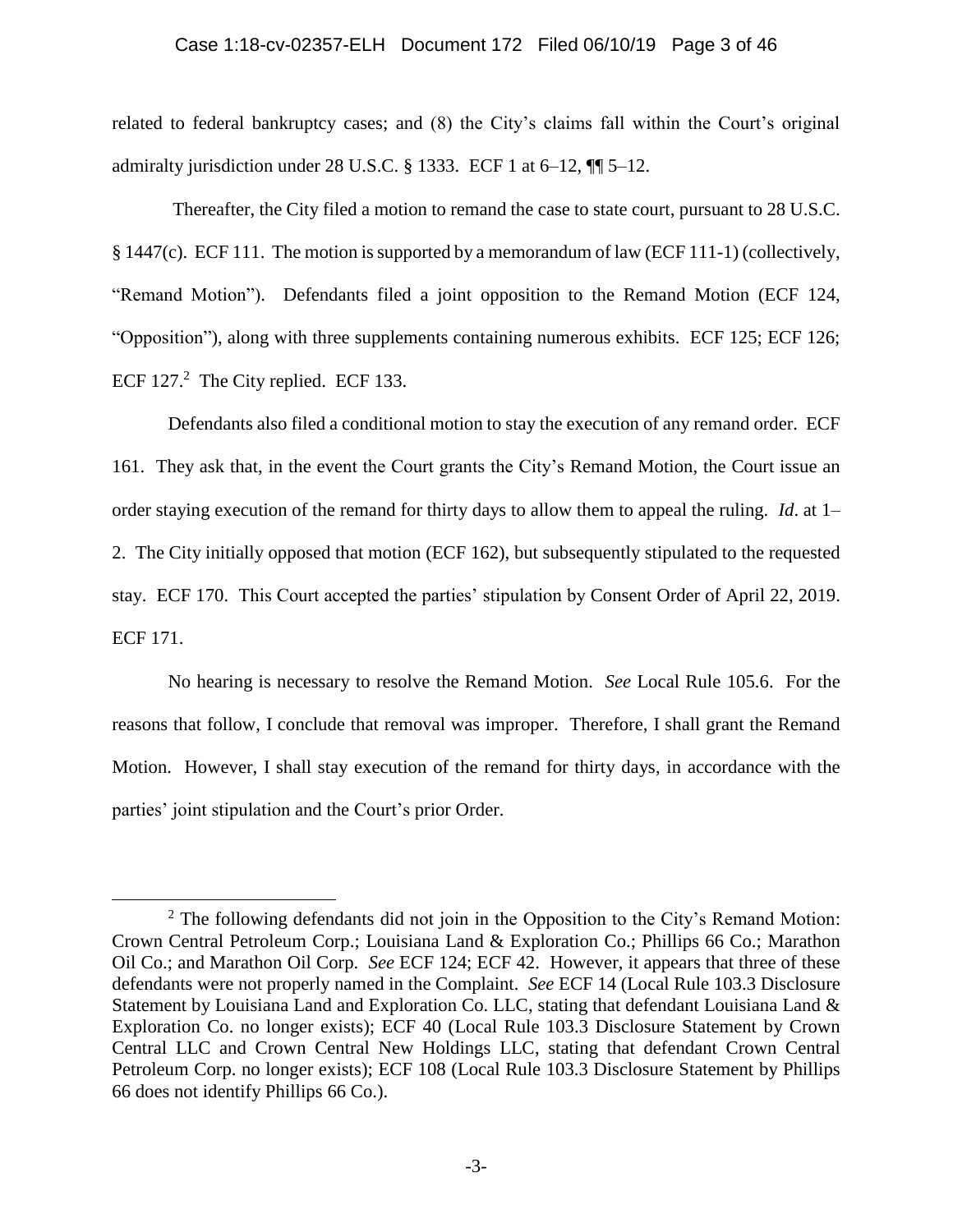### **I. Discussion**

# **A. The Contours of Removal**

This matter presents a primer on removal jurisdiction; defendants rely on the proverbial "laundry list" of grounds for removal. I begin by outlining the general contours of removal jurisdiction and then turn to the specific bases for removal on which defendants rely.

District courts of the United States are courts of limited jurisdiction and possess only the "power authorized by Constitution and statute." *Exxon Mobil Corp. v. Allapattah Servs., Inc.*, 545 U.S. 546, 552 (2005) (citation omitted); *see Home Buyers Warranty Corp. v. Hanna*, 750 F.3d 727, 432 (4th Cir. 2014). They "may not exercise jurisdiction absent a statutory basis . . . ." *Exxon Mobil Corp*, 545 U.S. at 552. Indeed, a federal court must presume that a case lies outside its limited jurisdiction unless and until jurisdiction has been shown to be proper. *United States v. Poole*, 531 F.3d 263, 274 (4th Cir. 2008) (citing *Kokkonen v. Guardian Life Ins. Co.*, 511 U.S. 375, 377 (1994)).

Under § 28 U.S.C. § 1441, the general removal statute, "any civil action brought in a State court of which the district courts of the United States have original jurisdiction" may be "removed by the defendant or the defendants, to the district court of the United States for the district and division embracing the place where such action is pending." *Id.* § 1441(a). Congress has conferred jurisdiction on the federal courts in several ways. Of relevance here, to provide a federal forum for plaintiffs who seek to vindicate federal rights, Congress has conferred on the district courts original jurisdiction over civil actions that arise under the Constitution, laws, or treaties of the United States. *See* U.S. Const. art. III, § 2 ("The Judicial Power shall extend to all Cases, in Law and Equity, arising under this Constitution, the Laws of the United States, and Treaties made . . .");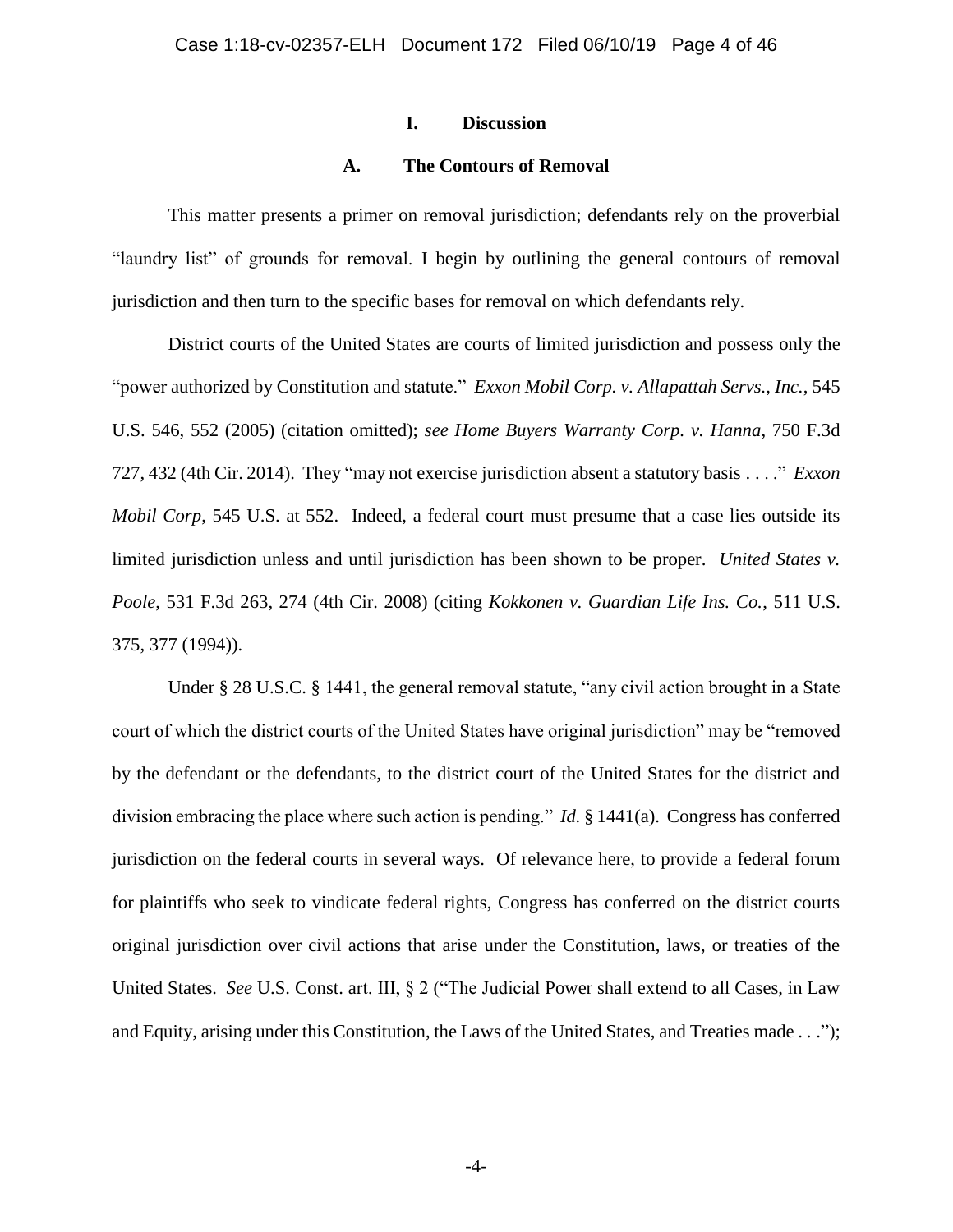*see also* 28 U.S.C. § 1331; *Exxon Mobil Corp.*, 545 U.S. at 552. This is sometimes called federal question jurisdiction.<sup>3</sup>

The burden of demonstrating jurisdiction and the propriety of removal rests with the removing party. *See McBurney v. Cuccinelli*, 616 F.3d 393, 408 (4th Cir. 2010); *Robb Evans & Assocs. v. Holibaugh*, 609 F.3d 359, 362 (4th Cir. 2010); *Dixon v. Coburg Dairy, Inc.*, 369 F.3d 811, 816 (4th Cir. 2004) (en banc). Therefore, "[i]f a plaintiff files suit in state court and the defendant seeks to adjudicate the matter in federal court through removal, it is the defendant who carries the burden of alleging in his notice of removal and, if challenged, demonstrating the court's jurisdiction over the matter." *Strawn v. AT & T Mobility LLC*, 530 F.3d 293, 296 (4th Cir. 2008). And, if "a case was not properly removed, because it was not within the original jurisdiction" of the federal court, then "the district court must remand [the case] to the state court from which it was removed." *Franchise Tax Bd. of Cal. v. Constr. Laborers Vacation Trust*, 463 U.S. 1, 8 (1983) (citing 28 U.S.C. § 1447(c)).

Courts are required to construe removal statutes narrowly. *Shamrock Oil & Gas Corp. v. Sheets*, 313 U.S. 100, 108–09 (1941). This is because "the removal of cases from state to federal

 $\overline{a}$ 

<sup>&</sup>lt;sup>3</sup> In addition, "Congress . . . has granted district courts original jurisdiction in civil actions between citizens of different States, between U.S. citizens and foreign citizens, or by foreign states against U.S. citizens," so long as the amount in controversy exceeds \$75,000. *Exxon Mobil Corp.*, 545 U.S. at 552; *see* 28 U.S.C. § 1332. Diversity jurisdiction "requires complete diversity among parties, meaning that the citizenship of *every* plaintiff must be different from the citizenship of *every* defendant." *Cent. W. Va. Energy Co., Inc. v. Mountain State Carbon, LLC*, 636 F.3d 101, 103 (4th Cir. 2011) (emphasis added); *see Strawbridge v. Curtiss*, 7 U.S. 267 (1806). Under 28 U.S.C. § 1367(a), district courts are also granted "supplemental jurisdiction over all other claims that are so related to claims in the action within [the courts'] original jurisdiction that they form part of the same case or controversy under Article III of the United States Constitution."

Although defendants do not argue otherwise, the Court observes that removal of this case was not based on diversity jurisdiction. Presumably, this is because BP Products North America Inc. is domiciled in Maryland. ECF 42, ¶ 20(e); *see* 28 U.S.C. § 1332; 28 U.S.C. § 1441(b).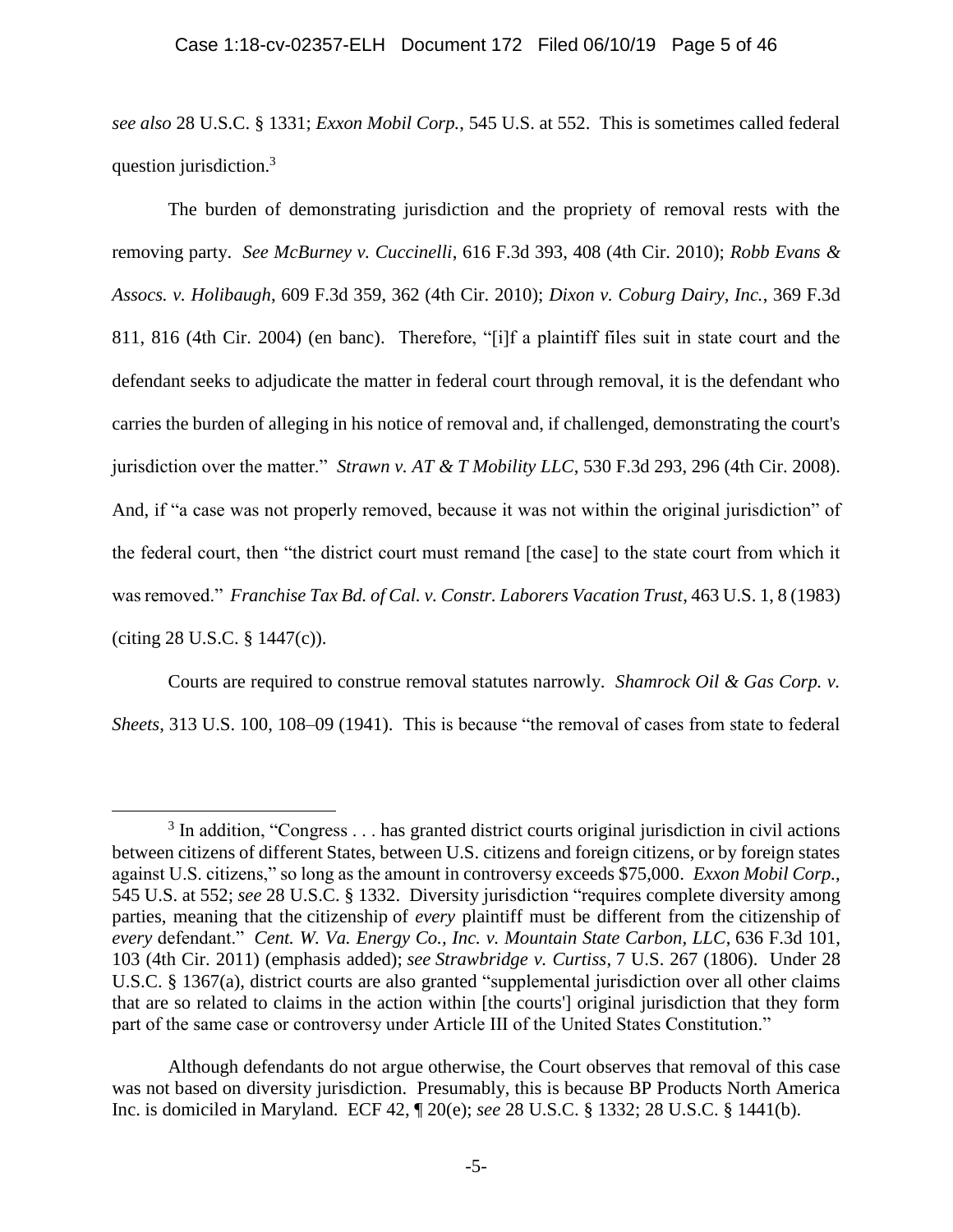# Case 1:18-cv-02357-ELH Document 172 Filed 06/10/19 Page 6 of 46

court raises significant federalism concerns." *Barbour v. Int'l Union*, 640 F.3d 599, 605 (4th Cir. 2011) (en banc), *abrogated in part on other grounds by* the Federal Courts Jurisdiction and Venue Clarification Act of 2011, Pub. L. No. 112-63, 125 Stat. 758 (2011); *see also Mulcahey v. Columbia Organic Chems. Co.*, 29 F.3d 148, 151 (4th Cir. 1994) ("Because removal jurisdiction raises significant federalism concerns, [courts] must strictly construe removal jurisdiction.") (citing *Shamrock*, 313 U.S. at 108–09). Thus, "any doubts" about removal must be "resolved in favor of state court jurisdiction." *Barbour*, 640 F.3d at 617; *see also Cohn v. Charles*, 857 F. Supp. 2d 544, 547 (D. Md. 2012) ("Doubts about the propriety of removal are to be resolved in favor of remanding the case to state court.").

Defendants assert a host of grounds for removal; four of their eight grounds are premised on federal question jurisdiction under 28 U.S.C. § 1331. These grounds are as follows: (1) the City's public nuisance claim is necessarily governed by federal common law; (2) the City's claims raise disputed and substantial issues of federal law; (3) the City's claims are completely preempted by the Clean Air Act, 42 U.S.C. § 7401 *et seq.*, and the foreign affairs doctrine; and (4) the City's claims are based on conduct or injuries that occurred on federal enclaves. ECF 1, ¶¶ 5–7; ECF 124 at 8–49. I shall address each of these arguments in turn and then consider defendants' alternative bases for removal.

As alternative grounds, defendants assert that this Court has original jurisdiction under the OCSLA, 43 U.S.C. § 1349(b); removal is authorized under the federal officer removal statute, 28 U.S.C. § 1442(a)(1); removal is authorized under 28 U.S.C. § 1452(a) and 28 U.S.C. § 1334(b) because the City's claims are related to bankruptcy cases; and the City's claims fall within the Court's original admiralty jurisdiction under 28 U.S.C. § 1333.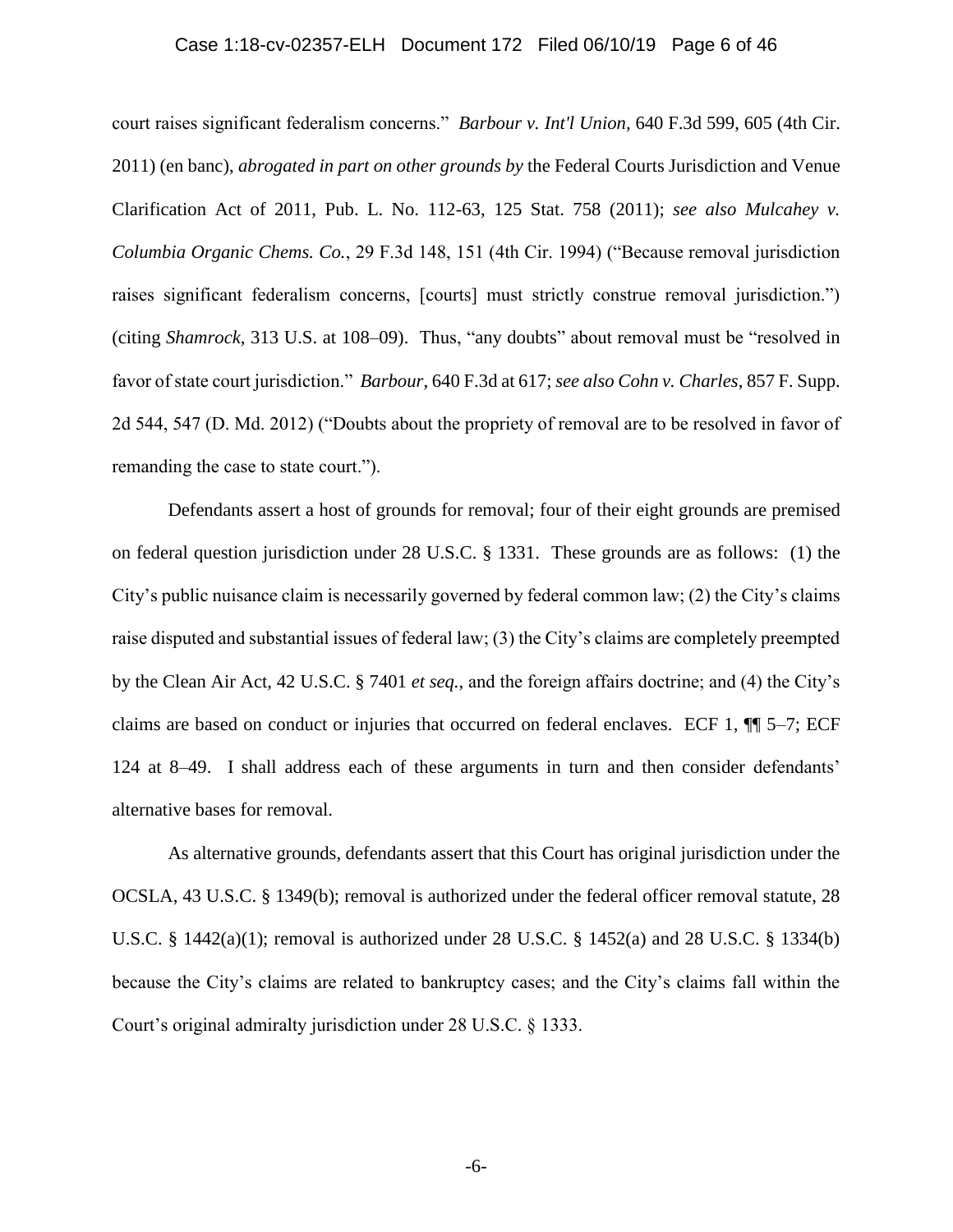# **B. Federal Question Jurisdiction**

Article III of the United States Constitution provides: "The judicial Power shall extend to all Cases, in Law and Equity, arising under . . . the Laws of the United States." U.S. Const. art. III, § 2, cl. 1. Section 1331 of 28 U.S.C. grants federal district courts "original jurisdiction of all civil actions arising under the Constitution, laws, or treaties of the United States." "Article III 'arising under' jurisdiction is broader than federal question jurisdiction under [28 U.S.C. § 1331]." *Verlinden B.V. v. Cent. Bank of Nigeria*, 461 U.S. 480, 495 (1983). Although Congress has the power to prescribe the jurisdiction of federal courts under U.S. Const. art. I, § 8, cl. 9, it "may not expand the jurisdiction of the federal courts beyond the bounds established by the Constitution." *Verlinden*, 461 U.S. at 491.

The "propriety" of removal on the basis of federal question jurisdiction "depends on whether the claims 'aris[e] under' federal law." *Pinney v. Nokia, Inc.*, 402 F.3d 430, 441 (4th Cir. 2005) (citation omitted). And, when jurisdiction is based on a claim "arising under the Constitution, treaties or laws of the United States," the case is "removable without regard to the citizenship or residence of the parties." 28 U.S.C. § 1441(b).

A case "'aris[es] under' federal law in two ways." *Gunn v. Minton*, 568 U.S. 251, 257 (2013); *see Beneficial Nat'l Bank v. Anderson*, 539 U.S. 1, 8 (2003). First, and most commonly, "a case arises under federal law when federal law creates the cause of action asserted." *Gunn*, 568 U.S. at 257; *see also Am. Well Works Co. v. Layne & Bowler Co.*, 241 U.S. 257, 260 (1916) (stating that a "suit arises under the law that creates the cause of action"). Second, a claim is deemed to arise under federal law for purposes of § 1331 when, although it finds its origins in state law, "the plaintiff's right to relief necessarily depends on resolution of a substantial question of federal law."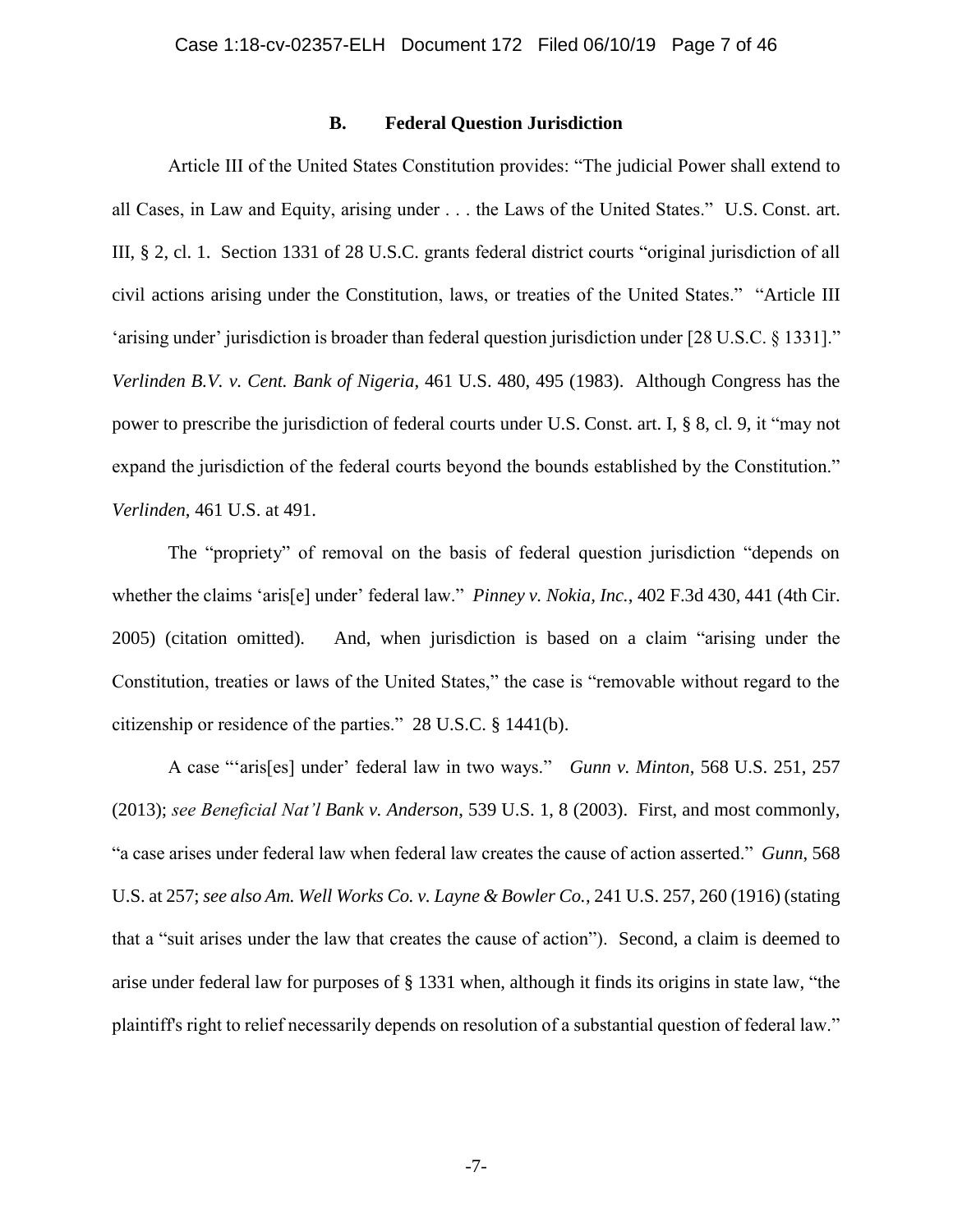*Empire Healthchoice Assurance Inc. v. McVeigh*, 547 U.S. 677, 690 (2006); *see Franchise Tax Bd.*, 463 U.S. at 13.

This latter set of circumstances arises only in a "special and small category' of cases." *Gunn*, 568 U.S. at 258 (quoting *Empire Healthchoice*, 547 U.S. at 699). Specifically, jurisdiction exists under this category only when "a federal issue is: (1) necessarily raised, (2) actually disputed, (3) substantial, and (4) capable of resolution in federal court without disrupting the federal-state balance approved by Congress." *Id*.; *see Grable & Sons Metal Prods., Inc. v. Darue Eng'g & Mfg*., 545 U.S. 308, 313–14 (2005); *Christianson v. Colt Indus. Operating Corp.*, 486 U.S. 800, 808 (1988); *Flying Pigs, LLC v. RRAJ Franchising, LLC*, 757 F.3d 177, 181 (4th Cir. 2014).

The "presence or absence of federal question jurisdiction is governed by the 'well-pleaded complaint rule,' which provides that federal jurisdiction exists only when a federal question is presented on the face of the plaintiff's properly pleaded complaint." *Rivet v. Regions Bank of La.*, 522 U.S. 470, 475 (1998) (citation omitted); *see Pressl v. Appalachian Power Co.*, 842 F.3d 299, 302 (4th Cir. 2016). This "makes the plaintiff the master of [its] claim," because in drafting the complaint, the plaintiff may "avoid federal jurisdiction by exclusive reliance on state law." *Caterpillar Inc. v. Williams*, 482 U.S. 386, 392 (1987); *see Pinney*, 402 F.3d at 442.

However, even when a well-pleaded complaint sets forth a state law claim, there are instances when federal law "is a necessary element" of the claim. *Christianson*, 486 U.S. at 808. Under certain circumstances, such a case may be removed to federal court. The *Pinney* Court explained, 402 F.3d at 442 (internal citation omitted):

Under the substantial federal question doctrine, 'a defendant seeking to remove a case in which state law creates the plaintiff's cause of action must establish two elements: (1) that the plaintiff's right to relief necessarily depends on a question of federal law, and (2) that the question of federal law is substantial.' If the defendant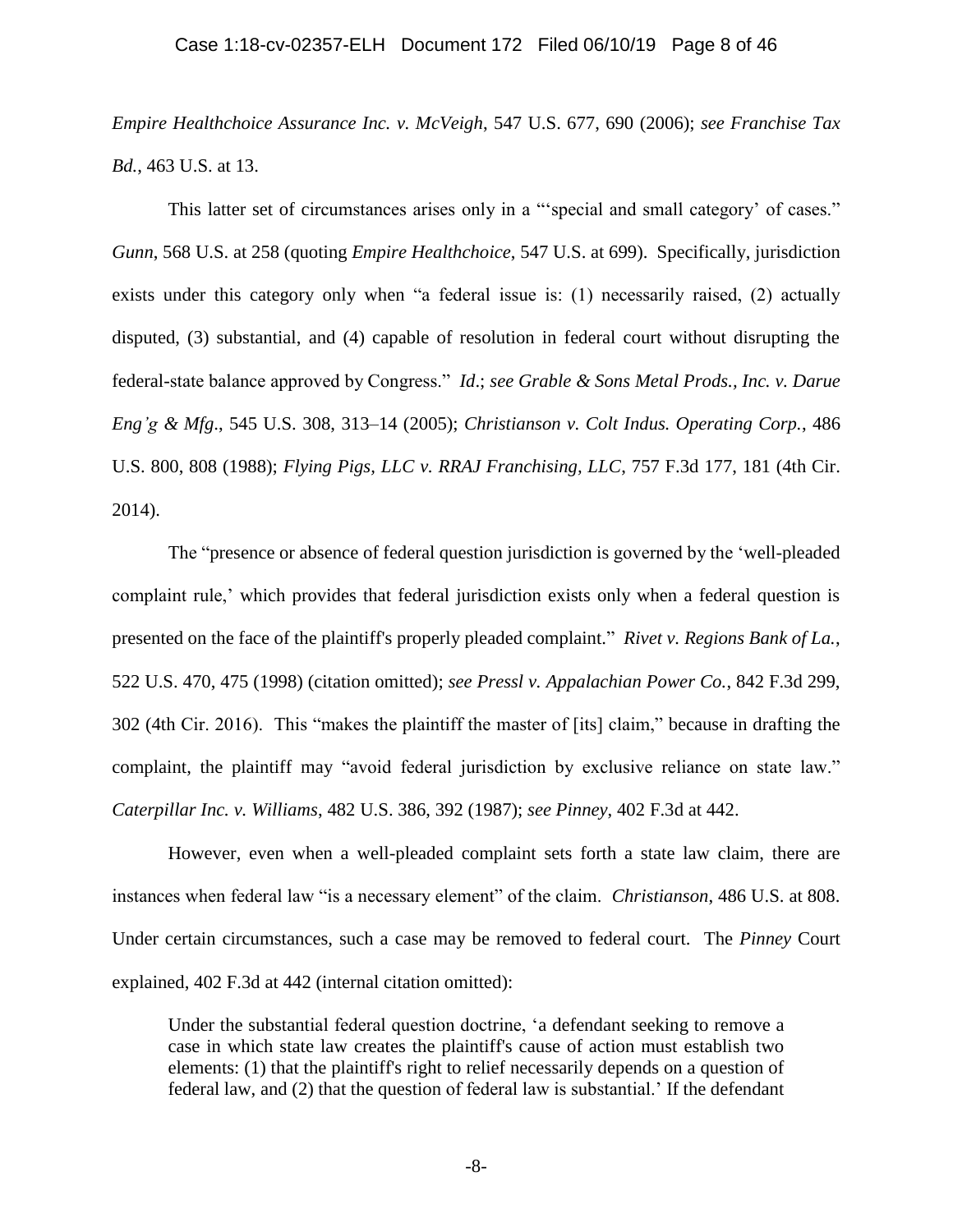### Case 1:18-cv-02357-ELH Document 172 Filed 06/10/19 Page 9 of 46

fails to establish either of these elements, the claim does not arise under federal law pursuant to the substantial federal question doctrine, and removal cannot be justified under this doctrine.

(internal citations omitted).

A case may also be removed from state court to federal court based on the doctrine of complete preemption. The complete preemption doctrine is a "corollary of the well-pleaded complaint rule." *Metro. Life Ins. Co. v. Taylor*, 481 U.S. 58, 63 (1987); *see In re Blackwater Sec. Consulting, LLC*, 460 F.3d 576, 584 (4th Cir. 2006). The Supreme Court has explained: "When [a] federal statute *completely* pre-empts [a] state-law cause of action, a claim which comes within the scope of that cause of action, even if pleaded in terms of state law, is in reality based on federal law." *Beneficial*, 539 U.S. at 8 (emphasis added). Therefore, federal question jurisdiction is satisfied "when a federal statute wholly displaces the state-law cause of action through *complete* pre-emption." *Id.* (emphasis added); *see also Vaden v. Discover Bank*, 556 U.S. 49, 61 (2009); *Aetna Health Inc. v. Davila*, 542 U.S. 200, 207–08 (2004).

Complete preemption is a jurisdictional doctrine that "'converts an ordinary state commonlaw complaint into one stating a federal claim for purposes of the well-pleaded complaint rule."' *Caterpillar Inc.*, 482 U.S. at 393 (quoting *Metro. Life Ins.*, 481 U.S. at 65); *see Pinney*, 402 F.3d at 449. But, to remove an action on the basis of complete preemption, a defendant must show that Congress intended for federal law to provide the "exclusive cause of action" for the claim asserted. *Beneficial*, 539 U.S. at 9; *see also Barbour*, 640 F.3d at 631.

Moreover, it is "settled law that a case may not be removed to federal court on the basis of a federal defense, *including the defense of pre-emption,* even if the defense is anticipated in the plaintiff's complaint, and even if both parties concede that the federal defense is the only question truly at issue." *Caterpillar Inc.*, 482 U.S. at 393 (emphasis added); *see Vaden*, 556 U.S. at 60.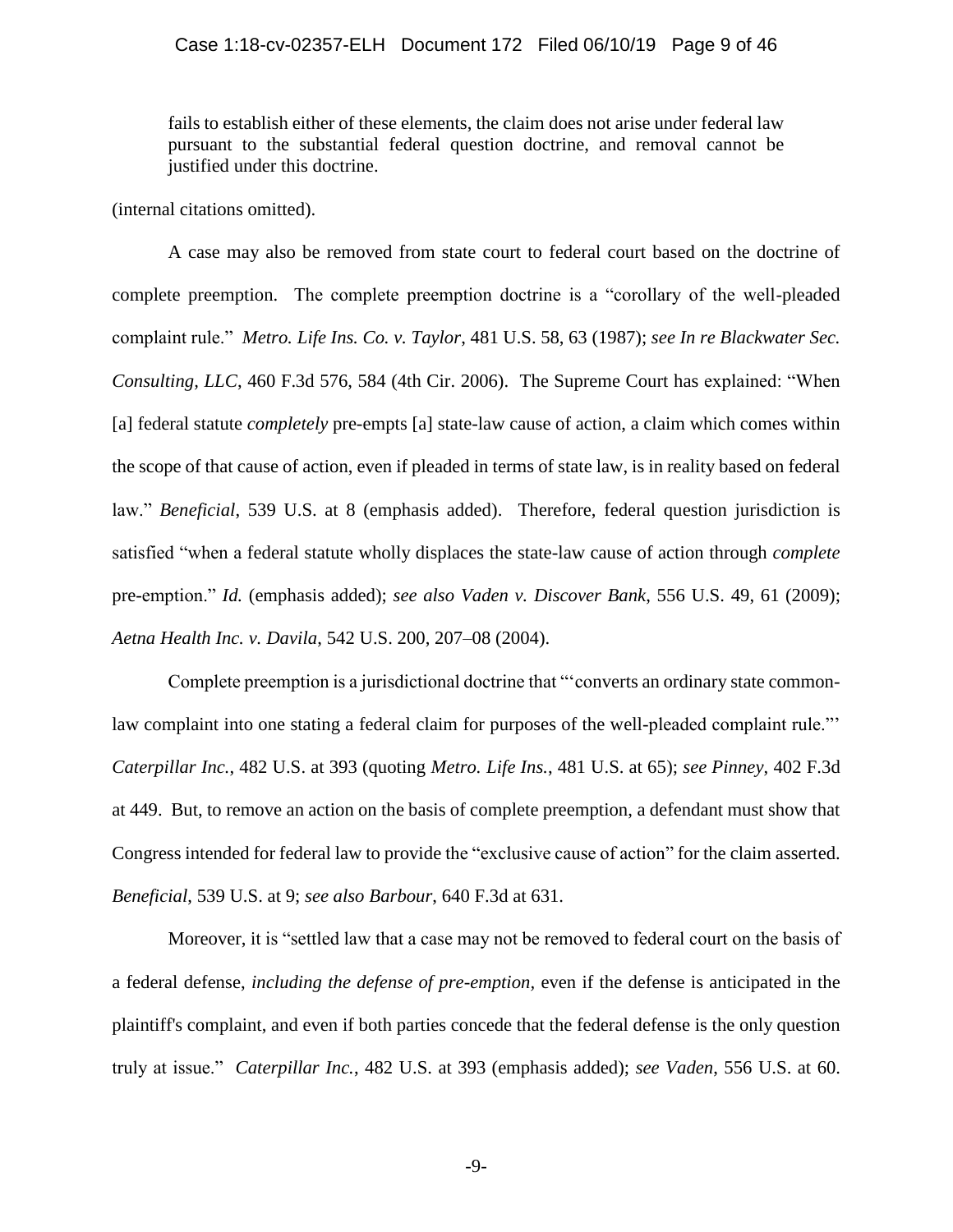# Case 1:18-cv-02357-ELH Document 172 Filed 06/10/19 Page 10 of 46

Therefore, in examining the well pleaded allegations in the complaint for purposes of removal, the court must "ignore potential defenses." *Beneficial*, 539 U.S. at 6.Put another way, when preemption is a defense, it "does not appear on the face of a well-pleaded complaint, and, therefore, does not authorize removal to federal court." *Metro. Life Ins.*, 481 U.S. at 63; *see Pinney*, 402 F.3d at 449.

Defendants seem to conflate complete preemption with the defense of ordinary preemption. *See Caterpillar Inc*., 482 U.S. at 392. The "existence of a federal defense normally does not create statutory 'arising under' jurisdiction, and 'a defendant [generally] may not remove a case to federal court unless the *plaintiff's* complaint establishes that the case 'arises under' federal law.'" *Davila*, 542 U.S. at 207 (internal citations omitted).

"Federal law may preempt state law under the Supremacy Clause in three ways―by 'express preemption,' by 'field preemption,' or by 'conflict preemption.'" *Anderson v. Sara Lee Corp.*, 508 F.3d 181, 191 (4th Cir. 2007) (citation omitted); *see also Decohen v. Capital One, N.A.*, 703 F.3d 216, 223 (4th Cir. 2012). These three types of preemption, however, are forms of "ordinary preemption" that serve only as federal defenses to a state law claim. *Lontz v. Tharp*, 413 F.3d 435, 441 (4th Cir. 2005); *see Wurtz v. Rawlings Co., LLC*, 761 F.3d 232, 238 (2d Cir. 2014). As one federal court recently explained: "The doctrine of complete preemption should not be confused with ordinary preemption, which occurs when there is the defense of 'express preemption,' 'conflict preemption,' or 'field preemption' to state law claims." *Meade v. Avant of Colorado, LLC*, 307 F. Supp. 3d 1134, 1140 (D. Colo. 2018). Unlike the doctrine of complete preemption, these forms of preemption do not appear on the face of a well-pleaded complaint and therefore they do not support removal. *Lontz*, 413 F.3d at 440; *Wurtz*, 761 F.3d at 238.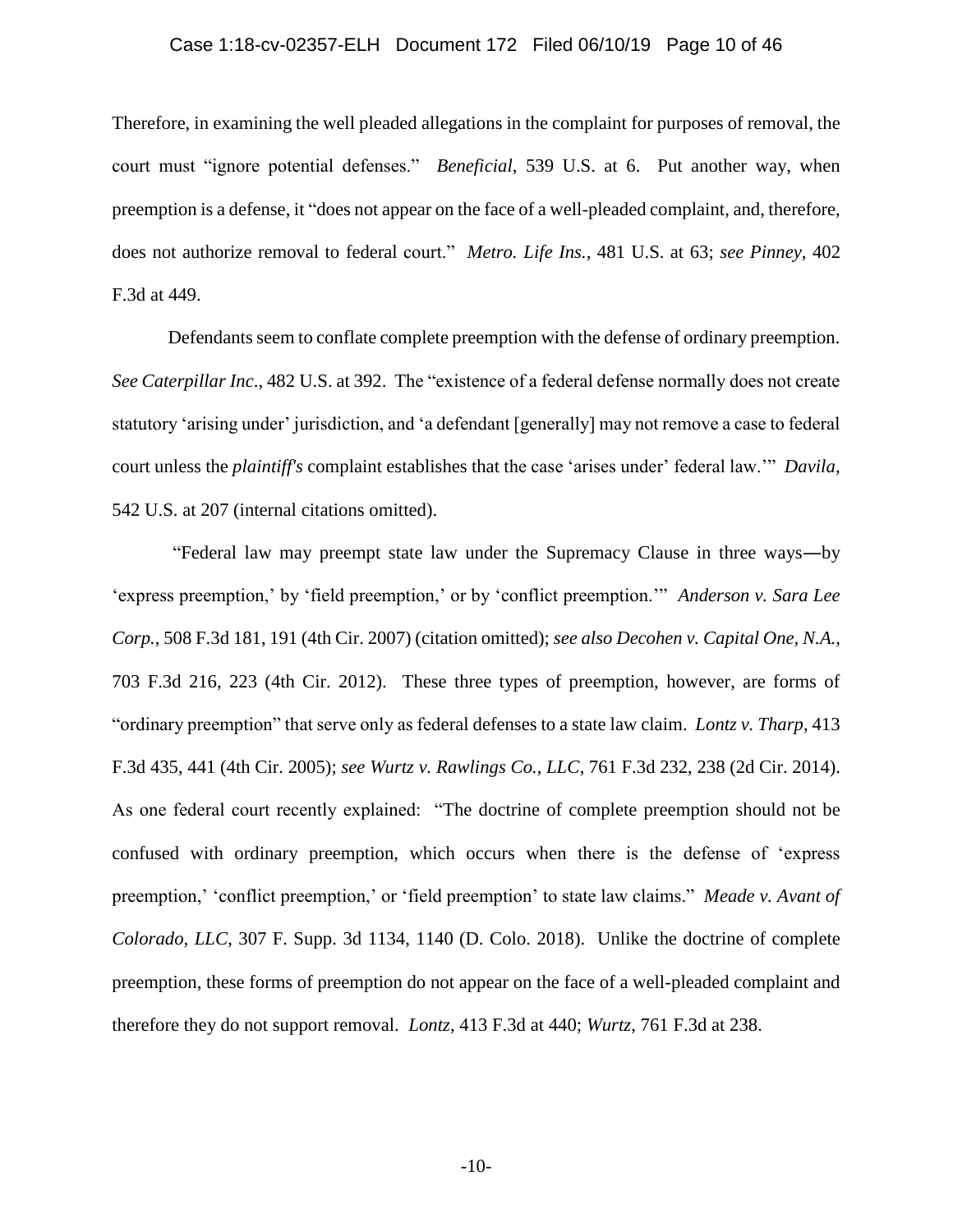Ordinary preemption "regulates the interplay between federal and state laws when they conflict or appear to conflict . . . ." *Decohen*, 703 F.3d at 222. "[S]tate law is naturally preempted to the extent of any conflict with a federal statute," *Crosby v. Nat'l Foreign Trade Council*, 530 U.S. 363, 372 (2000), because the Supremacy Clause of the Constitution, U.S. Const. art. VI, cl. 2, provides that a federal enactment is superior to a state law. As a result, pursuant to the Supremacy Clause, "[w]here state and federal law 'directly conflict,' state law must give way." *PLIVA, Inc. v. Mensing*, 564 U.S. 604, 617 (2011) (citation omitted); *see also Merck Sharp & Dohme Corp. v. Albrecht*, \_\_\_ U.S. \_\_\_, 2019 WL 2166393, at \*8 (May 20, 2019) (discussing impossibility or conflict preemption, and reiterating that "'state laws that conflict with federal law are without effect,'" but noting that the "'possibility of impossibility [is] not enough'") (citations omitted); *Mutual Pharm. Co., Inc. v. Bartlett*, 570 U.S. 472, 480 (2013). In *Drager v. PLIVA USA, Inc.*, 741 F.3d 470 (4th Cir. 2014), the Fourth Circuit stated: "The Supreme Court has held that state and federal law conflict when it is impossible for a private party to simultaneously comply with both state and federal requirements.<sup>[]</sup> In such circumstances, the state law is preempted and without effect." *Id*. at 475. <sup>4</sup>

"Federal preemption of state law under the Supremacy Clause – including state causes of action – is 'fundamentally . . . a question of congressional intent.'" *Cox v. Duke Energy, Inc.*, 876 F.3d 625, 635 (4th Cir. 2017) (quoting *English v. Gen. Elec. Co.*, 496 U.S. 72, 79 (1990)); *see also Beneficial*, 539 U.S. at 9. Congress manifests its intent in three ways: (1) when Congress explicitly defines the extent to which its enactment preempts state law (express preemption); (2) when state

 $\overline{a}$ 

<sup>4</sup> In his concurrence in *Albrecht*, Justice Thomas observed that a defense based on conflict preemption fails as a matter of law in the absence of a statute, regulations, or other agency action "with the force of law that would have prohibited [the defendant] from complying with its alleged state-law duties. . . ." 2019 WL 2166393, at \*12.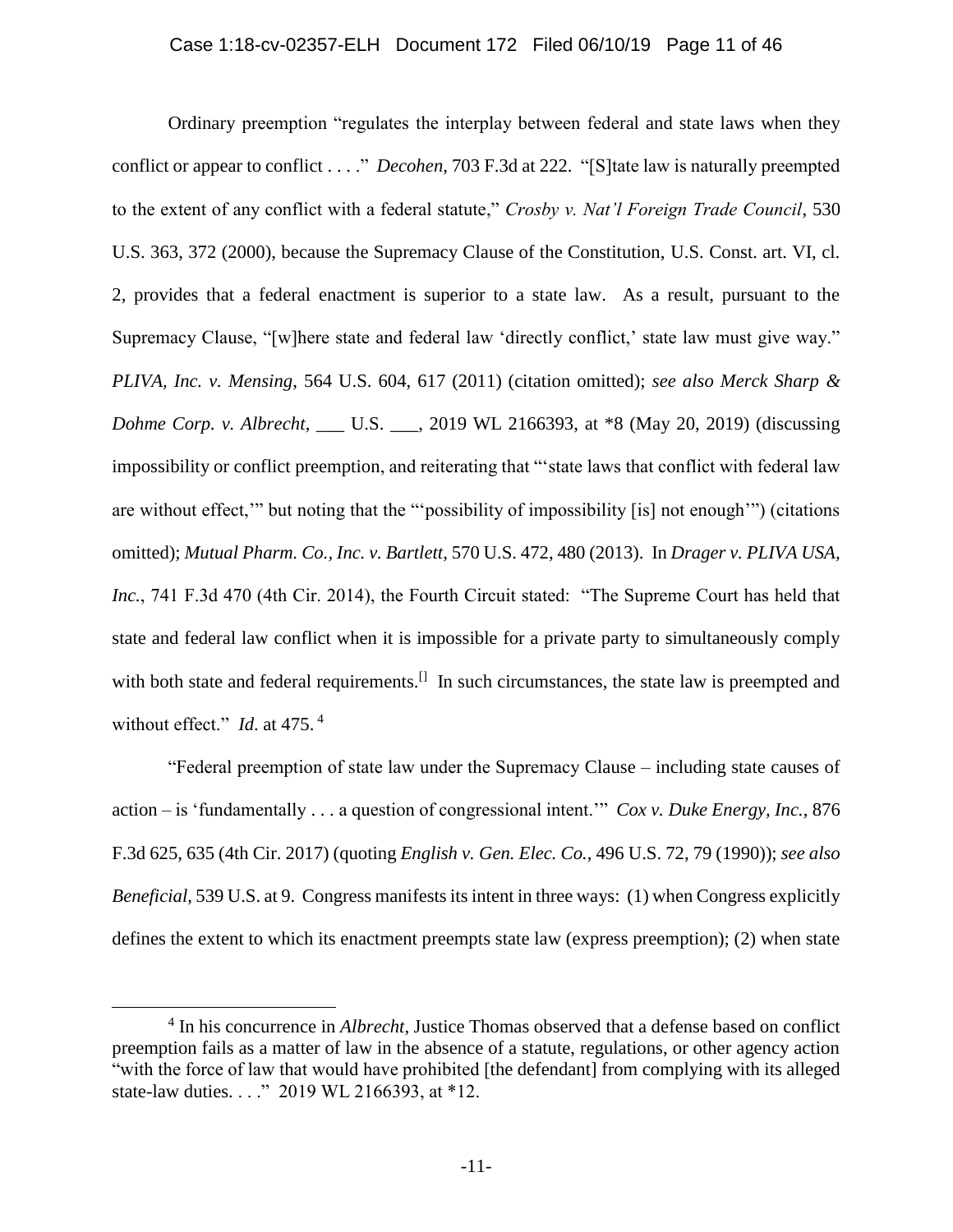law "regulates conduct in a field that Congress intended the Federal Government to occupy exclusively" (field preemption); and (3) when state law "actually conflicts with federal law" (conflict or impossibility preemption). *English*, 496 U.S. at 78–79.

#### **1. Federal Common Law**

Defendants first argue that federal question jurisdiction exists because the City's public nuisance claim implicates "uniquely federal interests" and thus "is governed by federal common law." ECF 124 at 9–11. According to defendants, the federal government has a unique interest both in promoting fossil fuel production and in crafting multilateral agreements with foreign nations to address global warming. *Id*. at 16. Therefore, they insist that federal common law supports removal. *Id*.

The City counters that this argument is no more than an ordinary preemption defense. ECF 111-1 at 9. In effect, argues the City, defendants contend that federal common law applies to any cause of action "touching on climate change, such that state law claims under any theory have been obliterated . . . ." ECF 111-1 at 8. In the City's view, federal common law does not provide a proper basis for removal. *Id*. I agree.

It is true that federal question jurisdiction exists over claims "founded upon" federal common law. *Illinois v. City of Milwaukee*, 406 U.S. 91, 100 (1972) (stating that 28 U.S.C. § 1331 "will support claims founded upon federal common law as well as those of a statutory origin"). It is also true, however, that the presence of federal question jurisdiction is governed by the wellpleaded complaint rule. *Rivet*, 522 U.S. at 475. The well-pleaded complaint rule is plainly not satisfied here because the City does not plead any claims under federal law. *See* ECF 42.

Defendants' assertion that the City's public nuisance claim under Maryland law is in fact "governed by federal common law" is a cleverly veiled preemption argument. *See Boyle v. United*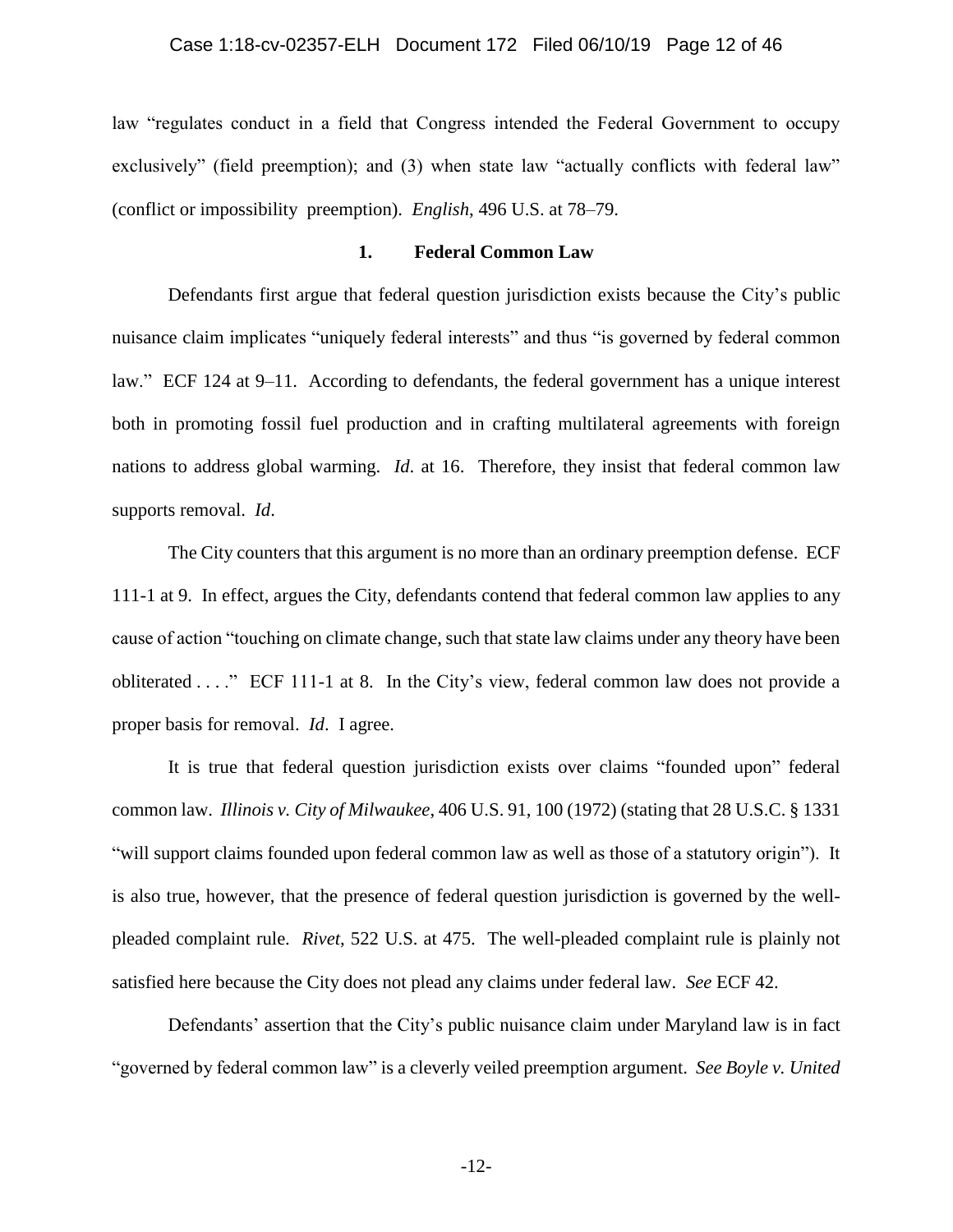*Tech. Corp*., 487 U.S. 500, 504 (1988) (finding that a state law claim against a federal government contractor that involved "uniquely federal interests" was governed exclusively by federal common law and, thus, state law was preempted); *Int'l Paper Co. v. Ouellette*, 479 U.S. 481, 488 (1987) (stating that if a case "should be resolved by reference to federal common law … state common law [is] preempted"); *see also Merkel v. Fed. Exp. Corp*., 886 F. Supp. 561, 564–65 (N.D. Miss. 1995) (stating that if "plaintiff's claims are governed by federal common law," as defendant argued to support removal, "then [defendant] is entitled to assert the defense of preemption against the plaintiff's state law claims"). Unfortunately for defendants, ordinary preemption does not allow the Court to treat the City's public nuisance claim as if it had been pleaded under federal law for jurisdictional purposes. *See Franchise Tax Bd*., 463 U.S. at 14.

As indicated, unlike ordinary preemption, complete preemption *does* "'convert[] an ordinary state common-law complaint into one stating a federal claim for purposes of the wellpleaded complaint rule.'" *Caterpillar Inc.*, 482 U.S. at 393 (quoting *Metro. Life Ins.*, 481 U.S. at 65); *see Lontz*, 413 F.3d at 439 (noting that the complete preemption doctrine is the only "exception" to the well-pleaded complaint rule); *Goepel v. Nat'l Postal Mail Handlers Union*, 36 F.3d 306, 311–12 (3d Cir. 1994) ("[T]he only state claims that are 'really' federal claims and thus removable to federal court are those that are preempted completely by federal law.") (citations omitted); *see also Hannibal v. Fed. Exp. Corp*., 266 F. Supp. 2d 466, 469 (E.D. Va. 2003) (observing that, where the defendant argued that removal was proper because the plaintiff's contract claim was governed exclusively by federal common law, "the Defendant is attempting to argue that federal common law completely preempts the Plaintiff's state breach of contract claim"). But, defendants do not argue that the City's public nuisance claim is completely preempted by federal common law. Rather, they contend only that the City's claims are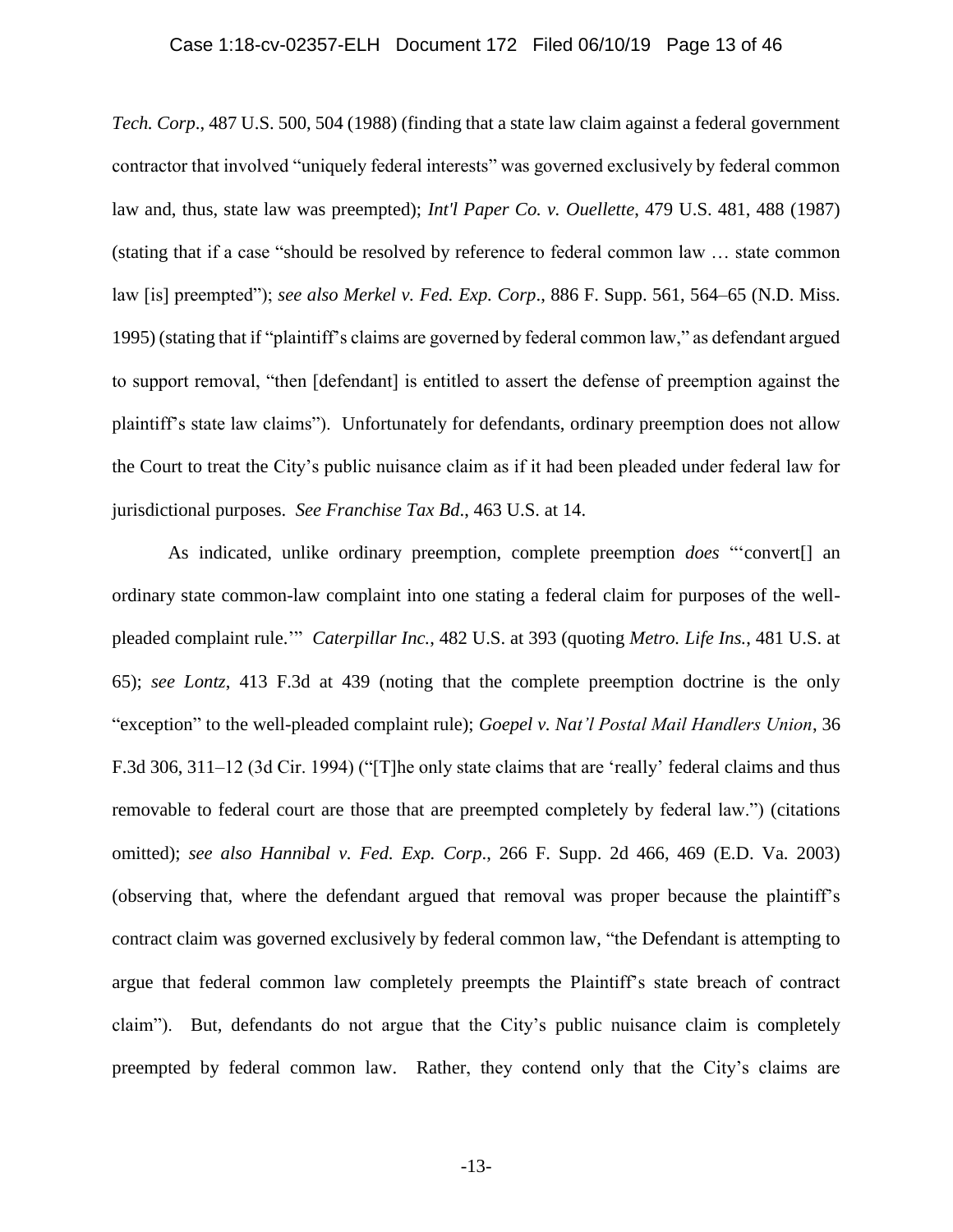completely preempted by the Clean Air Act and the foreign affairs doctrine. *See* ECF 124 at 43– 48.

As I see it, defendants' assertion that federal common law supports removal is without merit, even if construed as a complete preemption argument.

Two district judges in the Northern District of California considered the matter of removal in cases similar to the one sub judice. They reached opposing conclusions as to removal.

In *County of San Mateo v. Chevron Corp.*, 294 F. Supp. 3d 934 (N.D. Cal. 2018), plaintiffs lodged tort claims against fossil fuel producers for injuries stemming from climate change. *Id*. at 937. Judge Chhabria expressly determined that "federal common law does not govern plaintiffs' claims" and thus the cases "should not have been removed to federal court on the basis of federal common law . . . ." *Id*. He considered almost every ground for removal that has been asserted here, and rejected each one. He concluded that removal was not warranted under the doctrine of complete preemption, *id.*, or on the basis of *Grable* jurisdiction, *id.* at 938, or under the Outer Continental Shelf Lands Act, *id.*, or because two of the defendants had earlier bankruptcy proceedings. *Id.* at 939. An appeal is pending. *See County of Marin v. Chevron Corp*., Appeal No. 18-15503 (9th Cir. Mar. 27, 2018).

Conversely, in *California v. BP P.L.C*., Civ. No. WHA-16-6011, 2018 WL 1064293 (N.D. Cal. Feb. 27, 2018), *appeal docketed sub. nom.*, *City of Oakland v. BP, P.L.C*., No. 18-16663 (9th Cir. Sept. 4, 2018), Judge Alsup ruled in favor of removal. I pause to review that opinion and to elucidate my point of disagreement.

The State of California and the cities of Oakland and San Francisco asserted public nuisance claims against energy producers – many of whom are defendants in this action – for injuries stemming from climate change. *Id*. at \*1. The plaintiffs alleged that the defendants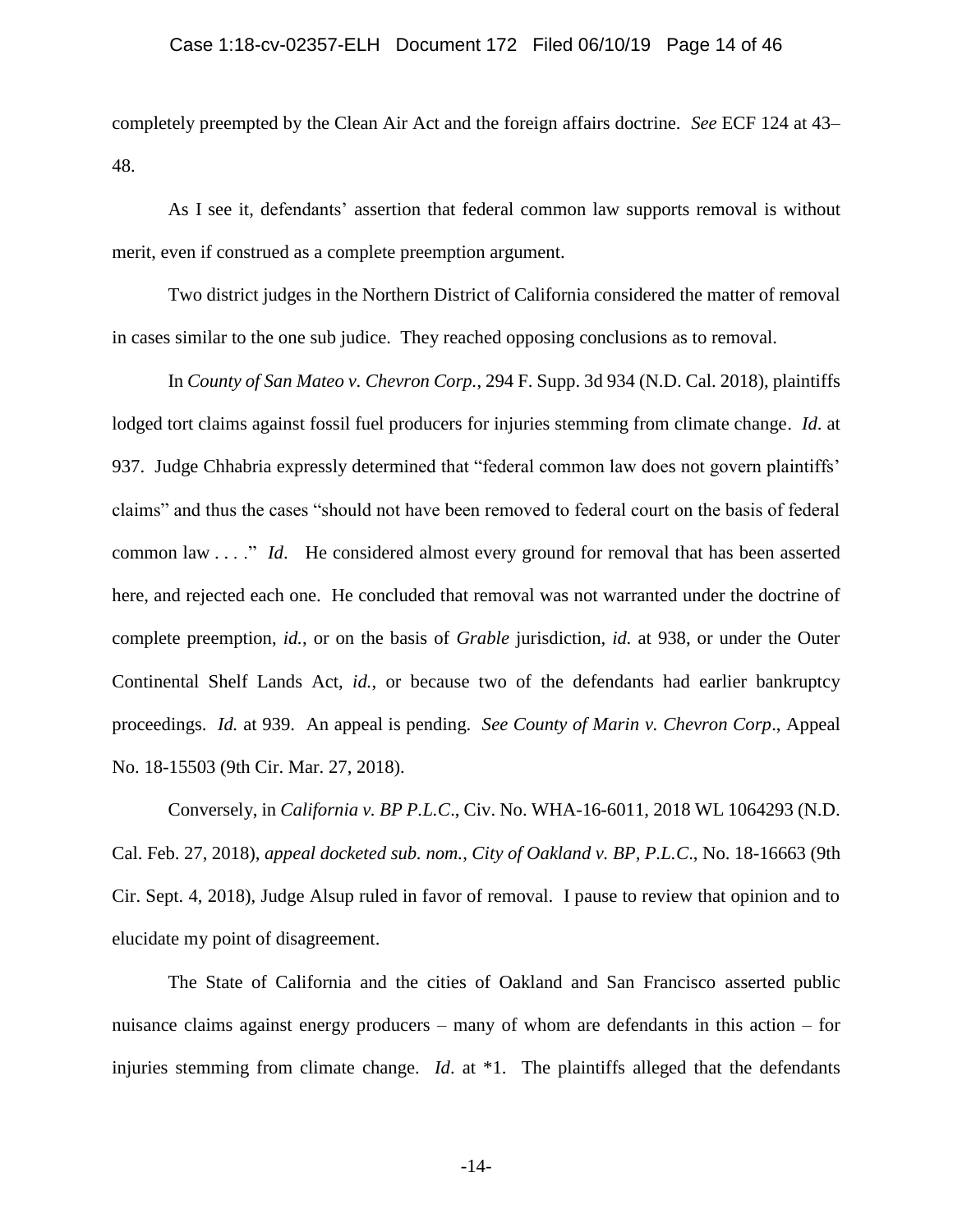# Case 1:18-cv-02357-ELH Document 172 Filed 06/10/19 Page 15 of 46

produced and sold fossil fuels while simultaneously deceiving the public regarding the dangers of global warming and the benefits of fossil fuels. *Id*. at \*1, 4. After the defendants removed the action to federal court, the plaintiffs moved to remand. *Id*. Although the plaintiffs' public nuisance claims were pleaded under California law, the court found that federal question jurisdiction existed because the claims were "necessarily governed by federal common law." *Id*. at \*2.

The court reasoned that "a uniform standard of decision is necessary to deal with the issues raised" in the suits, in light of the "worldwide predicament . . . ." *Id.* at \*3. The court explained, *id.*: "A patchwork of fifty different answers to the same fundamental global issue would be unworkable." Further, the court observed that the plaintiffs' claims "depend on a global complex of geophysical cause and effect involving all nations of the planets," and that "the transboundary problem of global warming raises exactly the sort of federal interests that necessitate a uniform solution." *Id*. at \*3, 5. Accordingly, the court denied the plaintiffs' motion to remand. *Id*. at \*5.

The court's reasoning was well stated and presents an appealing logic. Nevertheless, the court did not find that the plaintiffs' state law claims fell within either of the carefully delineated exceptions to the well-pleaded complaint rule  $-$  *i.e.*, that they were completely preempted by federal law or necessarily raised substantial, disputed issues of federal law. *See Gunn*, 568 U.S. at 257–58; *Caterpillar Inc.*, 482 U.S. at 393. Instead, the court looked beyond the face of the plaintiffs' well-pleaded complaint and authorized removal because it found that the plaintiffs' public nuisance claims were "governed by federal common law." *BP*, 2018 WL 1064293, at \*5. But, the ruling is at odds with the firmly established principle that ordinary preemption does not give rise to federal question jurisdiction. *See Caterpillar Inc.*, 482 U.S. at 393; *Marcus v. AT & T Corp*., 138 F.3d 46, 53–54 (2d Cir. 1998) (rejecting the defendants' argument that federal common law provided a basis for removal of plaintiff's state law claims where federal common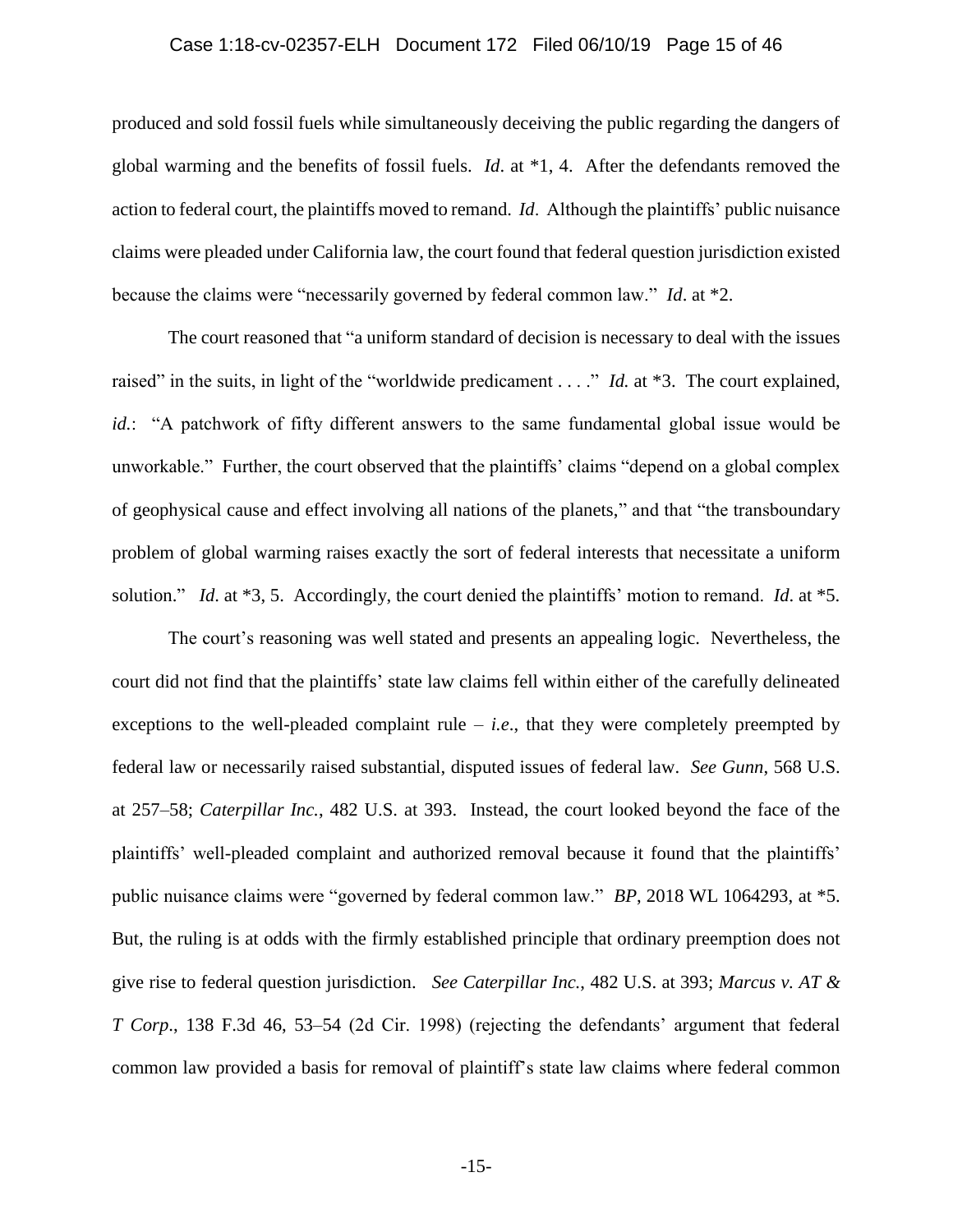### Case 1:18-cv-02357-ELH Document 172 Filed 06/10/19 Page 16 of 46

law did not completely preempt plaintiff's claims); *Hannibal*, 266 F. Supp. 2d at 469 (holding that federal common law did not support removal where it did not completely preempt the plaintiff's state law claim).

Indeed, the ruling has been harshly criticized by at least one law professor. *See* Gil Seinfeld, *Climate Change Litigation in the Federal Courts: Jurisdictional Lessons from California v. BP*, 117 Mich. L. Rev. Online 25, 32–35 (2018) (asserting that the decision "disregards" and "transgresses the venerable rule that the plaintiff is the master of her complaint," including whether "to eschew federal claims in favor of ones grounded in state law alone"; stating that the case is "best understood as a complete preemption case" because that is the "only doctrine that is … capable of justifying the holding"; observing that the district court's application of the preemption doctrine was "unorthodox," as congressional intent was "out of the picture"; and stating that the ruling "is out of step with prevailing doctrine").

Defendants also rely on *City of New York v. BP P.L.C*., 325 F. Supp. 3d 466 (S.D.N.Y. 2018), *appeal docketed*, No. 18-2188 (2d Cir. July 26, 2018), to support their argument that federal common law provides an independent basis for removal. There, the plaintiffs brought claims for nuisance and trespass under state law against oil companies for producing and selling fossil fuel products that contributed to global warming. *Id*. at 468. In their motion to dismiss the complaint, the defendants argued that the plaintiffs' claims were governed by federal common law rather than state law. *Id*. at 470. After concluding that the plaintiffs' claims were "ultimately based on the 'transboundary' emission of greenhouse gases," the court agreed. *Id*. at 472 (citing *BP*, 2018 WL 1064293, at \*3). Significantly, however, the court did not consider whether this finding conferred federal question jurisdiction because the plaintiffs originally filed their complaint in federal court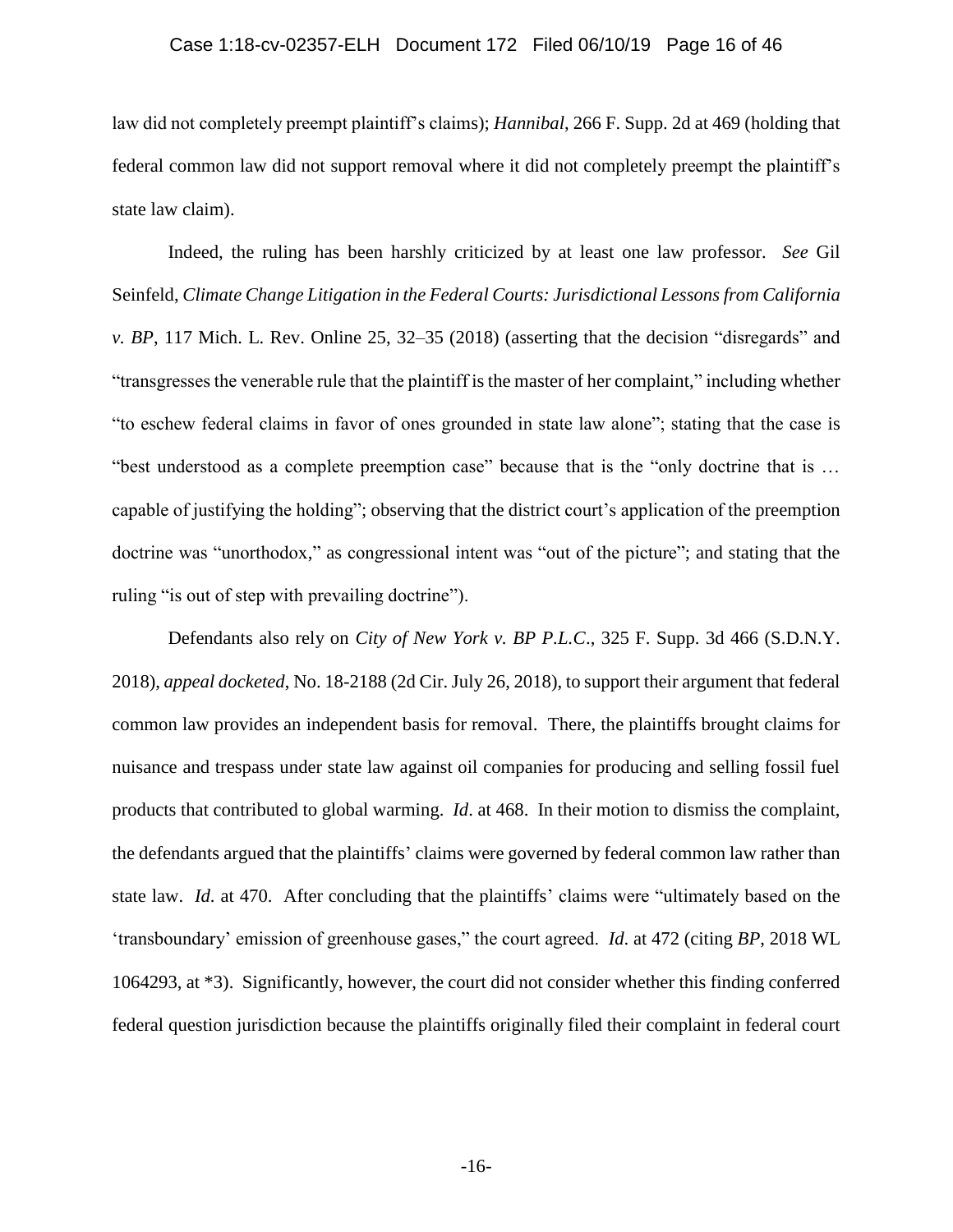### Case 1:18-cv-02357-ELH Document 172 Filed 06/10/19 Page 17 of 46

based on diversity jurisdiction. *See id*. Accordingly, this case is of no help to defendants here, at the threshold jurisdictional stage.

In sum, defendants have framed their argument to allege that federal common law governs the City's public nuisance claim. In actuality, however, they present a veiled complete preemption argument. As noted, complete preemption occurs only when Congress intended for federal law to provide the "exclusive cause of action" for the claim asserted. *Beneficial*, 539 U.S. at 9; *see also Barbour,* 640 F.3d at 631*.* Defendants have not shown that any federal common law claim for public nuisance is available to the City here, and case law suggests that any such federal common law claim has been displaced by the Clean Air Act. *See Am. Elec. Power Co. v. Connecticut* ("*AEP*"), 564 U.S. 410, 424 (2011) (holding that the CAA displaced plaintiffs' federal common law claim for public nuisance against power plants seeking abatement of their carbon dioxide emissions); *Native Village of Kivalina v. Exxonmobil Corp*., 696 F.3d 849, 857–58 (9th Cir. 2012) (holding that the CAA displaced the plaintiffs' federal common law claim for public nuisance seeking damages for past greenhouse gas emissions).

It may be true that the City's public nuisance claim is not viable under Maryland law. But, this Court need not – and, indeed, cannot – make that determination. The well-pleaded complaint rule confines the Court's inquiry to the face of the Complaint and demands the conclusion that no federal question jurisdiction exists over the City's public nuisance claim, which is founded on Maryland law. *See Caterpillar Inc.*, 482 U.S. at 392. Authorizing removal on the basis of a preemption defense hijacks this rule and, in turn, enhances federal judicial power at the expense of plaintiffs and state courts. In the absence of any controlling authority, I decline to endorse such an extension of removal jurisdiction.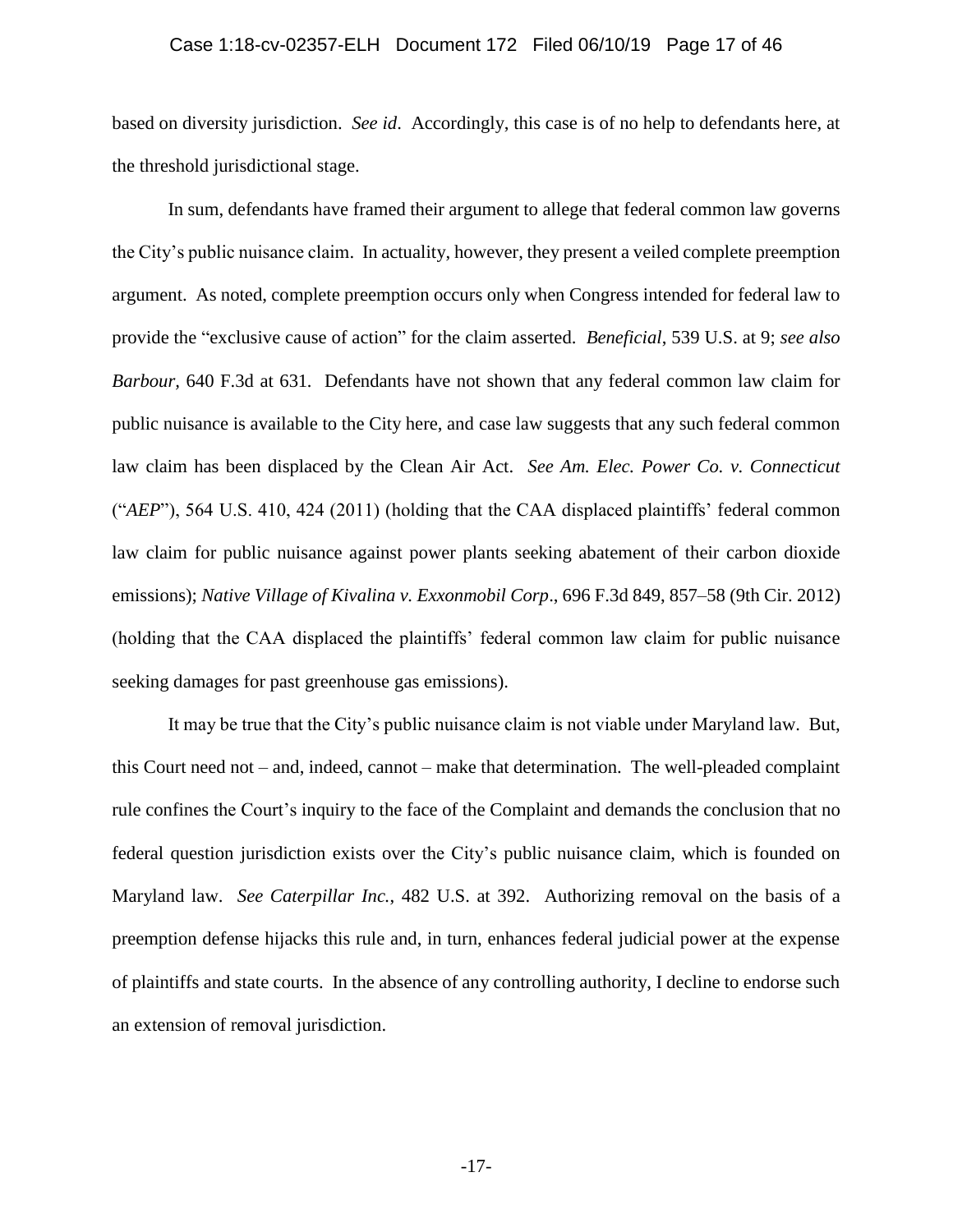# **2. Disputed, Substantial Federal Interests**

Defendants next assert that, even if removal is not appropriate on the basis of federal common law, removal is nonetheless proper because the City's claims raise substantial and disputed federal issues. ECF 124 at 27.

As noted, there is a "slim category" of cases in which federal question jurisdiction exists even though the claim "finds its origins in state rather than federal law." *Gunn*, 568 U.S. at 258. A state law claim falls within this category of jurisdiction, often referred to as *Grable* jurisdiction because of the Supreme Court's seminal opinion on the topic in *Grable & Sons Metal Prods., Inc. v. Darue Eng'g & Mfg*., 545 U.S. 308 (2005), only when four requirements are satisfied. "That is, federal jurisdiction over a state law claim will lie if a federal issue is: (1) necessarily raised, (2) actually disputed, (3) substantial, and (4) capable of resolution in federal court without disrupting the federal-state balance approved by Congress." *Id*.; *see Grable*, 545 U.S. at 313–14. The Supreme Court has emphasized that courts are to be cautious in exercising jurisdiction of this type because it lies at "the outer reaches of § 1331." *Merrell Dow Pharm. Inc. v. Thompson*, 478 U.S. 804, 810 (1986).

Defendants contend that *Grable* jurisdiction exists because the City's claims raise a host of federal issues. ECF 124 at 28–39. For example, they assert that the City's claims "intrude upon both foreign policy and carefully balanced regulatory considerations at the national level, including the foreign affairs doctrine." ECF 1 at  $21-22$ ,  $\parallel$  34. Further, they assert that the City's claims "have a significant impact on foreign affairs," "require federal-law-based cost-benefit analyses," "amount to a collateral attack on federal regulatory oversight of energy and the environment," "implicate federal issues related to the navigable waters of the United States," and "implicate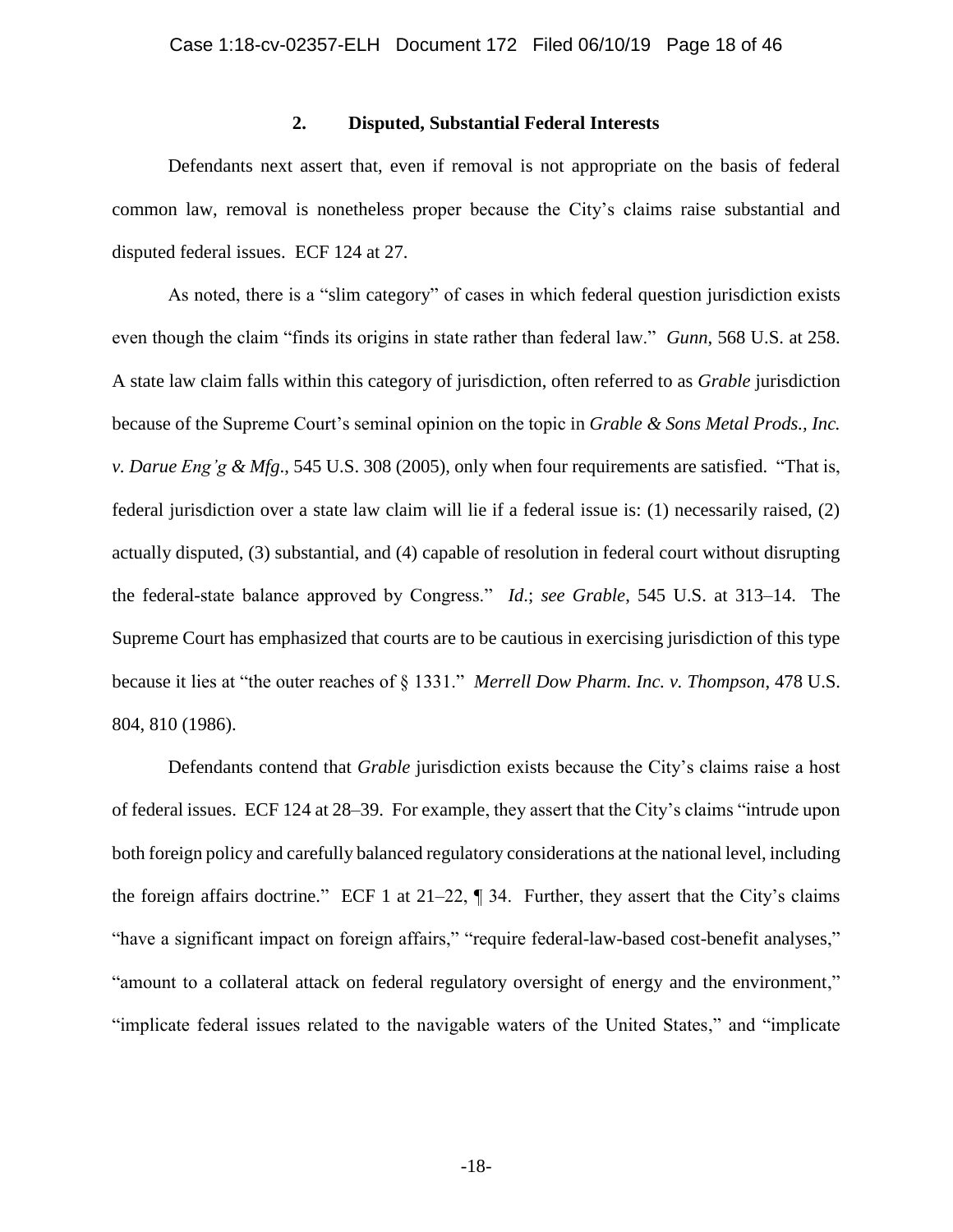### Case 1:18-cv-02357-ELH Document 172 Filed 06/10/19 Page 19 of 46

federal duties to disclose." ECF 124 at 28–39. Accordingly, defendants argue that *Grable* jurisdiction supports removal. *Id*.

I begin by considering whether any of these issues are "necessarily raised" by the City's claims, as required for *Grable* jurisdiction. *See Gunn*, 568 U.S. at 258; *Grable*, 545 U.S. at 314. "A federal question is 'necessarily raised' for purposes of § 1331 only if it is a 'necessary element of one of the well-pleaded state claims.'" *Burrell v. Bayer Corp*., 918 F.3d 372, 381 (4th Cir. 2019) (quoting *Franchise Tax Bd*., 463 U.S. at 13). It is not enough that "federal law becomes relevant only by way of a defense to an obligation created entirely by state law." *Franchise Tax Bd.*, 463 U.S. at 13. Rather, "a plaintiff's right to relief for a given claim necessarily depends on a question of federal law only when *every* legal theory supporting the claim requires the resolution of a federal issue." *Flying Pigs, LLC*, 757 F.3d at 182 (quoting *Dixon*, 369 F.3d at 816).

Defendants first argue that the City's claims have a "significant impact" on foreign affairs. ECF 124 at 28. They assert that addressing climate change has been the subject of international negotiations for decades and that the City's claims "seek to supplant these international negotiations and Congressional and Executive branch decisions, using the ill-suited tools of Maryland law and private state-court litigation." *Id*. at 30. Thus, according to defendants, the City's claims raise substantial federal issues and removal is proper. *Id*. at 28.

Climate change is certainly a matter of serious national and international concern. But, defendants do not actually identify any foreign policy that is implicated by the City's claims, much less one that is necessarily raised. *See* ECF 124 at 31. They merely point out that climate change "*has* been the subject of international negotiations for decades," as most recently evidenced by the adoption of the Paris Agreement in 2016. *Id*. at 29, 31 (emphasis added). Putting aside the fact that President Trump has announced his intention to withdraw the United States from the Paris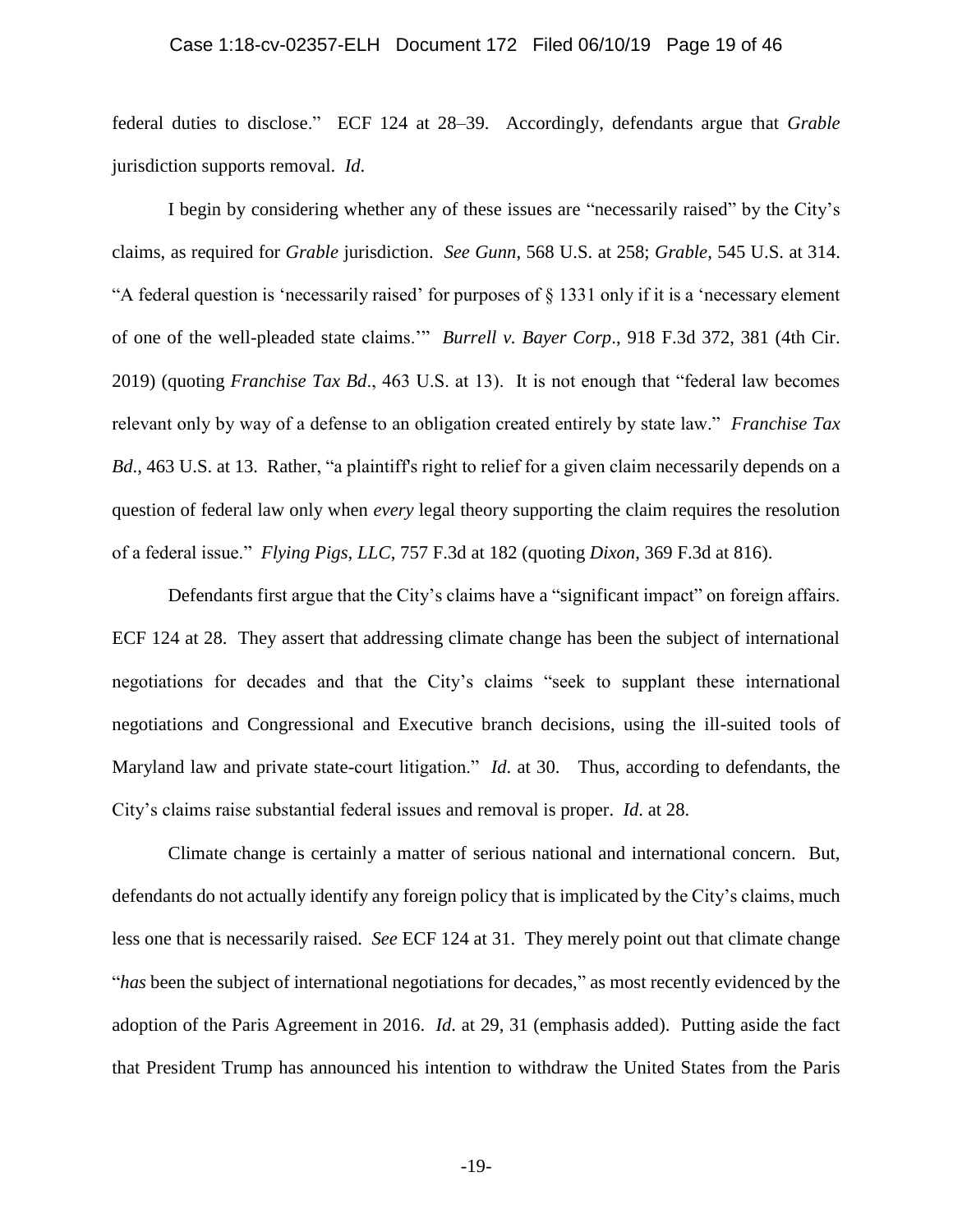### Case 1:18-cv-02357-ELH Document 172 Filed 06/10/19 Page 20 of 46

Agreement, defendants' generalized references to foreign policy wholly fail to demonstrate that a federal question is "essential to resolving" the City's state law claims. *Burrell*, 918 F.3d at 383; *see also President Trump Announces U.S. Withdrawal from the Paris Climate Accord*, WhiteHouse.gov (June 1, 2017), https://www.whitehouse.gov/articles/president-trumpannounces-u-s-withdrawal-paris-climate-accord/.

Defendants' next argument for *Grable* jurisdiction is slightly more specific, but nonetheless misses the mark. They assert that the City's nuisance claims require the same costbenefit analysis of fossil fuels that federal agencies conduct and, thus, that adjudicating these claims will require a court to interpret various federal regulations. ECF 124 at 34. Further, defendants contend that, because the City's nuisance claims seek a different balancing of social harms and benefits than that struck by Congress, they "amount to a collateral attack on federal regulatory oversight of energy and the environment." *Id*. at 35.

The City's nuisance claims are based on defendants' extraction, production, promotion, and sale of fossil fuel products without warning consumers and the public of their known risks. *See* ECF 42, ¶¶ 218–36. The City does not rely on any federal statutes or regulations in asserting its nuisance claims; in fact, it nowhere even alleges that defendants violated any federal statutes or regulations. Rather, it relies exclusively on state nuisance law, which prohibits "substantial and unreasonable" interferences with the use and enjoyment of property. *Washington Suburban Sanitary Comm'n v. CAE-Link Corp*., 330 Md. 115, 125, 622 A.2d 745, 750 (1993); *see also Burley v. City of Annapolis*, 182 Md. 307, 312, 34 A.2d 603, 605 (1943) (stating that a public nuisance is one that "has[s] a common effect and produce[s] a common damage"). Although federal laws and regulations governing energy production and air pollution may supply potential defenses, federal law is plainly not an element of the City's state law nuisance claims.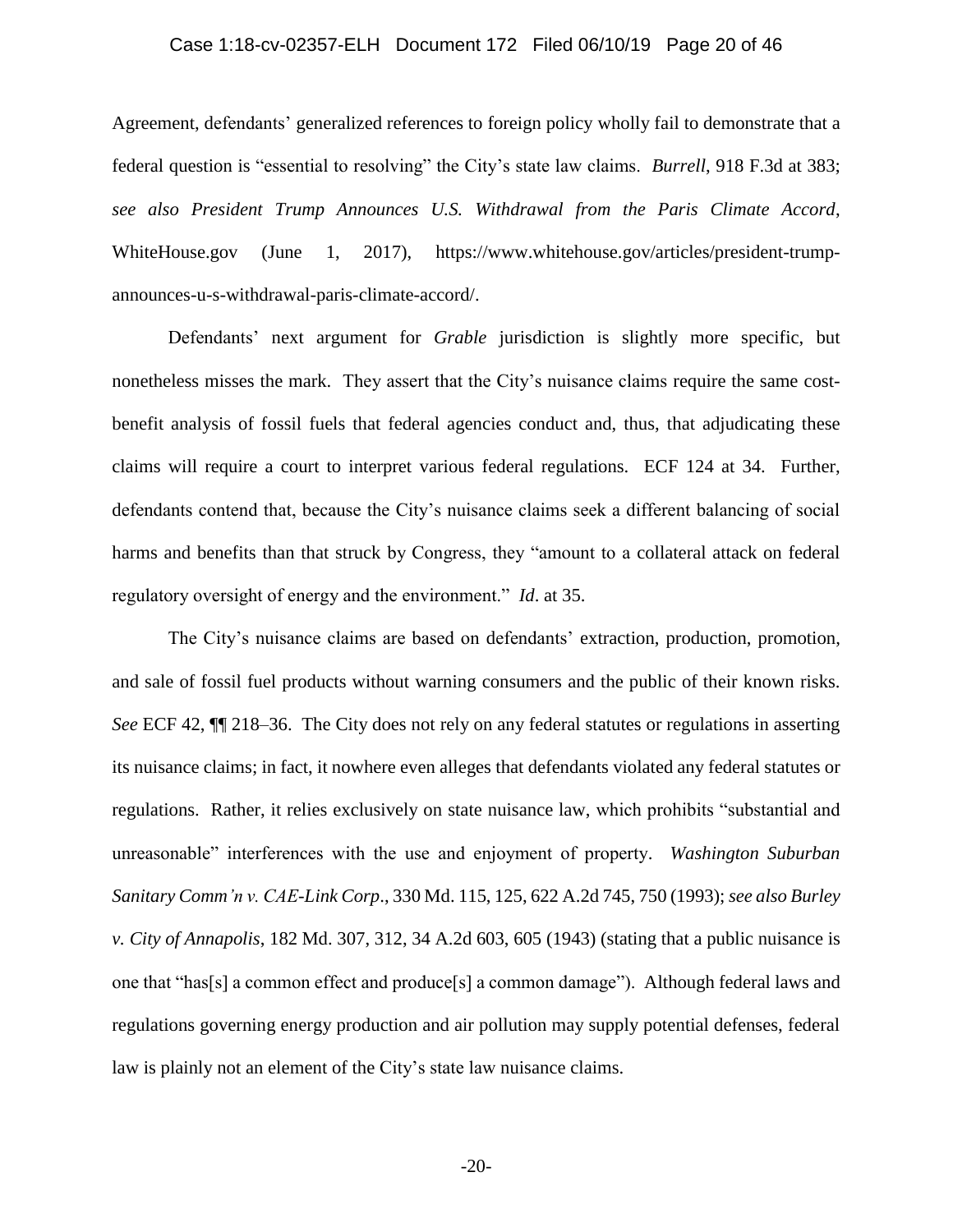### Case 1:18-cv-02357-ELH Document 172 Filed 06/10/19 Page 21 of 46

Moreover, the City does not seek to modify any regulations, laws, or treaties, or to establish national or global standards for greenhouse gas emissions. Rather, as the City observes, it seeks damages and abatement of the nuisance within Baltimore. ECF 111-1 at 32 (citing ECF 42,  $\P$  12,  $228$ ).<sup>5</sup>

Nor is removal proper because the City's claims amount to a "collateral attack on the federal regulatory scheme." ECF 124 at 35. Indeed, defendants do not identify any regulation or statute that is actually attacked by the City's claims. Rather, defendants make only vague referencesto a "comprehensive regulatory scheme." *Id*. The mere existence of a federal regulatory regime, however, does not confer federal question jurisdiction over a state cause of action. *See Pinney*, 402 F.3d at 449 (finding that a "connection between the federal scheme regulating wireless telecommunications and the [plaintiffs'] state claims" was not enough to establish federal question jurisdiction).

In addition, defendants contend that the City's public nuisance claim "implicate[s] federal issues related to the navigable waters of the United States." ECF 124 at 37. They assert that a necessary element of the City's theory of causation is the rising sea levels and that, to assess whether defendants' conduct is the proximate cause of the sea level rise, a court will have to evaluate the adequacy of the federal infrastructure in place to protect navigable waters. *Id.* Further, defendants argue that the equitable relief sought by the City will require approval of the U.S. Army Corps of Engineers ("Army Corps") and will require a court to interpret an extensive web of regulations issued by the Army Corps governing the construction of structures on navigable waters. *Id*. at 35.

 $\overline{a}$ 

<sup>&</sup>lt;sup>5</sup> The City asserts in its Remand Motion that it does not seek to enjoin any party. ECF 111-1 at 32. But, in its Complaint it does seek to "enjoin" defendants from "creating future commonlaw nuisances." ECF 42, ¶ 228.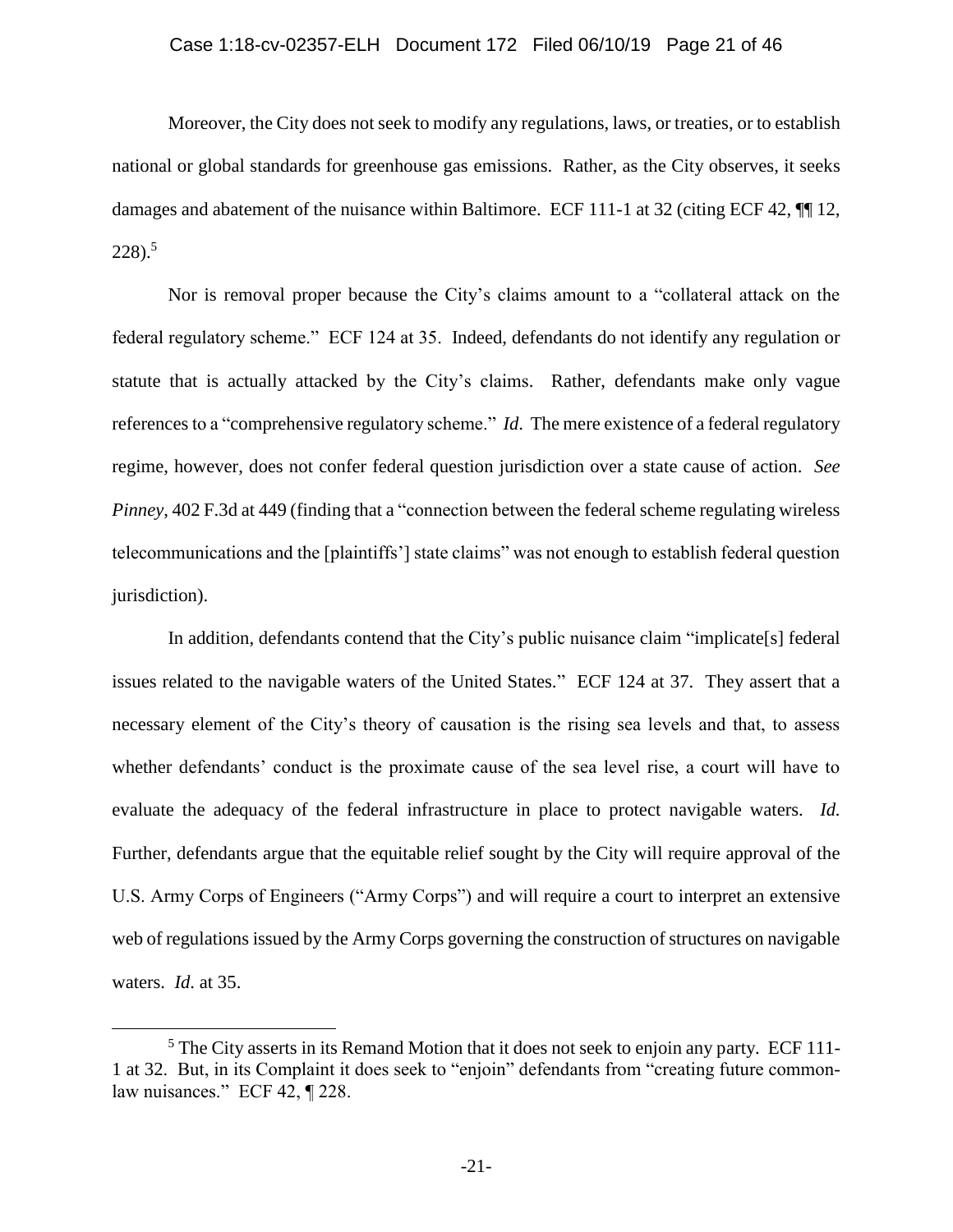### Case 1:18-cv-02357-ELH Document 172 Filed 06/10/19 Page 22 of 46

The argument, although creative, would lead the court into unchartered waters. The Complaint does not challenge the adequacy of any federal action taken over navigable waters, and the requested relief nowhere mentions the construction or modification of any infrastructure on navigable waters. *See* ECF 42, ¶¶ 218–28. That the City's hypothetical remedy *might* include some construction of infrastructure on navigable waters, and thus require the approval of the Army Corps, does not mean that an issue of federal law is necessarily raised by the City's claims. *See K2 Am. Corp. v. Roland Oil & Gas, LLC*, 653 F.3d 1024, 1032 (9th Cir. 2011) (stating that, where the plaintiff brought an action seeking ownership of an oil and gas lease, "[t]he mere fact that the Secretary of the Interior must approve oil and gas leases does not raise a federal question").

Finally, defendants assert that the City's claims "implicate" federal duties to disclose because their alleged deception of federal regulators is "central to [the City's] allegations." ECF 124 at 39. And, because federal law governs claims of fraud on federal agencies, defendants argue that the City's claims "give rise to federal questions." *Id*.

This argument rests on a mischaracterization of the City's claims. The Complaint does not allege that defendants violated any duties to disclose imposed by federal law. Rather, it alleges that defendants breached various duties under state law by, *inter alia*, failing to warn consumers, retailers, regulators, public officials, and the City of the risks posed by their fossil fuel products. *See, e.g.,* ECF 42, ¶¶ 221–22, 241, 259. These duties, imposed by state law, exist separate and apart from any duties to disclose imposed by federal law. *See, e.g.*, *Gourdine v. Crews*, 405 Md. 722, 738–54, 955 A.2d 769, 779–89 (2008) (describing duty in failure to warn cases); *Owens-Illinois, Inc. v. Zenobia*, 325 Md. 420, 446–48, 601 A.2d 633, 645–47 (1992). Thus, I reject defendants' attempt to inject a federal issue into the City's state law public nuisance claim where one simply does not exist.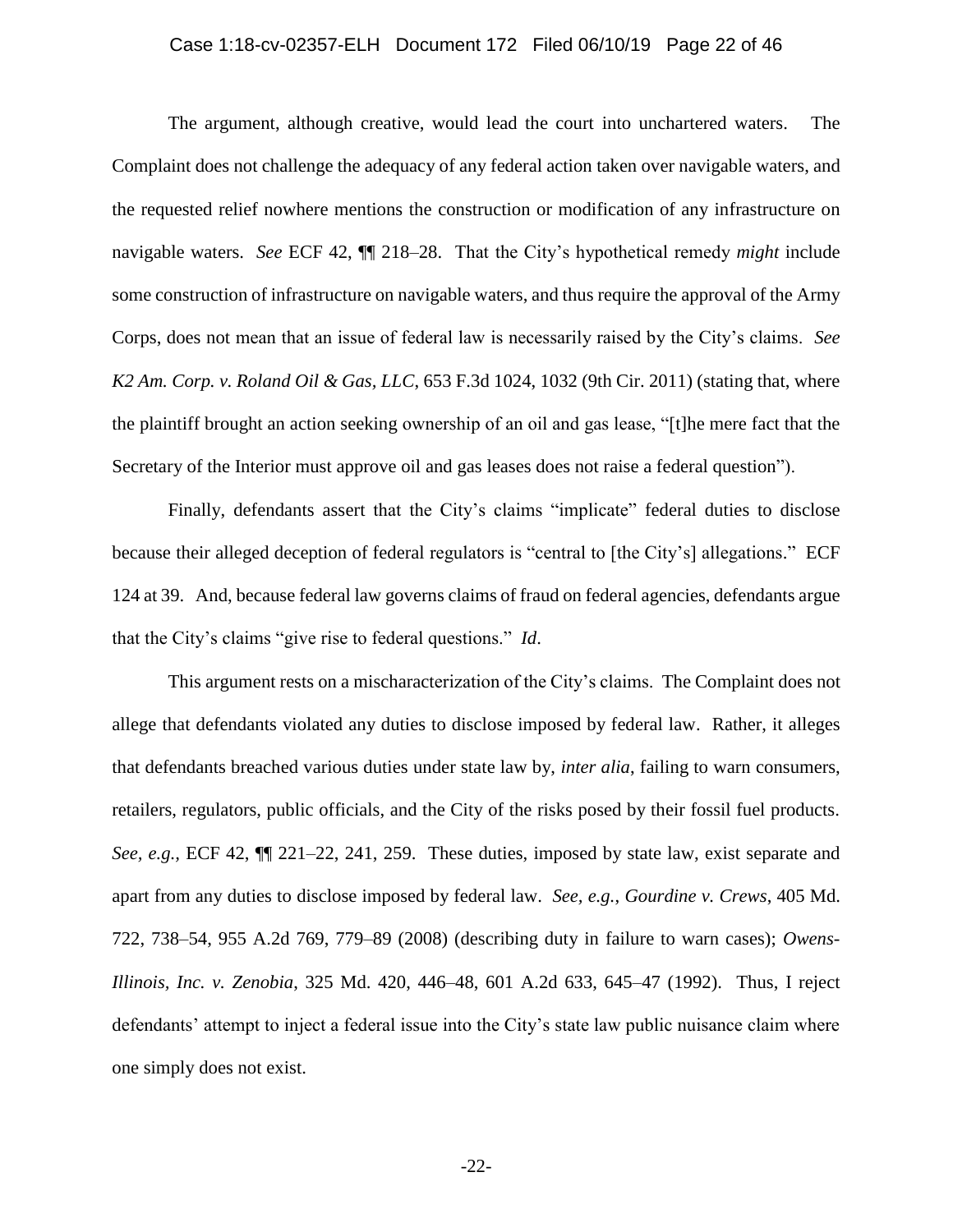# Case 1:18-cv-02357-ELH Document 172 Filed 06/10/19 Page 23 of 46

To be sure, there are federal *interests* in addressing climate change. Defendants have failed to establish, however, that a federal *issue* is a "necessary element" of the City's state law claims. *Franchise Tax Bd.*, 463 U.S. at 13. Accordingly, even without considering the remaining requirements for *Grable* jurisdiction, I reject defendants' assertion that this action falls within the "special and small category" of cases in which federal question jurisdiction exists over a state law claim. *Empire Healthchoice*, 547 U.S. at 699.

### **3. Complete Preemption**

Defendants contend that removal is proper because the City's claims are completely preempted by both the foreign affairs doctrine and the Clean Air Act. ECF 124 at 43–44. The Court has previously addressed preemption principles. As noted, federal question jurisdiction exists "when a federal statute wholly displaces the state-law cause of action through complete preemption.<sup>[]</sup>" *Beneficial*, 539 U.S. at 8.

To remove an action on the basis of complete preemption, a defendant must show that Congress intended for federal law to provide the "exclusive cause of action" for the claim asserted. *Id.* at 9; *see also Barbour*, 640 F.3d at 631. The Fourth Circuit recognizes a presumption against complete preemption that may only be rebutted in the rare circumstances where "federal law 'displace[s] entirely any state cause of action.'" *Lontz*, 413 F.3d at 440 (quoting *Franchise Tax Bd*., 463 U.S. at 23).

Complete preemption is rare. To my knowledge, the Supreme Court has, in fact, found complete preemption in regard to only three statutes. *See Beneficial*, 539 U.S. at 10–11 (National Bank Act); *Metro. Life Ins.*, 481 U.S. at 66–67 (ERISA § 502(a)); *Avco Corp. v. Aero Lodge No. 735, Int'l Ass'n of Machinists*, 390 U.S. 557, 560 (1968) (Labor Management Relations Act § 301). This is unsurprising because the doctrine represents a significant departure from the general rule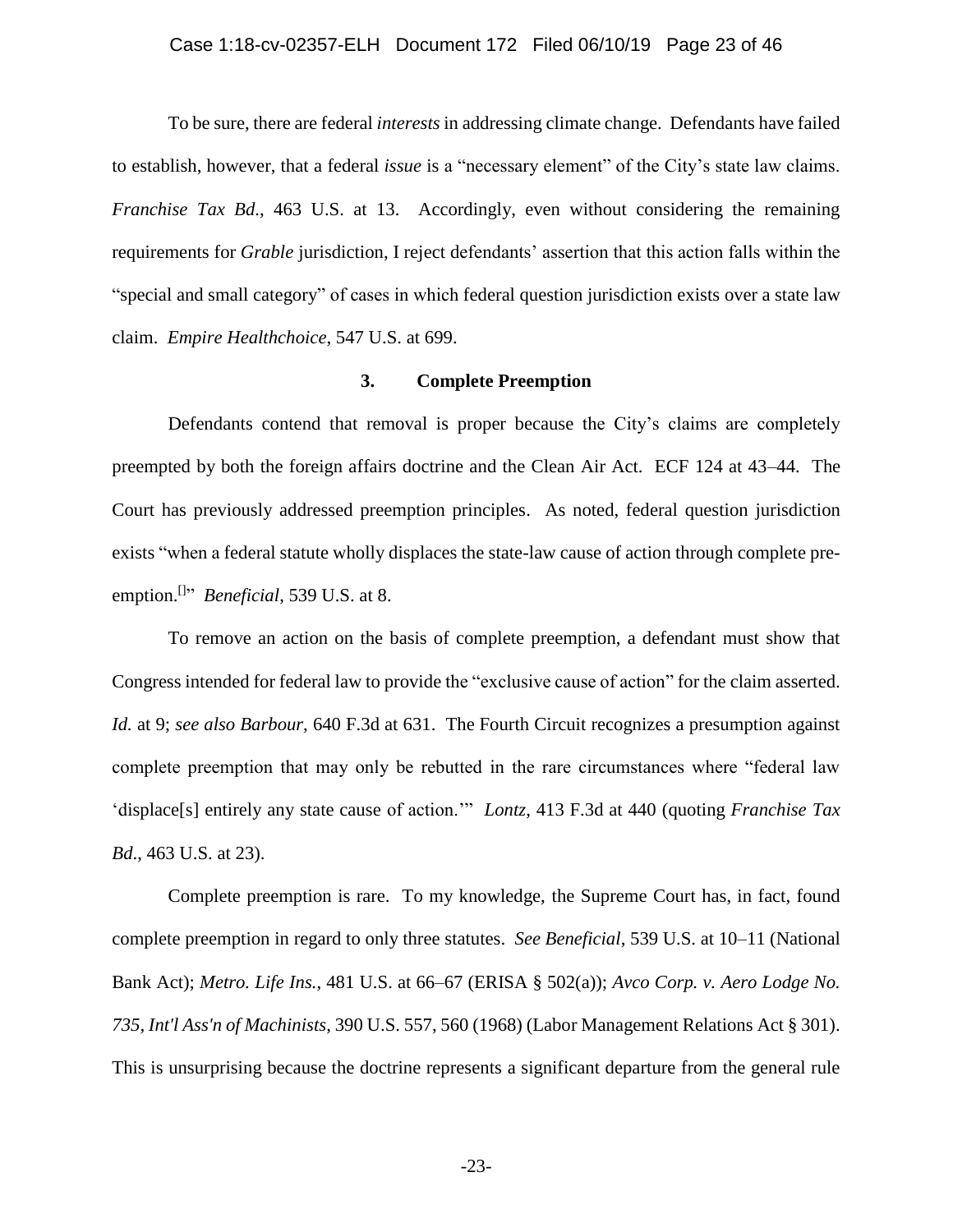### Case 1:18-cv-02357-ELH Document 172 Filed 06/10/19 Page 24 of 46

that the plaintiff is "the master" of its claim, and it "may avoid federal jurisdiction by exclusive reliance on state law." *Caterpillar Inc.*, 482 U.S. at 392; *see also Lontz*, 413 F.3d at 441 (noting that complete preemption "undermines the plaintiff's traditional ability to plead under the law of his choosing").

Defendants first argue that the City's claims are completely preempted by the foreign affairs doctrine, because "litigating in state court the inherently transnational activity challenged by the Complaint would inevitably intrude on the foreign affairs power of the federal government." ECF 124 at 44. I disagree.

The federal government has the exclusive authority to act on matters of foreign policy. *Crosby*, 530 U.S. at 380; *United States v. Pink*, 315 U.S. 203, 233 (1942). Accordingly, state laws that conflict with the federal government's foreign policy are preempted. In *Am. Ins. Ass'n v. Garamendi*, 539 U.S. 396 (2003), the Court said: "There is, of course, no question that at some point an exercise of state power that touches on foreign relations must yield to the National Government's policy, given the 'concern for uniformity in this country's dealings with foreign nations' that animated the Constitution's allocation of the foreign relations power to the National Government in the first place." *Id*. at 413 (quoting *Banco Nacional de Cuba v. Sabbatino*, 376 U.S. 398, 427, n.25 (1964)); *see Crosby*, 530 U.S. at 380; *Gingery v. City of Glendale*, 831 F.3d 1222, 1228 (9th Cir. 2016).

But, defendants' reliance on this principle, often referred to as the "foreign affairs doctrine," *Gingery*, 831 F.3d at 1228, is inapposite in the complete preemption context. As indicated, complete preemption occurs only when Congress intended for federal law to provide the "exclusive cause of action" for the claim asserted. *Beneficial*, 539 U.S. at 9; *see also Barbour*, 640 F.3d at 631*.* That does not exist here. That is, there is no congressional intent regarding the

-24-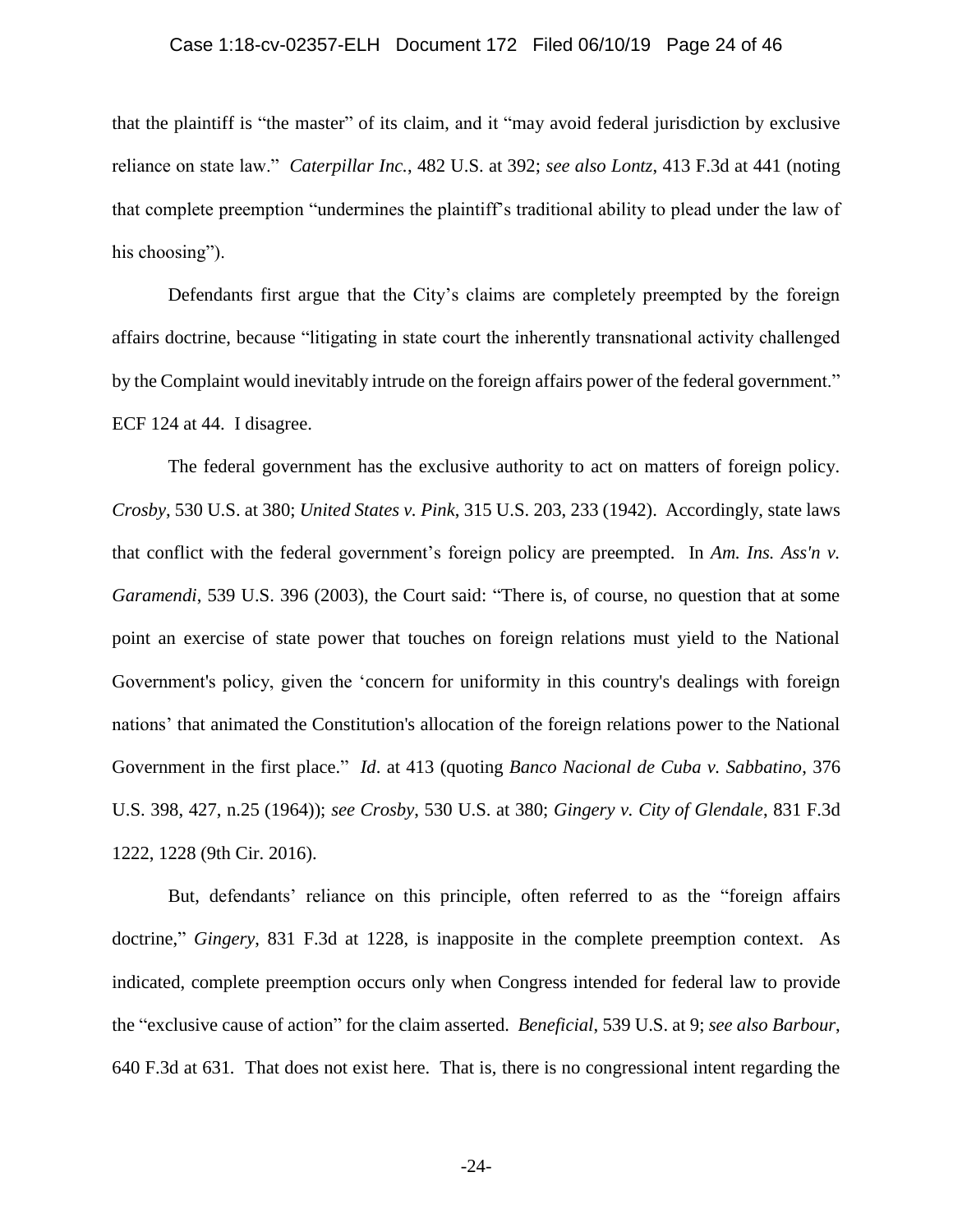# Case 1:18-cv-02357-ELH Document 172 Filed 06/10/19 Page 25 of 46

preemptive force of the judicially-crafted foreign affairs doctrine, and the doctrine obviously does not supply any substitute causes of action. Therefore, I am not convinced by defendants' argument that the City's claims are completely preempted by the foreign affairs doctrine.

Defendants also assert that the City's claims are completely preempted by the Clean Air Act. ECF 124 at 44–48. They contend that the Clean Air Act provides the exclusive cause of action for regulating nationwide emissions and that permitting the City's state law claims against out-of-state sources would pose an obstacle to the objectives of Congress. *Id*.

The CAA was enacted in 1963. Clean Air Act, Pub. L. No. 88–206, 77 Stat. 392–401 (1963). Among other purposes, the CAA aims "to protect and enhance the quality of the Nation's air resources so as to promote the public health and welfare and the productive capacity of its population[.]" 42 U.S.C. § 7401(b)(1). It is an expansive statute separated into six Titles. It addresses pollution from stationary sources (Title I, 42 U.S.C. §§ 7401–7431, 7470–7479, 7491– 7492, 7501–7515); pollution from moving sources (Title II, 42 U.S.C. §§ 7521–7554, 7571–7574, 7581–7590); noise pollution and acid rain control (Title IV, 42 U.S.C. §§ 7641–7642 and 7651– 7651o); and stratospheric ozone protection (Title VI, 42 U.S.C. §§ 7671–7671q). Title III contains general provisions, including definitions, citizen suits, and other administrative matters, and Title V governs permits.

It is true, as defendants point out, that the Clean Air Act provides for private enforcement. Specifically, it creates a federal private right of action "against any person ... who is alleged to have violated ... or to be in violation of (A) an emission standard or limitation under this chapter or (B) an order issued by the Administrator or a State with respect to such a standard or limitation." 42 U.S.C. § 7604(a)(1). The CAA also creates a federal private right of action against the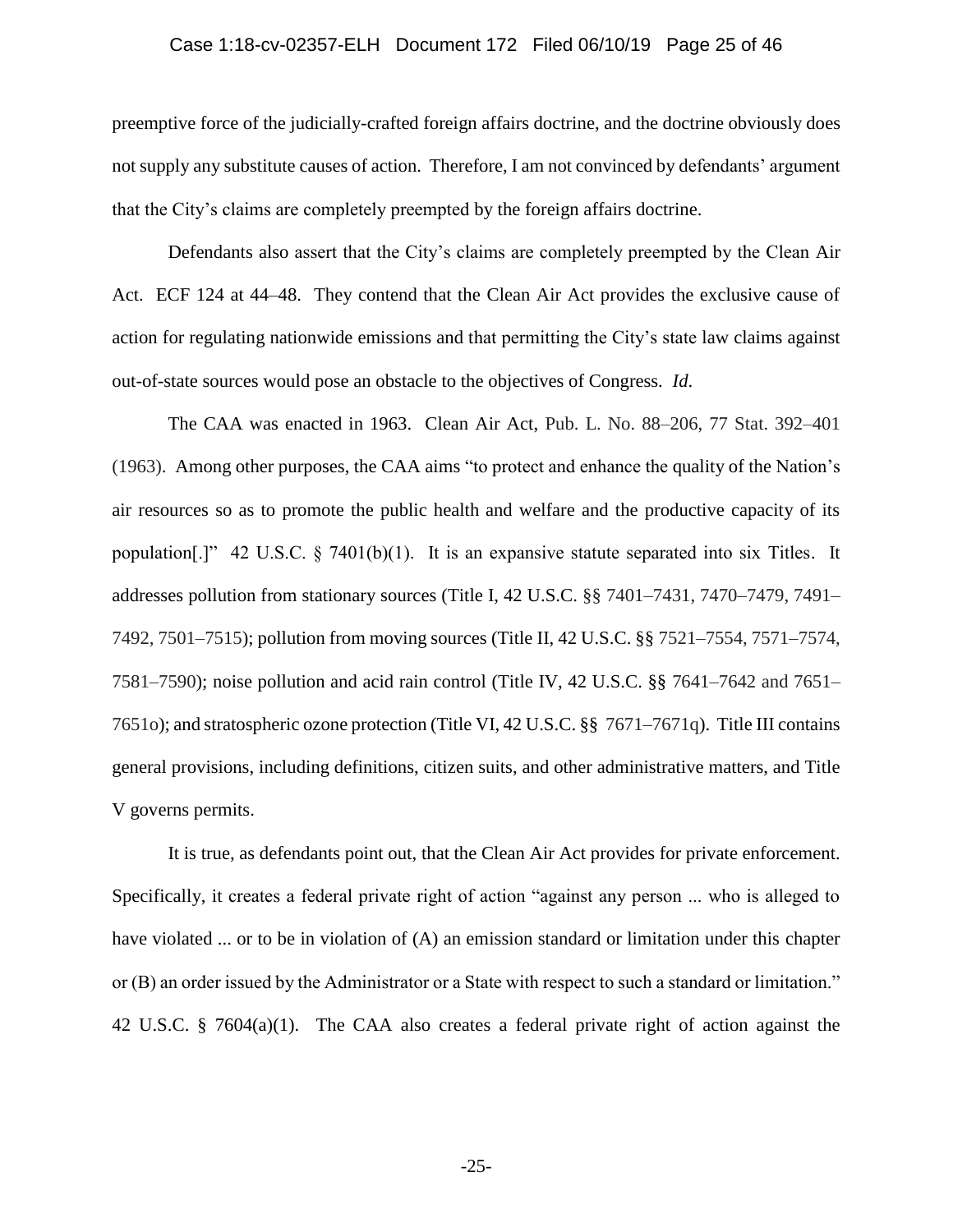Environmental Protection Agency "where there is alleged a failure … to perform any act or duty under this chapter which is not discretionary." 42 U.S.C.  $\S 7604(a)(2)$ .

Fatal to defendants' argument, however, is the absence of any indication that Congress

intended for these causes of action in the CAA to be the exclusive remedy for injuries stemming

from air pollution. *See Beneficial*, 539 U.S. at 9 (stating that complete preemption occurs "[o]nly

if Congress intended [the statute] to provide the exclusive cause of action"). To the contrary, the

CAA contains a savings clause that specifically preserves other causes of action. That provision

states, in relevant part, 42 U.S.C. § 7604(e):

Nothing in this section shall restrict any right which any person (or class of persons) may have under any statute or common law to seek enforcement of any emission standard or limitation or to seek any other relief (including relief against the Administrator or a State agency). Nothing in this section or in any other law of the United States shall be construed to prohibit, exclude, or restrict any State, local, or interstate authority from--

(1) bringing any enforcement action or obtaining any judicial remedy or sanction in any State or local court, or

(2) bringing any administrative enforcement action or obtaining any administrative remedy or sanction in any State or local administrative agency, department or instrumentality,

against the United States, any department, agency, or instrumentality thereof, or any officer, agent, or employee thereof under State or local law respecting control and abatement of air pollution.

The CAA also includes the following provision regarding state regulation of hazardous

air pollutants, 42 U.S.C. § 7412(r)(11):

Nothing in this subsection shall preclude, deny or limit any right of a State or political subdivision thereof to adopt or enforce any regulation, requirement, limitation or standard (including any procedural requirement) that is more stringent than a regulation, requirement, limitation or standard in effect under this subsection or that applies to a substance not subject to this subsection.

The language of these provisions unequivocally demonstrates that "Congress did not intend

the federal causes of action under [the Clean Air Act] 'to be exclusive.'" *County of San Mateo*,

294 F. Supp. 3d at 938 (quoting *Beneficial*, 539 U.S. at 9 n.5); *see also Her Majesty the Queen in*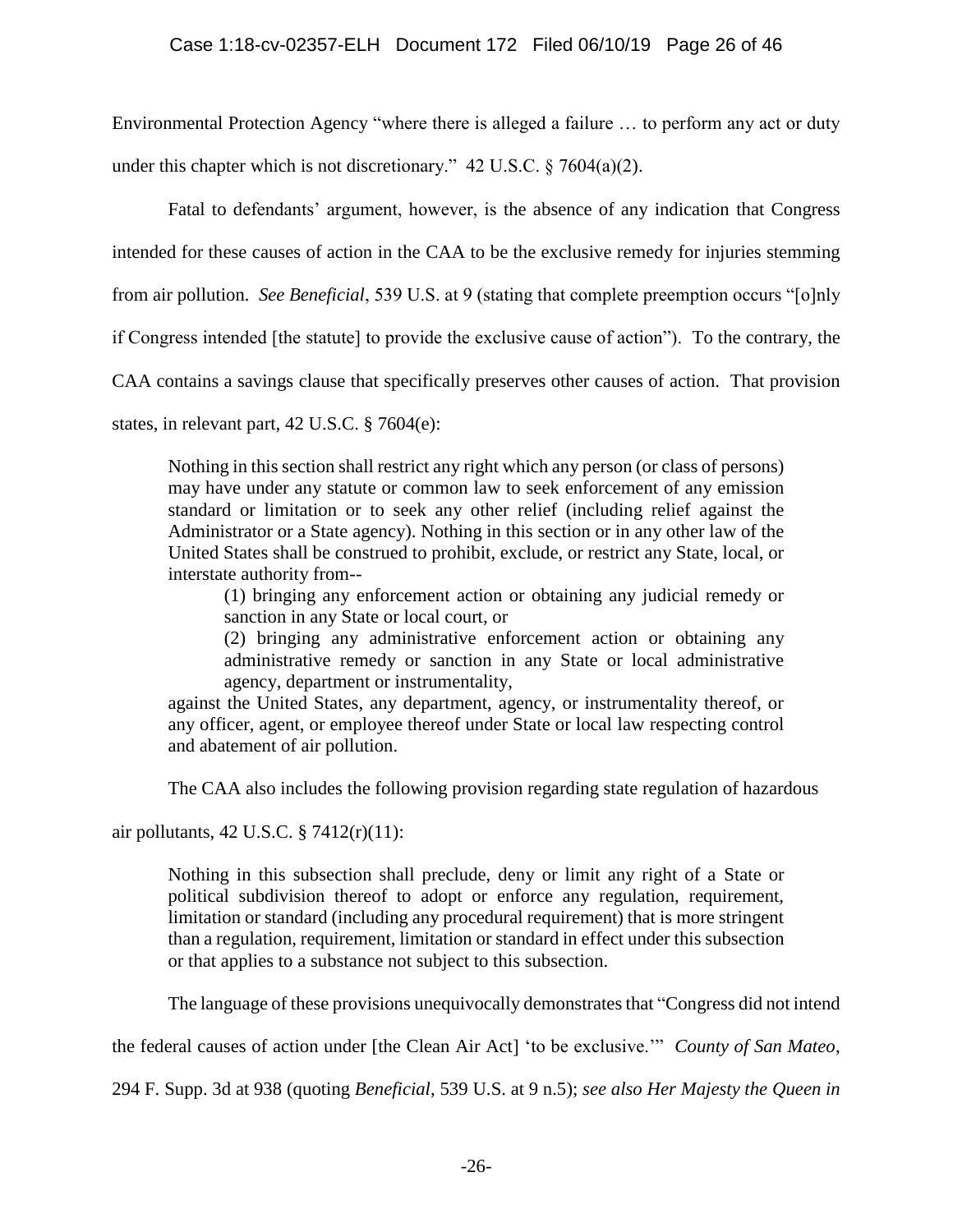### Case 1:18-cv-02357-ELH Document 172 Filed 06/10/19 Page 27 of 46

*Right of the Province of Ontario v. City of Detroit*, 874 F.2d 332, 342–43 (6th Cir. 1989) (holding that the plaintiffs' claims for violation of state air pollution standards were not completely preempted by the CAA because the CAA's savings clause "clearly indicates that Congress did not wish to abolish state control"). Accordingly, I conclude that the CAA does not completely preempt the City's claims.

In sum, I disagree with defendants' contention that removal is proper on the grounds that the City's state law claims are completely preempted by the foreign affairs doctrine and the CAA. However, this Memorandum Opinion does not foreclose the defense of preemption in state court. *See In re Blackwater Sec. Consulting, LLC*, 460 F.3d at 590 (holding that "the district court's finding that complete preemption did not create federal removal jurisdiction will have no preclusive effect on a subsequent state-court defense of federal preemption").

### **4. Federal Enclaves**

Defendants offer one final theory for federal question jurisdiction. That is, they contend that the City's claims arise under federal law because they are based on events that occurred on military bases and other federal enclaves. ECF 124 at 53.

The parameters of this contention are unclear, and defendants eschew mention of any controlling authority. Indeed, defendants only support their argument with a few cases from various district courts, most of which are unpublished. The Court's research reveals, however, that this theory of federal question jurisdiction arises from Article I, Section 8, Clause 17 of the United States Constitution. *See, e.g., Willis v. Craig*, 555 F.2d 724, 726 (9th Cir. 1977); *Mater v. Holley*, 200 F.2d 123 (5th Cir. 1952). In relevant part, that section provides:

Congress shall have Power … to exercise exclusive legislation in all cases whatsoever, over the [District of Columbia], and to exercise like authority over all places purchased by the consent of the legislature of the state in which the [place is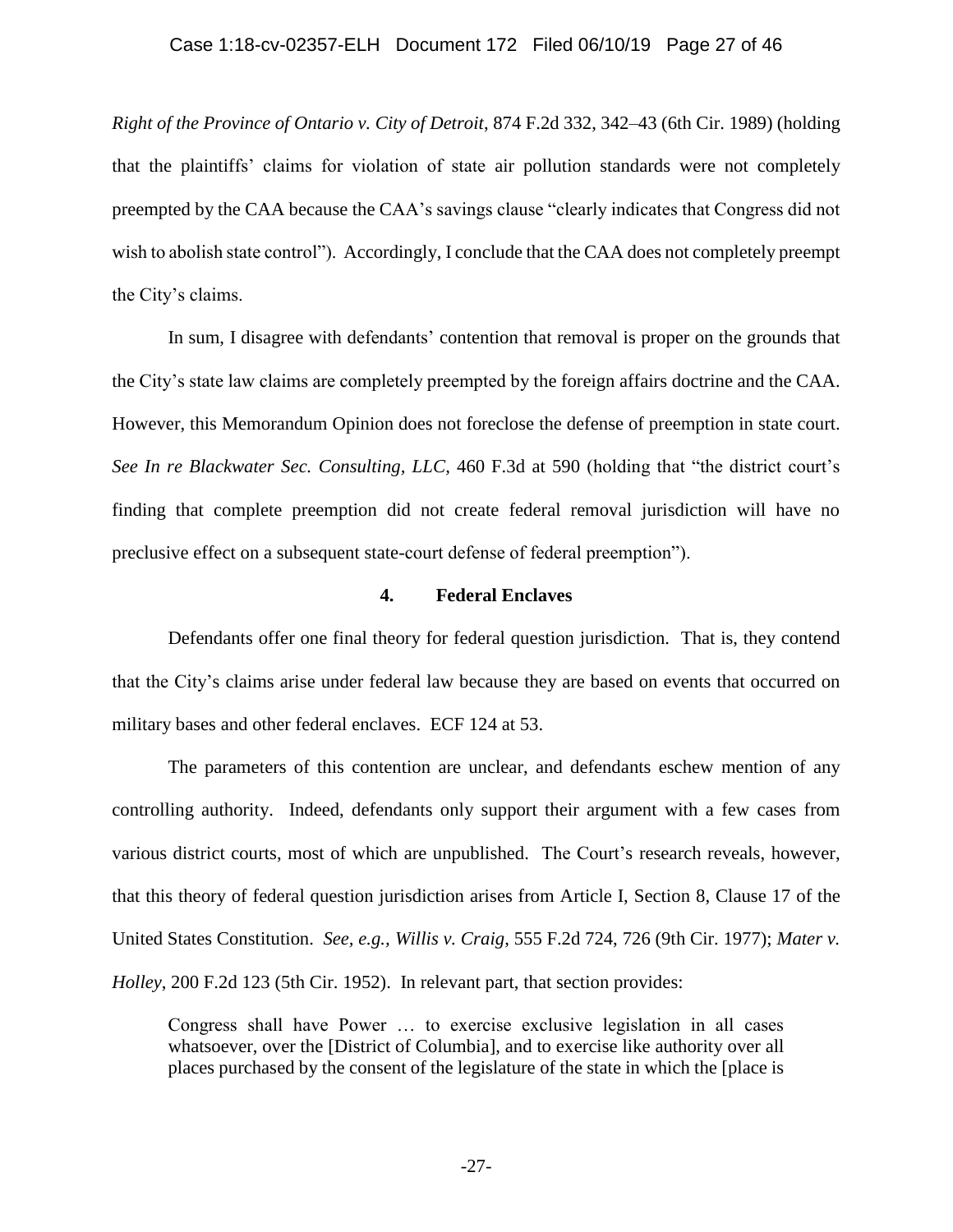located], for the erection of forts, magazines, arsenals, dockyards, and other needful buildings.

U.S. Const. art. I, § 8, cl. 17.

This provision grants the federal government exclusive legislative jurisdiction over lands obtained pursuant to this clause, or "enclaves." In *Surplus Trading Co. v. Cook*, 281 U.S. 647 (1930), the Court said: "It has long been settled that where lands for such a purpose are purchased by the United States with the consent of the State legislature, the jurisdiction theretofore residing in the state passes, in virtue of the constitutional provision, to the United States, thereby making the jurisdiction of the latter the sole jurisdiction." *Id*. at 652; *see Akin v. Ashland Chem. Co.*, 156 F.3d 1030, 1034 (10th Cir. 1998).

 Courts have held that federal question jurisdiction exists over claims that arise on federal enclaves. *See Stokes v. Adair*, 265 F.2d 662, 666 (4th Cir. 1959); *see also Durham v. Lockheed Martin Corp*., 445 F.3d 1247, 1250 (9th Cir. 2006) ("Federal courts have federal question jurisdiction over tort claims that arise on 'federal enclaves.'") (citations omitted); *Akin*, 156 F.3d at 1034 ("Personal injury actions which arise from incidents occurring in federal enclaves may be removed to federal district court as a part of federal question jurisdiction."); *Willis*, 555 F.2d at 726; *Mater*, 200 F.2d at 124; *Hall v. Coca-Cola Co.*, Civ. No. MSD-18-0244, 2018 WL 4928976, at \*2–3 (E.D. Va. Oct. 11, 2018); *Federico v. Lincoln Military Hous.*, 901 F. Supp. 2d 654, 664 (E.D. Va. 2012). The general reasoning of these courts is that any claim that arises on a federal enclave is necessarily a creature of federal law because, quite simply, there is no other law. *See Mater*, 200 F.2d at 124 ("[A]ny law existing in territory over which the United States has exclusive sovereignty must derive its authority and force from the United States and is for that reason federal law."); *Hall*, 2018 WL 4928976, at \*2.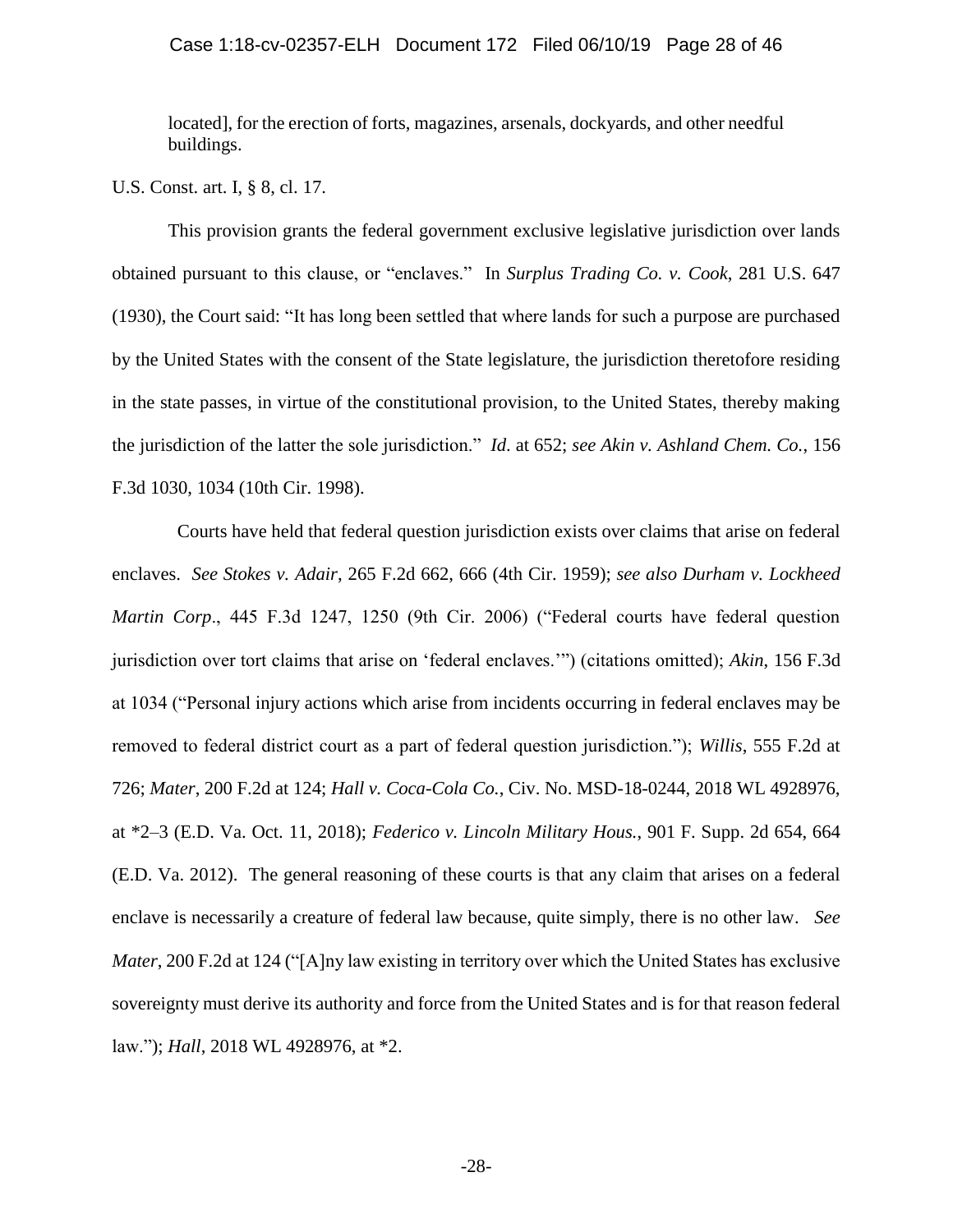# Case 1:18-cv-02357-ELH Document 172 Filed 06/10/19 Page 29 of 46

Defendants argue that federal question jurisdiction exists because "[s]ome" of them maintain production operations and sell fossil fuels on military bases and other federal enclaves. ECF 124 at 53. Specifically, they assert: "Standard Oil Co. (Chevron's predecessor) operated Elk Hills Naval Petroleum Reserve, a federal enclave, for most of the twentieth century." *Id*. In addition, they allege that defendant CITGO distributed gasoline and diesel under contracts with the Navy to multiple Naval installations. *Id*. at 54. Finally, defendants contend that federal enclave jurisdiction exists because the City alleges tortious conduct, such as lobbying activities, that occurred in the District of Columbia. *Id*.

At the outset, I reject defendants' argument that removal is proper because some of the allegedly tortious conduct occurred in the District of Columbia. Congress established a code and a local court system for the District of Columbia and, in doing so, "divested the federal courts of jurisdiction over local matters." *Andrade v. Jackson*, 401 A.2d 990, 992 (D.C. 1979) (observing that, in establishing a unified local court system under the Court Reform Act of 1973, "Congress divested the federal courts of jurisdiction over local matters, restricting those courts to those matters generally viewed as federal business"); D.C. Code § 11-501 (2012) (civil jurisdiction of the United States District Court for the District of Columbia); D.C. Code § 11-921 (2012) (civil jurisdiction of the Superior Court for the District of Columbia). *See also Palmore v. United States*, 411 U.S. 389, 408–09 (1973) (explaining that Congress established the local court system for the District of Columbia so that Article III courts can be "devoted to matters of national concern"); *McEachin v. United States*, 432 A.2d 1212, 1215 (D.C. 1981). That a claim is based on conduct that occurred in the District of Columbia, therefore, does not *ipso facto* make it a federal claim over which federal question jurisdiction lies. Rather, it must arise under federal law – as distinct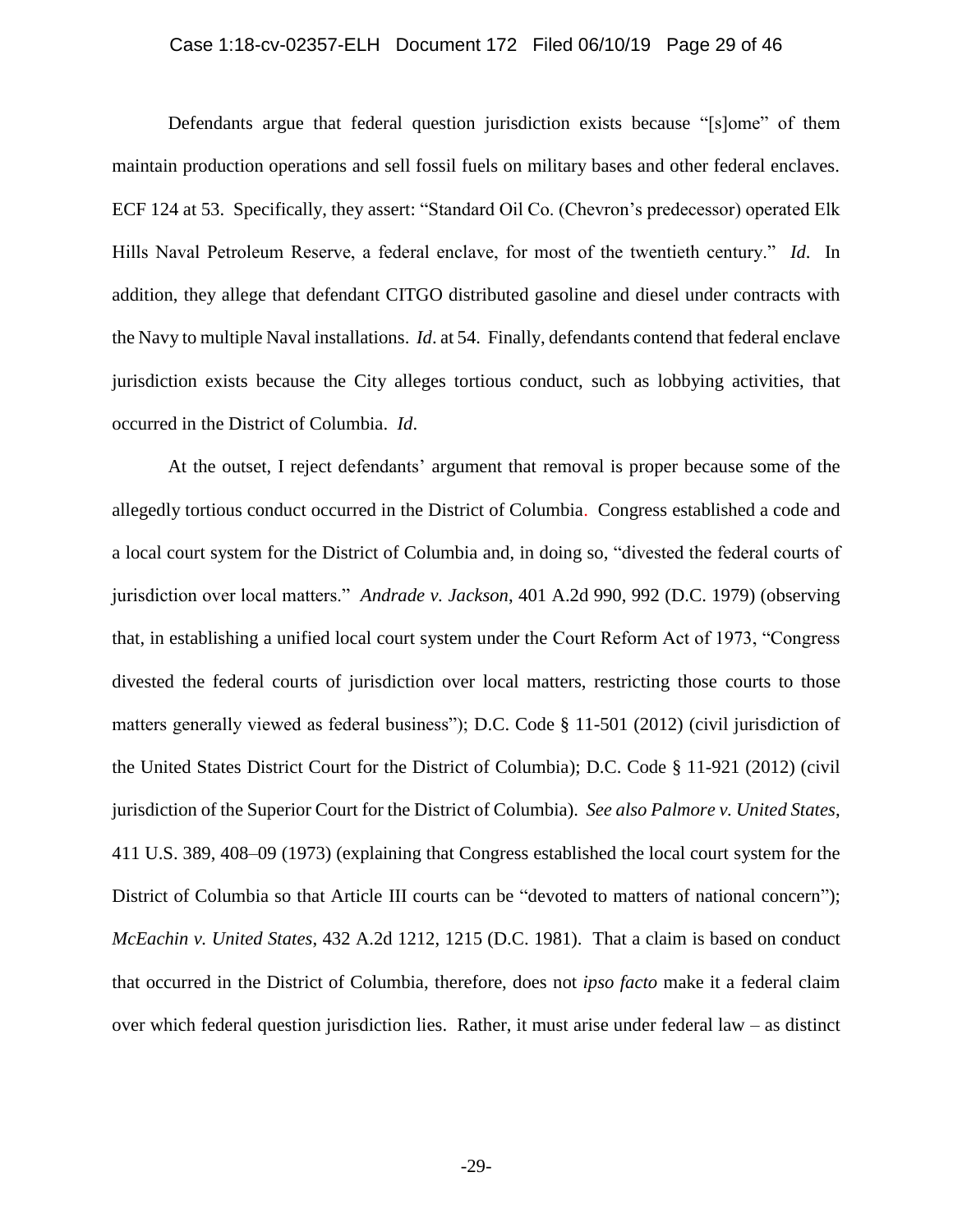## Case 1:18-cv-02357-ELH Document 172 Filed 06/10/19 Page 30 of 46

from the local law of the District of Columbia or that of another state – to fall within the scope of federal question jurisdiction.

Defendants' contention that federal question jurisdiction exists because CITGO and Chevron's predecessor, Standard Oil, conducted fossil fuel operations on federal enclaves is also without merit. As the dearth of case law illustrates, courts have only relied on this "federal enclave" theory to exercise federal question jurisdiction in limited circumstances. Specifically, courts have only found that claims arise on federal enclaves, and thus fall within federal question jurisdiction, when all or most of the pertinent events occurred there. *See, e.g.*, *Stokes*, 265 F.2d at 665–66 (finding jurisdiction existed over a personal injury suit where the injury occurred at a U.S. Army post); *Mater*, 200 F.2d at 124 (holding that the district court had jurisdiction over plaintiff's claim for personal injuries sustained on a military base); *Norair Eng'g Corp. v. URS Fed. Servs., Inc.*, Civ. No. RDB-16-1440, 2016 WL 7228861, at \*3 (D. Md. Dec. 14, 2016) (finding removal proper where plaintiff's cause of action arose out of work performed exclusively on a federal enclave); *see also In re High-Tech Emp. Antitrust Litig.*, 856 F. Supp. 2d 1103, 1125 (N.D. Cal. 2012) (stating that federal jurisdiction exists in federal enclave cases "when the locus in which the claim arose is the federal enclave itself"); *Totah v. Bies*, Civ. No. CW-10-05956, 2011 WL 1324471, at \*2 (N.D. Cal. Apr. 6, 2011) (upholding removal where the "substance and consummation of the tort" occurred on a federal enclave).

Those circumstances do not exist here. The City seeks relief for conduct that occurred globally over a fifty-year period – that is, defendants' contribution to global warming through their extraction, production, and sale of fossil fuel products. ECF 42, ¶¶ 5–7, 18, 20, 191. The Complaint does not contain any allegations concerning defendants' conduct on federal enclaves and, in fact, it expressly defines the scope of injury to exclude any federal territory. *Id*. ¶¶ 1 n.2,

-30-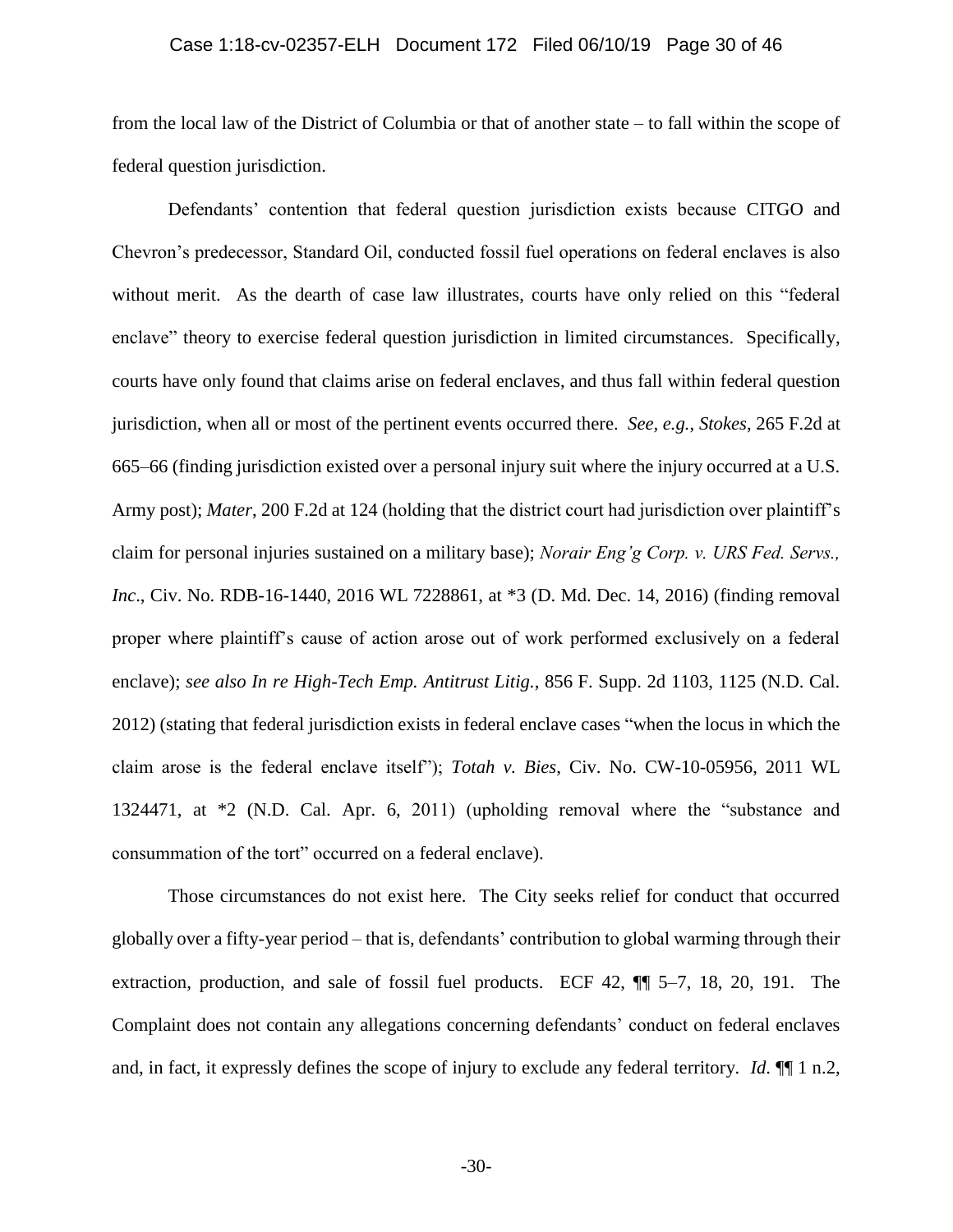### Case 1:18-cv-02357-ELH Document 172 Filed 06/10/19 Page 31 of 46

195–217. Accordingly, it cannot be said that federal enclaves were the "locus" in which the City's claims arose merely because one of the twenty-six defendants, and the predecessor of another defendant, conducted some operations on federal enclaves for some unspecified period of time. *See County of San Mateo*, 294 F. Supp. 3d at 939 (finding no federal enclave jurisdiction over plaintiffs' claim against oil companies for injuries stemming from climate change "since federal land was not the 'locus in which the claim arose'") (quoting *In re High-Tech*, 856 F. Supp. 2d at 1125); *see also Washington v. Monsanto Co*., 274 F. Supp. 3d 1125, 1132 (W.D. Wash. 2017) (stating that, "because [plaintiff] avowedly does not seek relief for contamination of federal territories, none of its claims arise on federal enclaves"); *Bd. of Comm'rs of the Se. La. Flood Prot. Auth. v. Tenn. Gas Pipeline Co*., 29 F. Supp. 3d 808, 831 (E.D. La. 2014) (finding no enclave jurisdiction where plaintiff stipulated that it would not seek damages for injuries sustained in federal wildlife reserve).

As the City observes, ECF 111-1 at 49, under Maryland law, when events giving rise to a suit occur in multiple jurisdictions, generally "the place of the tort is considered to be the place of injury." *Philip Morris Inc. v. Angeletti*, 358 Md. 689, 745, 752 A.2d 200, 231 (2000); *see also Johnson v. Oroweat Foods Co.*, 785 F.2d 503, 511 (4th Cir. 1986). Here, the claims appear to arise in Baltimore, where the City allegedly suffered and will suffer harm.

I conclude that removal is not warranted on the ground that the City's claims arose on federal enclaves.

### **C. Alternative Bases for Removal**

I turn to the defendants' alternative bases for removal.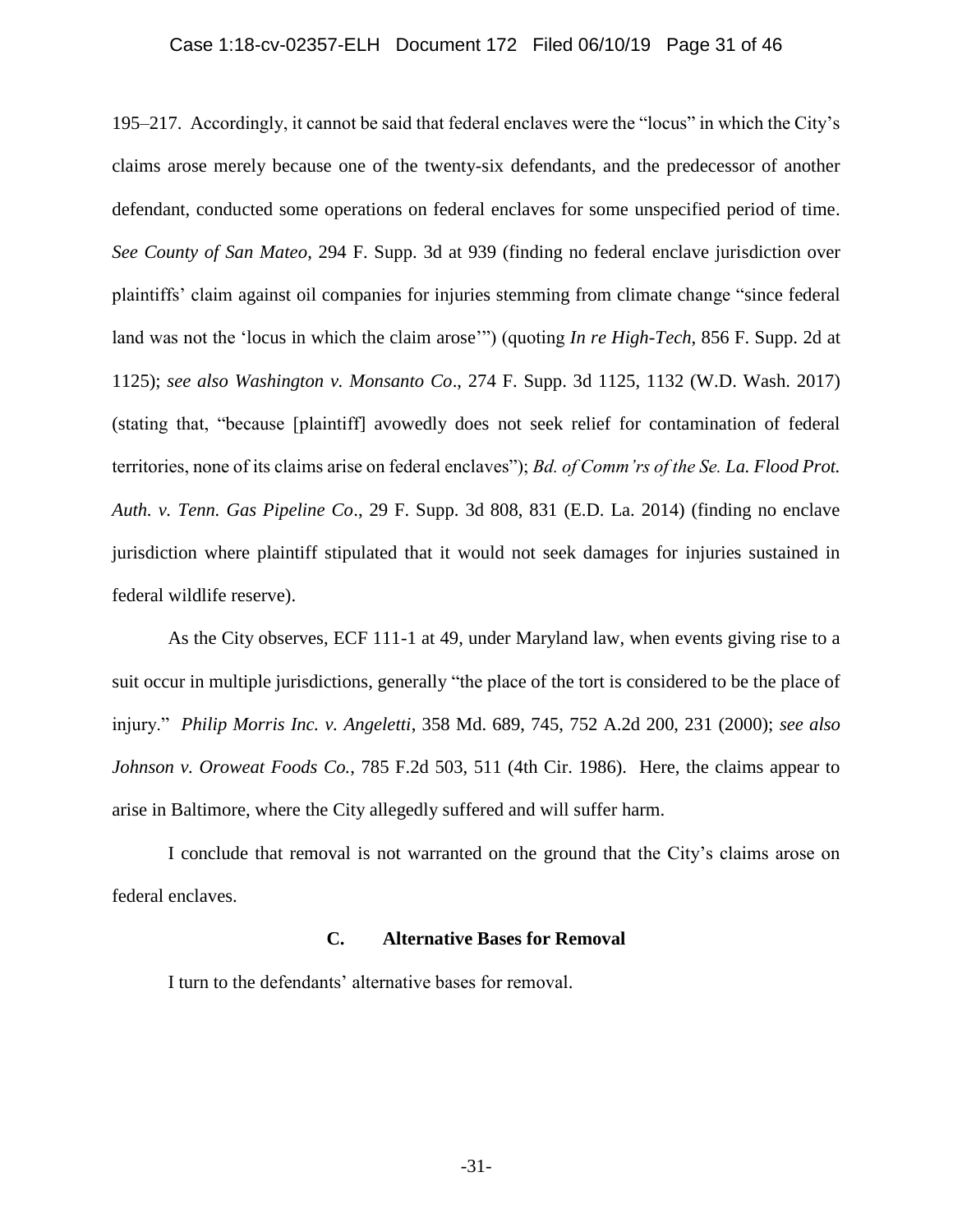# **1. Outer Continental Shelf Lands Act**

Defendants argue that removal is proper because the Court has jurisdiction over the City's claims under the Outer Continental Shelf Lands Act ("OCSLA"), 43 U.S.C. §§ 1331–1356b (2012). ECF 124 at 49. Specifically, defendants assert that this case falls within the jurisdictional grant of the OCSLA because they produce a substantial volume of oil and gas on the Outer Continental Shelf ("OCS") and the City's claims arise out of those operations. *Id*. at 50.

The OCSLA provides, in pertinent part: "The subsoil and seabed of the outer Continental Shelf appertain to the United States and are subject to its jurisdiction, control, and power of disposition …" 43 U.S.C. § 1332(a). The OCSLA contains a jurisdictional grant which states:

[T]he district courts of the United States shall have jurisdiction of cases and controversies arising out of, or in connection with ... any operation conducted on the outer Continental Shelf which involves exploration, development, or production of the minerals, of the subsoil and seabed of the outer Continental Shelf, or which involves rights to such minerals …

43 U.S.C. § 1349(b)(1).

The Fifth Circuit has found that the OCSLA jurisdictional grant is "broad" and requires only a "'but-for' connection" between the cause of action and the OCS operation. *In re Deepwater Horizon*, 745 F.3d 157, 163 (5th Cir. 2014) (quoting *Hufnagel v. Omega Serv. Indus., Inc*., 182 F.3d 340, 350 (5th Cir. 1999)); *see also Barker v. Hercules Offshore, Inc*., 713 F.3d 208, 213 (5th Cir. 2013). The Fifth Circuit has also said: "A plaintiff does not need to expressly invoke OCSLA in order for it to apply." *Barker*, 713 F.3d at 213 (upholding removal where OCSLA jurisdiction existed even though the plaintiff did not specifically invoke it). Defendants do not cite to cases from any other circuit courts applying the OCSLA jurisdictional grant, and this Court is only aware of one. *See Shell Oil Co. v. F.E.R.C*., 47 F.3d 1186, 1192 (D.C. Cir. 1995) (summarily finding that OCSLA jurisdiction existed over action brought by operator of oil pipeline on OCS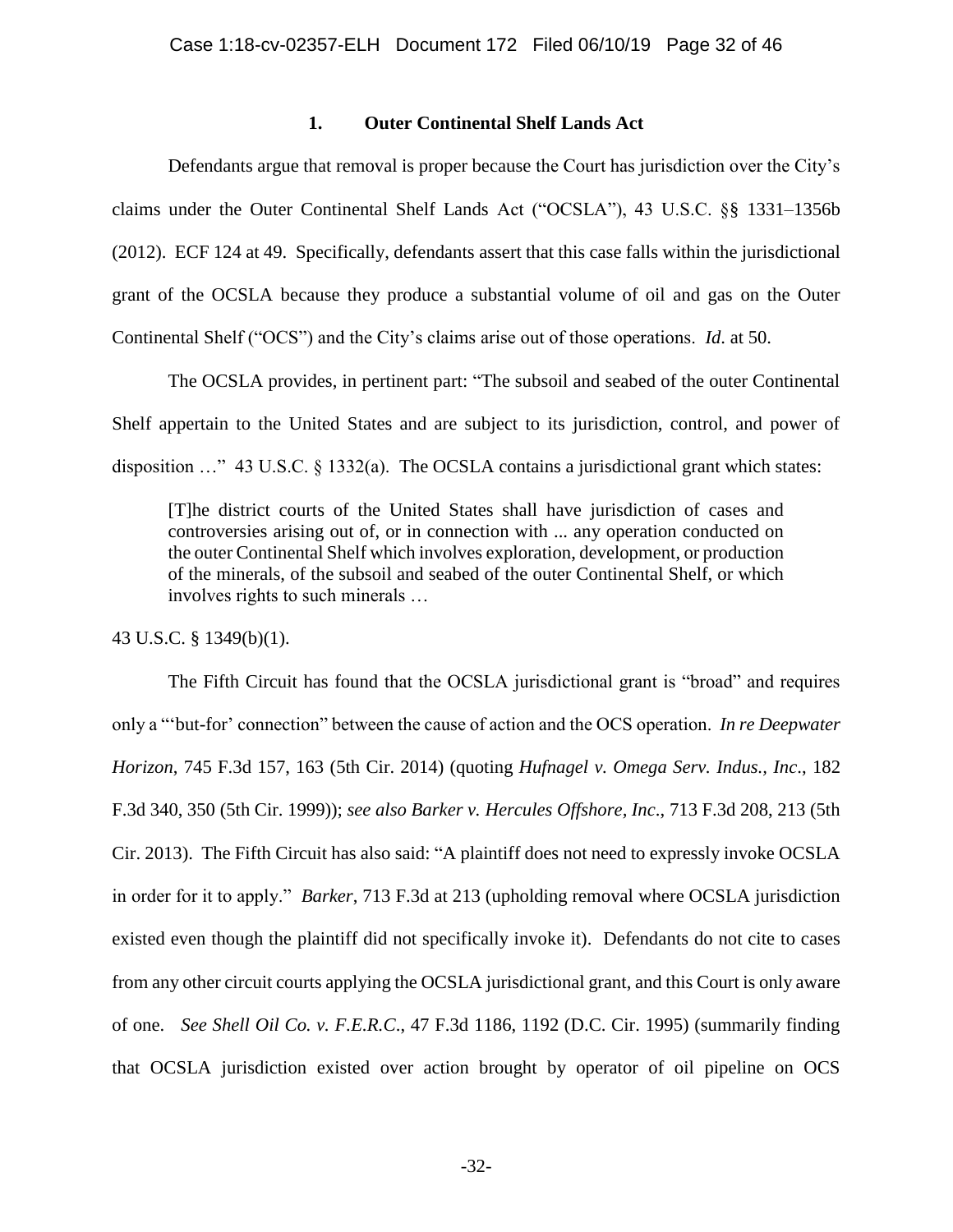# Case 1:18-cv-02357-ELH Document 172 Filed 06/10/19 Page 33 of 46

challenging FERC order ruling that pipeline was required to provide oil company with access and transportation services).

Even under a "broad" reading of the OCSLA jurisdictional grant endorsed by the Fifth Circuit, defendants fail to demonstrate that OCSLA jurisdiction exists. *In re Deepwater Horizon*, 745 F.3d at 163 (citations omitted). Defendants were not sued merely for producing fossil fuel products, let alone for merely producing them on the OCS. Rather, the City's claims are based on a broad array of conduct, including defendants' failure to warn consumers and the public of the known dangers associated with fossil fuel products, all of which occurred globally. *See* ECF 42, ¶¶ 5–7, 18, 20, 191. And, defendants offer no basis to enable this Court to conclude that the City's claims for injuries stemming from climate change would not have occurred but for defendants' extraction activities on the OCS. *See County of San Mateo*, 294 F. Supp. 3d at 938–39 (finding that removal under the OCSLA was not warranted where, even though some of the activities that caused the plaintiffs' climate change related injuries stemmed from operations on the OCS, defendants failed to show that the plaintiffs' causes of action would not have accrued but for their activities on the OCS); *see also Matte v. Mobile Expl. & Prod. North Am. Inc.*, Civ. No. BWA-18- 7446, 2018 WL 5023729, at \*4–5 (E.D. La. Oct. 17, 2018) (no OCSLA jurisdiction where defendants failed to show that plaintiff's injury, leukemia as a result of benzene exposure, would not have occurred but for his three-month employment on the OCS, where plaintiff alleged that he was exposed to benzene for seven years); *Hammond v. Phillips 66 Co*., Civ. No. KS-14-0119, 2015 WL 630918, at \*4 (S.D. Miss. Feb. 12, 2015). *Cf. In re Deepwater Horizon*, 745 F.3d at 163–64 (finding the but for test satisfied where Louisiana sued defendants for pollution damage to its waters and coastline caused by a massive oil spill and it was "undeniable that the oil and other contaminants would not have entered into the State of Louisiana's territorial waters but for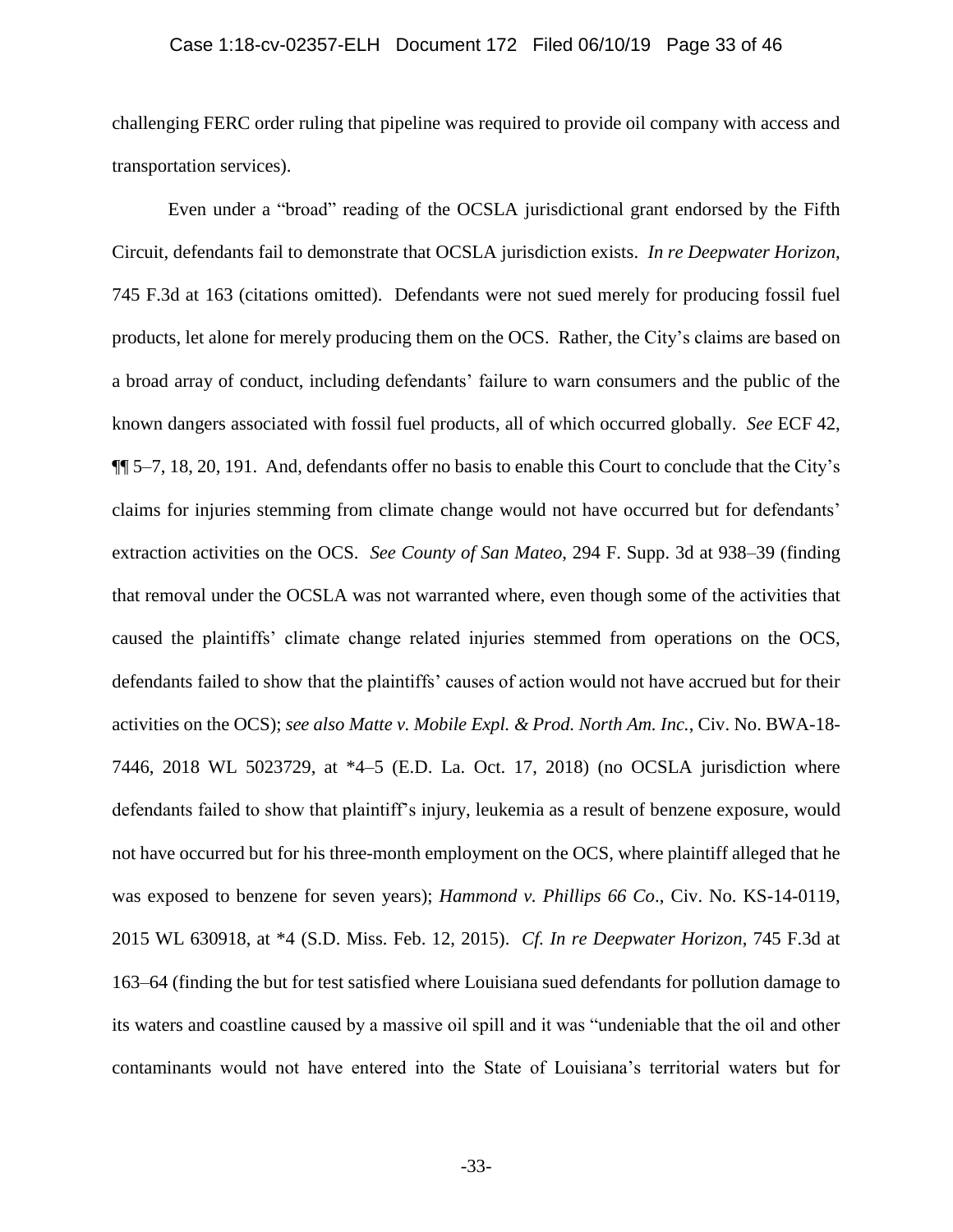[defendants'] drilling and exploration operation" on the OCS) (internal quotation marks and citation omitted).

Accordingly, I am satisfied that the OCSLA does not support removal.

# **2. Federal Officer Removal**

Defendants assert that this action is removable under the federal officer removal statute, 28

U.S.C. § 1442, because the City "bases liability on activities undertaken at the direction of the federal government." ECF 124 at 56.

In relevant part, the federal officer removal statute authorizes the removal of cases commenced in state court against "any officer (or any person acting under that officer) of the United States or of any agency thereof, in an official or individual capacity, for or relating to any act under color of such office..." 28 U.S.C.  $\S$  1442(a)(1) (2012). The Supreme Court has explained:

The [federal officer] removal statute's "basic" purpose is to protect the Federal Government from the interference with its "operations" that would ensue were a State able, for example, to "arrest" and bring "to trial in a State court for an alleged offense against the law of the State," "officers and agents" of the Federal Government "acting … within the scope of their authority."

*Watson v. Philip Morris Co*., 551 U.S. 142, 150 (2007) (quoting *Willingham v. Morgan*, 395 U.S. 402, 406 (1969)); *see also Maryland v. Soper*, 270 U.S. 9, 32 (1926) ("The constitutional validity of the section rests on the right and power of the United States to secure the efficient execution of its laws and to prevent interference therewith, due to possible local prejudice…").

A defendant who seeks to remove a case under  $\S 1442(a)(1)$  must satisfy three elements. *Sawyer v. Foster Wheeler LLC*, 860 F.3d 249, 254 (4th Cir. 2017) (citations omitted). First, it must show that it was an officer of the United States or "acting under" a federal officer within the meaning of the statute. *Id*. (citing *Watson*, 551 U.S. at 147). Second, it must raise "a colorable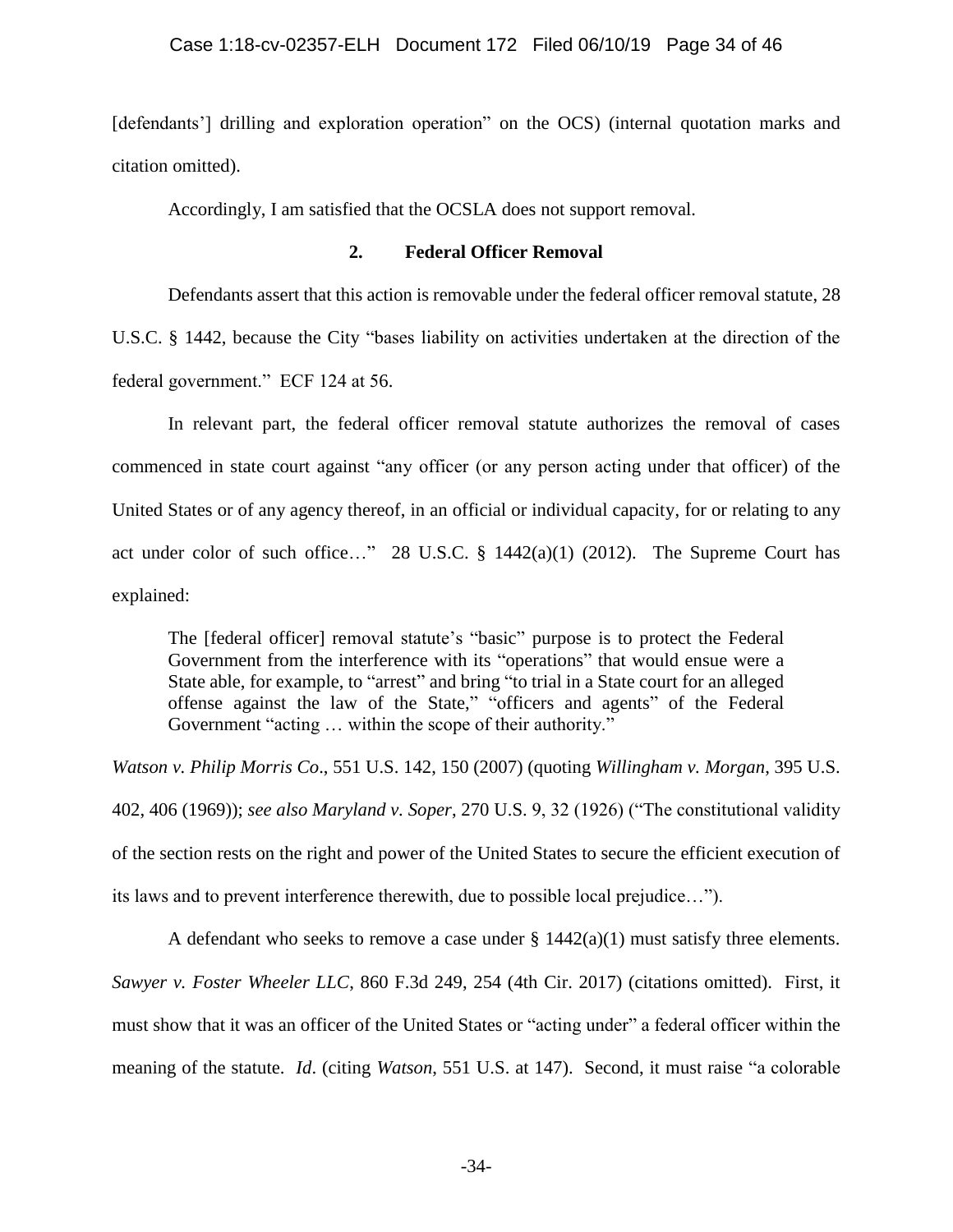# Case 1:18-cv-02357-ELH Document 172 Filed 06/10/19 Page 35 of 46

federal defense." *Id.* (citing *Jefferson County v. Acker*, 527 U.S. 423, 431 (1999)). Finally, it must establish that the charged conduct was carried out "for or relating to" the asserted official authority. *Id.* (citing 28 U.S.C. § 1442(a)(1)); *see Mesa v. California*, 489 U.S. 121, 139 (1989); *Texas v. Kleinert*, 855 F.3d 305, 311–12 (5th Cir. 2017), *cert. denied*, \_\_\_ U.S. \_\_\_, 138 S. Ct. 642 (2018).

This is, of course, a civil case. But, by analogy, in a criminal case, to establish that an act arises "under color of such office", the removing defendant "must 'show[ ] a "causal connection" between the charged conduct and asserted official authority.'" *Kleinert*, 855 F.3d at 312 (quoting *Willingham*, 395 U.S. at 409). "'It must appear that the prosecution . . . arise[s] out of the acts done by [the officer] under color of federal authority and in enforcement of federal law . . . .'" *Id.* (alterations in original) (quoting *Mesa*, 489 U.S. at 132–33).

Moreover, invocation of the federal officer removal statute must be "predicated on the allegation of a colorable federal defense by the defendant officer. *Mesa*, 489 U.S. at 129; *see also North Carolina v. Cisneros*, 947 F.2d 1135, 1139 (4th Cir. 1991); *North Carolina v. Ivory*, 906 F.2d 999, 1001 (4th Cir. 1990). A court must construe the defendant's alleged facts as "if those facts were true." *Ivory*, 906 F.2d at 1002. But, the factual allegations must "support" a defense." *Cisneros*, 947 F.2d at 1139 (quoting *Ivory*, 906 F.2d at 1001) (emphasis omitted). That is, they must enable a court to conclude that the "colorable" defense is plausible. *See United States v. Todd*, 245 F.3d 691, 693 (8th Cir. 2001); *Kleinert*, 855 F.3d at 313; *cf. Jefferson Cty.*, 527 U.S. at 432 ("[R]equiring a 'clearly sustainable defense' rather than a colorable defense would defeat the purpose of the removal statue").

Defendants rely on three relationships with the federal government to support their argument that the federal officer removal statute authorizes removal of this action. First, they point out that the predecessor of defendant Chevron, Standard Oil, extracted oil for the United States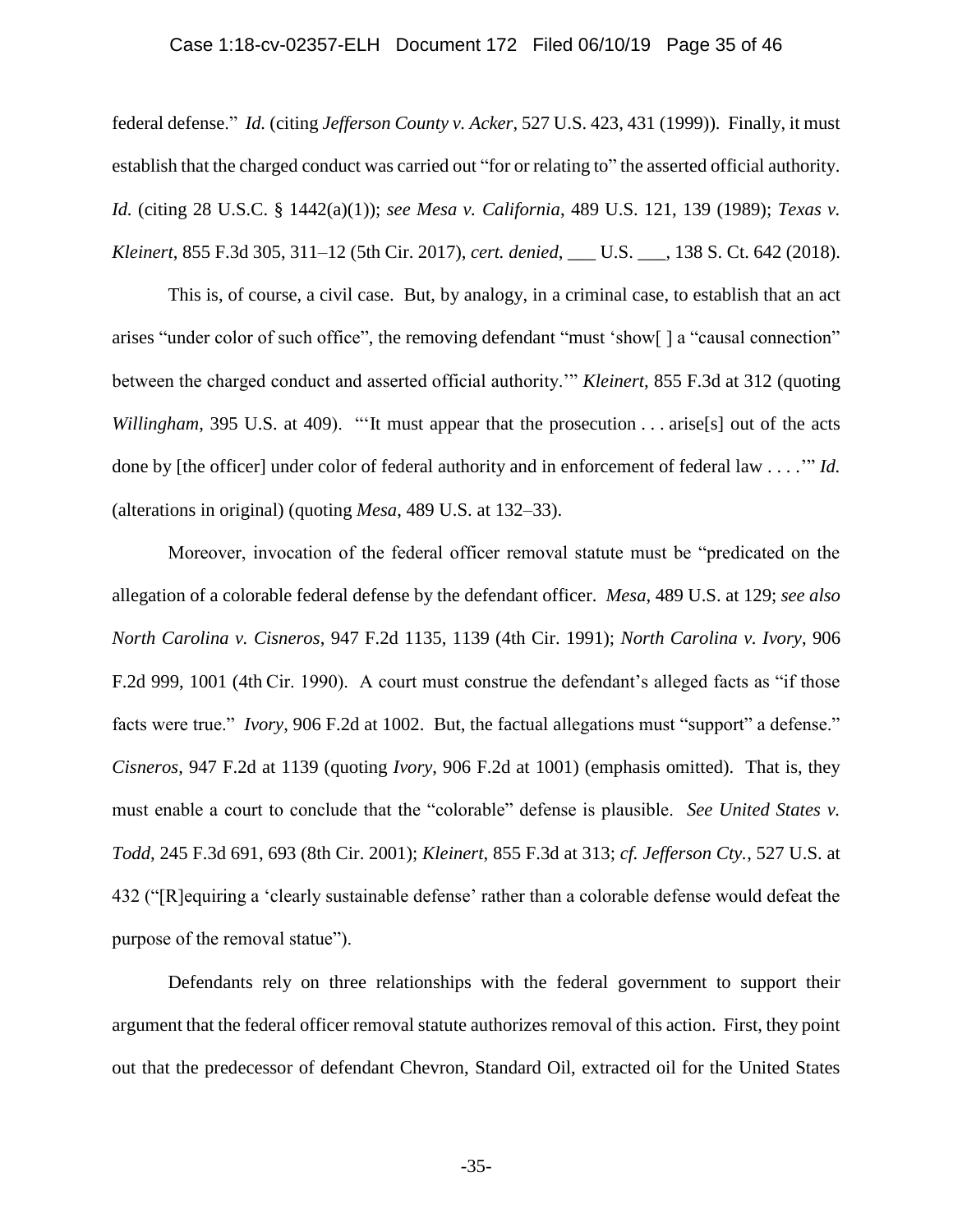## Case 1:18-cv-02357-ELH Document 172 Filed 06/10/19 Page 36 of 46

Navy. ECF 1,  $\P$  63; ECF 2-4 (Unit Plan Contract of 06/19/1944 between Navy Department and Standard Oil). In addition, defendant CITGO had fuel supply agreements with the Navy between 1988 and 2012. ECF 1, ¶ 64. Finally, defendants assert that their operations on the OCS were regulated by a leasing program developed by the Secretary of the Interior to promote the development of OCS resources. *Id*. ¶ 61; ECF 2-3 (boilerplate lease issued by the Department of the Interior pursuant to the OCSLA). By contracting with the government to perform these vital services, defendants argue, they were "acting under" federal officials. ECF 124 at 62.

Even assuming that the first two requirements for removal under § 1442 are satisfied, defendants have failed plausibly to assert that the third requirement for removal under this statute is met  $-$  *i.e.*, that the charged conduct was carried out "for or relating to" the alleged official authority. 28 U.S.C. §1442(a)(1); *Sawyer*, 860 F.3d at 257–58. Defendants have been sued for their contribution to climate change by producing, promoting, selling, and concealing the dangers of fossil fuel products. *See* ECF 42, ¶¶ 1, 221, 241, 253, 263. They have not shown that a federal officer controlled their total production and sales of fossil fuels, nor is there any indication that the federal government directed them to conceal the hazards of fossil fuels or prohibited them from providing warnings to consumers.

Defendants claim only that the federal government purchased oil and gas from one of the twenty-six defendants, and the predecessor of another defendant, and broadly regulated defendants' extraction on the OCS. Case law makes clear that this attenuated connection between the wide array of conduct for which defendants have been sued and the asserted official authority is not enough to support removal under § 1442(a)(1). *See County of San Mateo*, 294 F. Supp. 3d at 939 (finding that defendants failed to show a "causal nexus" between the work performed under federal direction and the plaintiffs' claims for injuries stemming from climate change because the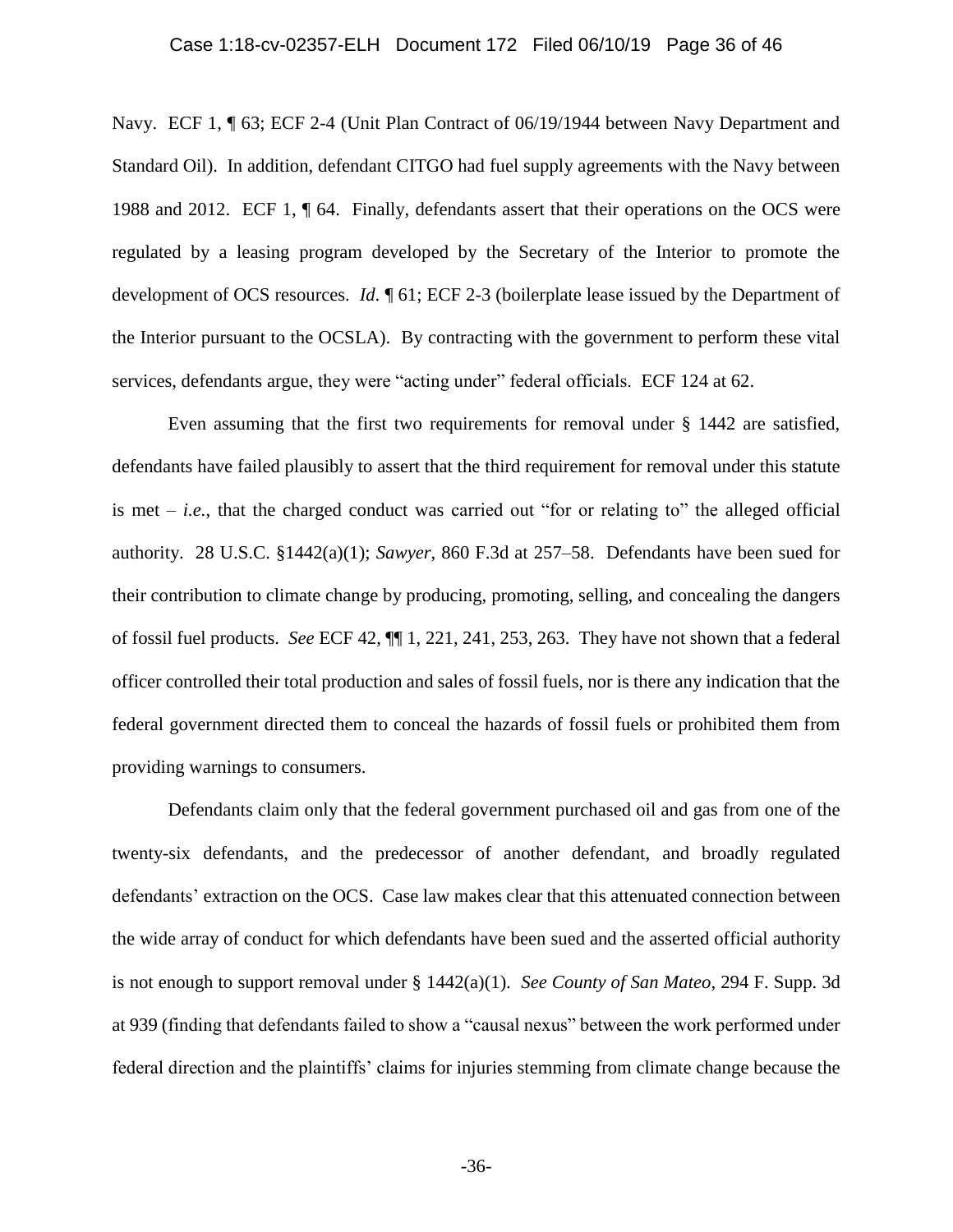### Case 1:18-cv-02357-ELH Document 172 Filed 06/10/19 Page 37 of 46

plaintiffs' claims were "based on a wider range of conduct"); *In re Wireless Tel*., 327 F. Supp. 2d 554, 562–63 (D. Md. 2004) (holding that phone manufacturers could not remove pursuant to § 1442(a)(1) where plaintiffs' claims were largely based on their failure to provide warnings to consumers and the manufacturers did not show that the government prohibited them from providing additional safeguards or information to consumers); *Ryan v. Dow Chem. Co*., 781 F. Supp. 934, 950 (E.D.N.Y. 1992) (finding that defendants could not remove case pursuant to §  $1442(a)(1)$  where they were "being sued for formulating and producing a product all of whose components were developed without direct government control and all of whose methods of manufacture were determined by the defendants")*. Cf*. *Sawyer*, 860 F.3d at 258 (finding a sufficient connection between the charged conduct and the asserted official authority where the plaintiffs alleged that defendant failed to warn them of asbestos in the boilers it manufactured for the Navy and the Navy dictated the content of the warnings on defendant's boilers).

Therefore, even assuming, *arguendo*, that the defendants were "acting under" federal officials on these occasions and can assert a colorable defense, removal based on the federal officer removal statute is not proper because defendants have failed to plausibly assert that the acts for which they have been sued were carried out "for or relating to" the alleged federal authority. 28 U.S.C. §1442(a)(1); *Sawyer*, 860 F.3d at 254.

# **3. Bankruptcy Removal Statute**

Defendants maintain that the bankruptcy removal statute, 28 U.S.C. § 1452, permits removal. ECF 124 at 64. That statute provides, in relevant part:

A party may remove any claim or cause of action in a civil action other than ... a civil action by a governmental unit to enforce such governmental unit's police or regulatory power, to the district court for the district where such civil action is pending, if such district court has jurisdiction of such claim or cause of action under section 1334 of this title.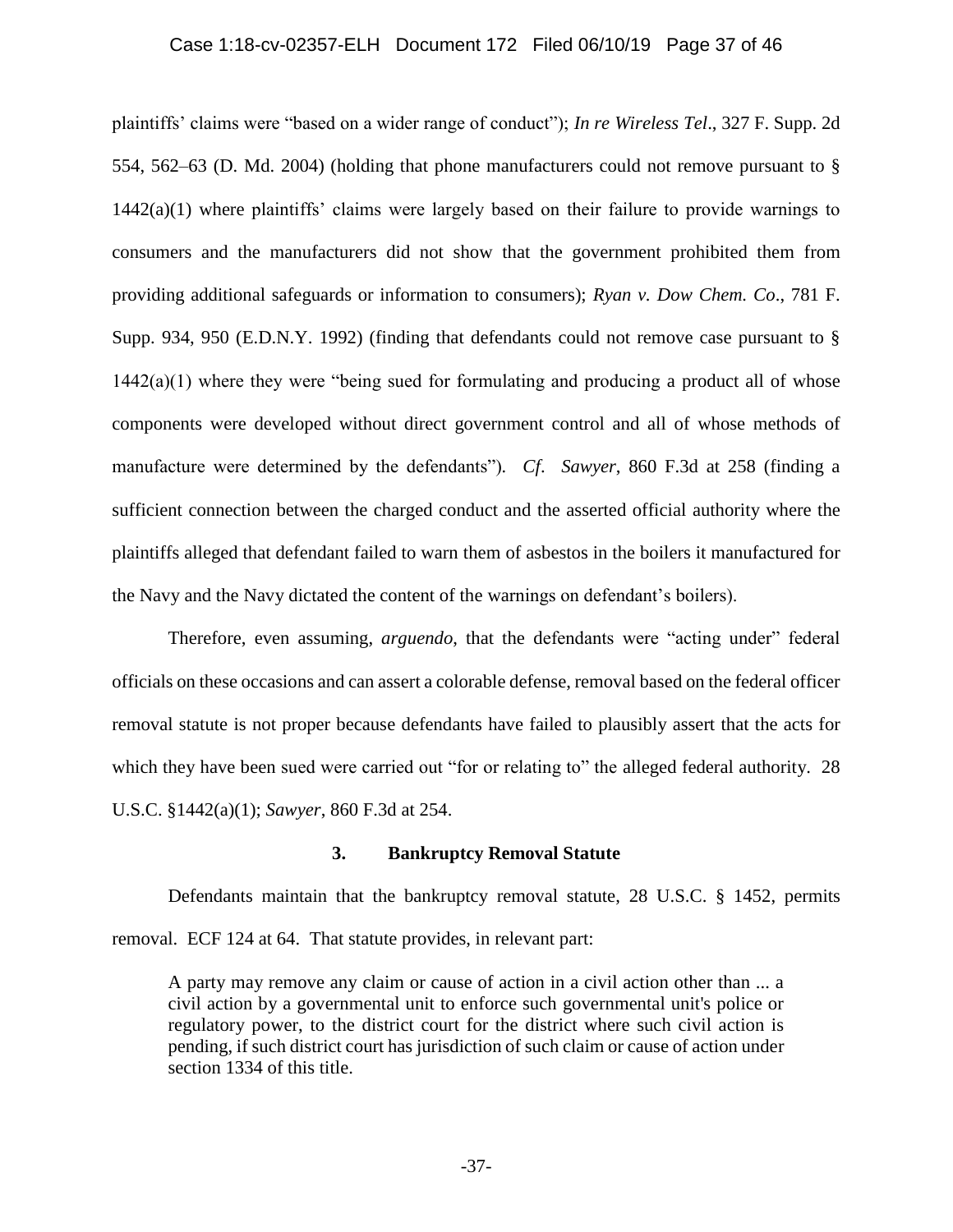28 U.S.C. § 1452(a). Section 1334, in turn, grants district courts original but not exclusive jurisdiction "of all civil proceedings … arising in or related to cases under title 11." *Id*. § 1334(b).

According to defendants, this action falls within the Court's original jurisdiction under § 1334 because it is "related to countless bankruptcy cases." ECF 124 at 64. Specifically, they claim that this action is related to bankruptcy proceedings involving the predecessor of defendant Chevron, Texaco, whose Chapter 11 plan was confirmed in 1987. *Id*. at 65. Defendants also assert that Texaco's Chapter 11 plan bars "certain claims" against it arising before March 15, 1988, and, because the City seeks to hold defendant Chevron liable for Texaco's culpable conduct before that date, the adjudication of the City's claims would affect the interpretation or administration of the plan. *Id*. In addition, defendants argue that this case is related to the bankruptcy proceedings of other companies in the fossil fuel industry, such as Peabody Energy. *Id*. Therefore, defendants posit that this case falls within the Court's "related to" jurisdiction and was properly removed under § 1452. *Id*. at 64–65.

The City contends, however, that this action does not fall within the Court's original jurisdiction under § 1334 because it is not related to any bankruptcy proceedings. ECF 111-1 at 59–60. In addition, the City argues that this action is exempt from removal under § 1452 because it represents an exercise of its police and regulatory powers. *Id*. at 56–58.

The Court first considers whether this action is "related to" a bankruptcy proceeding and, thus, subject to removal under the bankruptcy removal statute. 28 U.S.C. § 1334(b); 28 U.S.C. § 1452(a) ("A party may remove … if such district court has jurisdiction of such claim or cause of action under section 1334 of this title."). The "close nexus" test determines the scope of a court's "related to" jurisdiction in the post-confirmation context. *Valley Historic Ltd. P'ship v. Bank of N.Y.*, 486 F.3d 831, 836 (4th Cir. 2007). That is, for "related to" jurisdiction to exist after a Chapter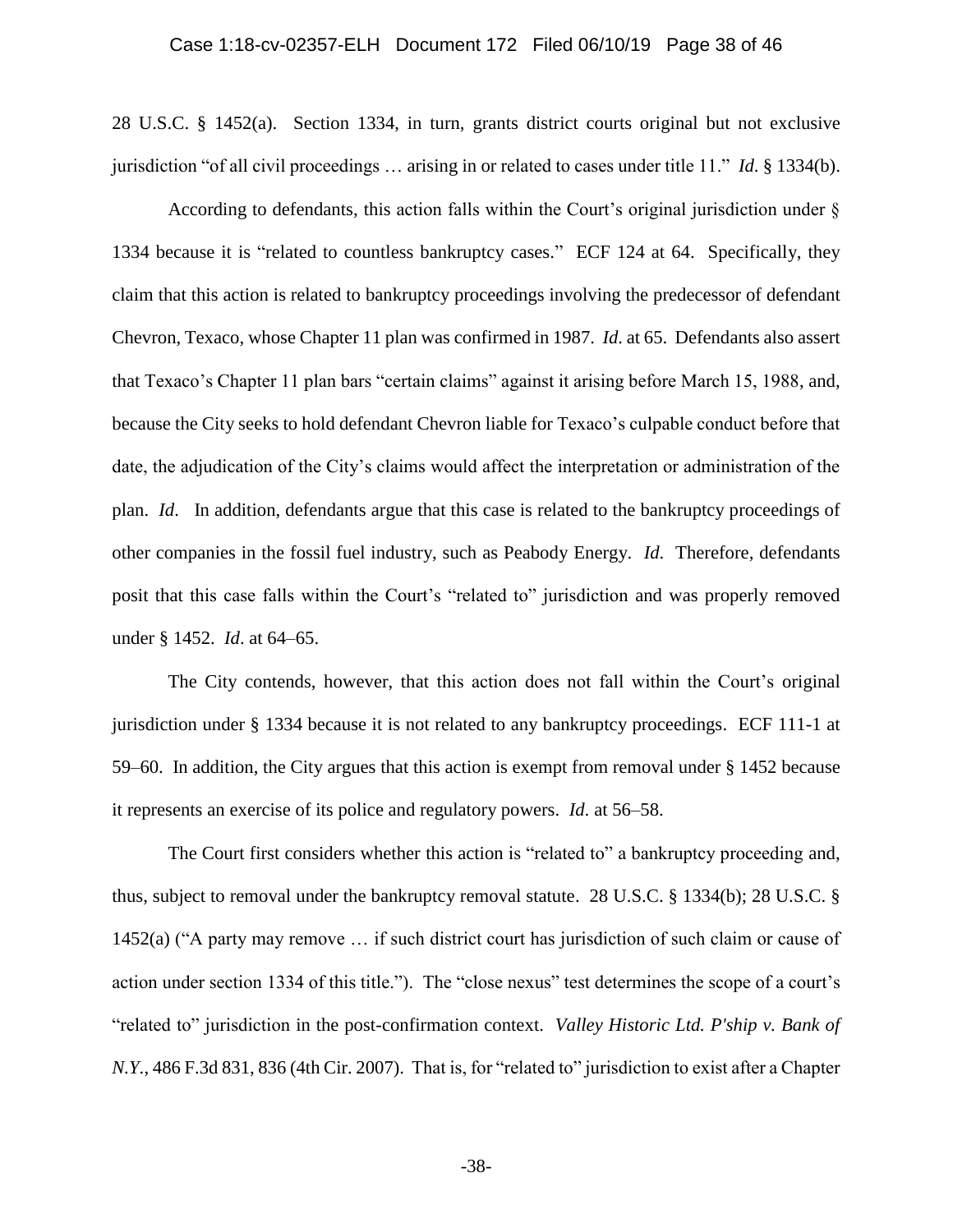#### Case 1:18-cv-02357-ELH Document 172 Filed 06/10/19 Page 39 of 46

11 plan is confirmed, "the claim must affect an integral aspect of the bankruptcy process – there must be a close nexus to the bankruptcy plan or proceeding." *Id*. at 836 (quoting *In re Resorts Int'l, Inc*., 372 F.3d 154, 166–67 (3d Cir. 2004)); *see also In re Wilshire Courtyard*, 729 F.3d 1279, 1287 (9th Cir. 2013).

Under this inquiry, "[m]atters that affect the interpretation, implementation, consummation, execution, or administration of the confirmed plan will typically have the requisite close nexus." *Valley Historic*, 486 F.3d at 836–37 (quoting *In re Resorts Int'l*, 372 F.3d at 167). As the Fourth Circuit explained, the "close nexus" requirement "insures that the proceeding serves a bankruptcy administration purpose on the date the bankruptcy court exercises that jurisdiction." *Id*. at 837. *See also In re Pegasus Gold Corp.*, 394 F.3d 1189, 1194 (9th Cir. 2005) (adopting the "close nexus" test for post-confirmation "related to" jurisdiction because it "recognizes the limited nature of post-confirmation jurisdiction but retains a certain flexibility").

Defendants fail to demonstrate that there is a "close nexus" between this action and any bankruptcy proceedings. The only bankruptcy plan that defendants identify was confirmed more than thirty years ago and, although defendants assert that the plan bars "certain claims against [Texaco] arising before March 15, 1988," they do not explain how the City's recently filed claims implicate this provision. ECF 124 at 65. At most, defendants have only established that some day a question *might* arise as to whether a previous bankruptcy discharge precludes the enforcement of a portion of the judgment in this case against defendant Chevron. This remote connection does not bring this case within the Court's "related to" jurisdiction. 28 U.S.C. 1334(b); *see In re Ray*, 624 F.3d 1124, 1135 (9th Cir. 2010) (holding that the bankruptcy court did not have "related to" jurisdiction over breach of contract action that "could have existed entirely apart from the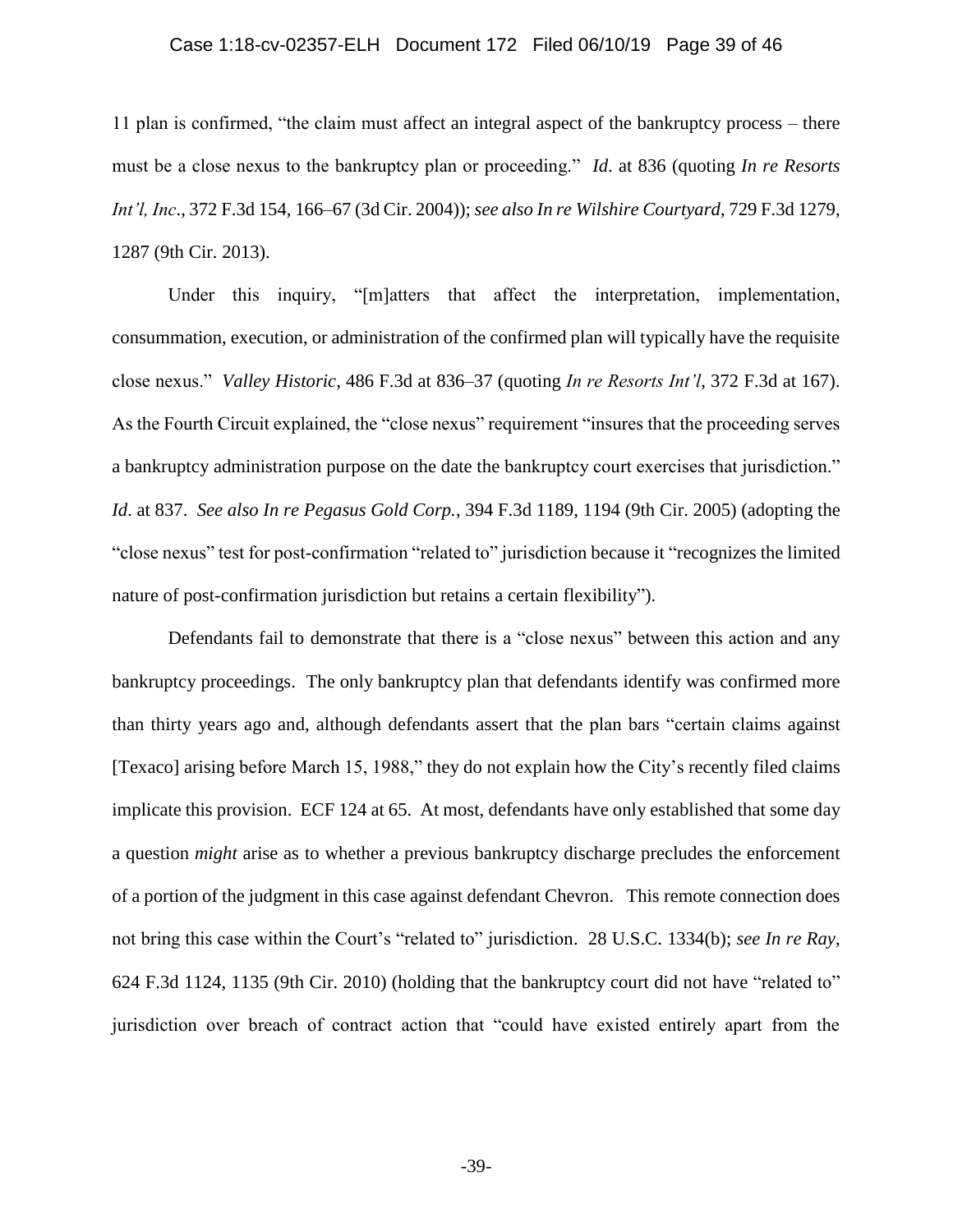# Case 1:18-cv-02357-ELH Document 172 Filed 06/10/19 Page 40 of 46

bankruptcy proceeding and did not necessarily depend upon resolution of a substantial question of bankruptcy law").

Moreover, even assuming, *arguendo*, that this action is within the Court's bankruptcy jurisdiction, it is exempt from removal under § 1452 as an exercise of the City's police or regulatory powers.

To my knowledge, the Fourth Circuit has not considered the parameters of the police or regulatory exception to removal under § 1452. It has, however, construed the phrase "police or regulatory power" in the automatic stay provision of the bankruptcy code. *See Safety-Kleen, Inc. (Pinewood) v. Wyche*, 274 F.3d 846, 865 (4th Cir. 2001). That section, in relevant part, exempts from the automatic stay "the commencement or continuation of an action or proceeding by a governmental unit … to enforce such governmental unit's … power and regulatory power, including the enforcement of a judgment other than a money judgment…" 11 U.S.C. § 362(b)(4). Because "[t]he language of the police and regulatory power exceptions in the automatic stay context and in the removal context is virtually identical, and the purpose behind each exception is the same," it is proper to look to judicial interpretation of § 362 for guidance in applying the exception in the removal context. *City & Cty. of San Francisco v. PG & E Corp*., 433 F.3d 1115, 1123 (9th Cir. 2006), *cert denied*, 549 U.S. 882 (2006); *see also In re Methyl Tertiary Butyl Ether ("MTBE") Prods. Liab. Litig.*, 488 F.3d 112, 132 (2d Cir. 2007) (looking to judicial interpretations of § 362(b)(4) for guidance in defining the parameters of a governmental unit's police or regulatory power in the context of § 1452).

The Fourth Circuit looks to the "purpose of the law that the state seeks to enforce" to determine whether an action is an exercise of a governmental entity's police and regulatory power. *Safety-Kleen*, 274 F.3d at 865. In *Safety-Kleen*, it explained the inquiry as follows:

 $-40-$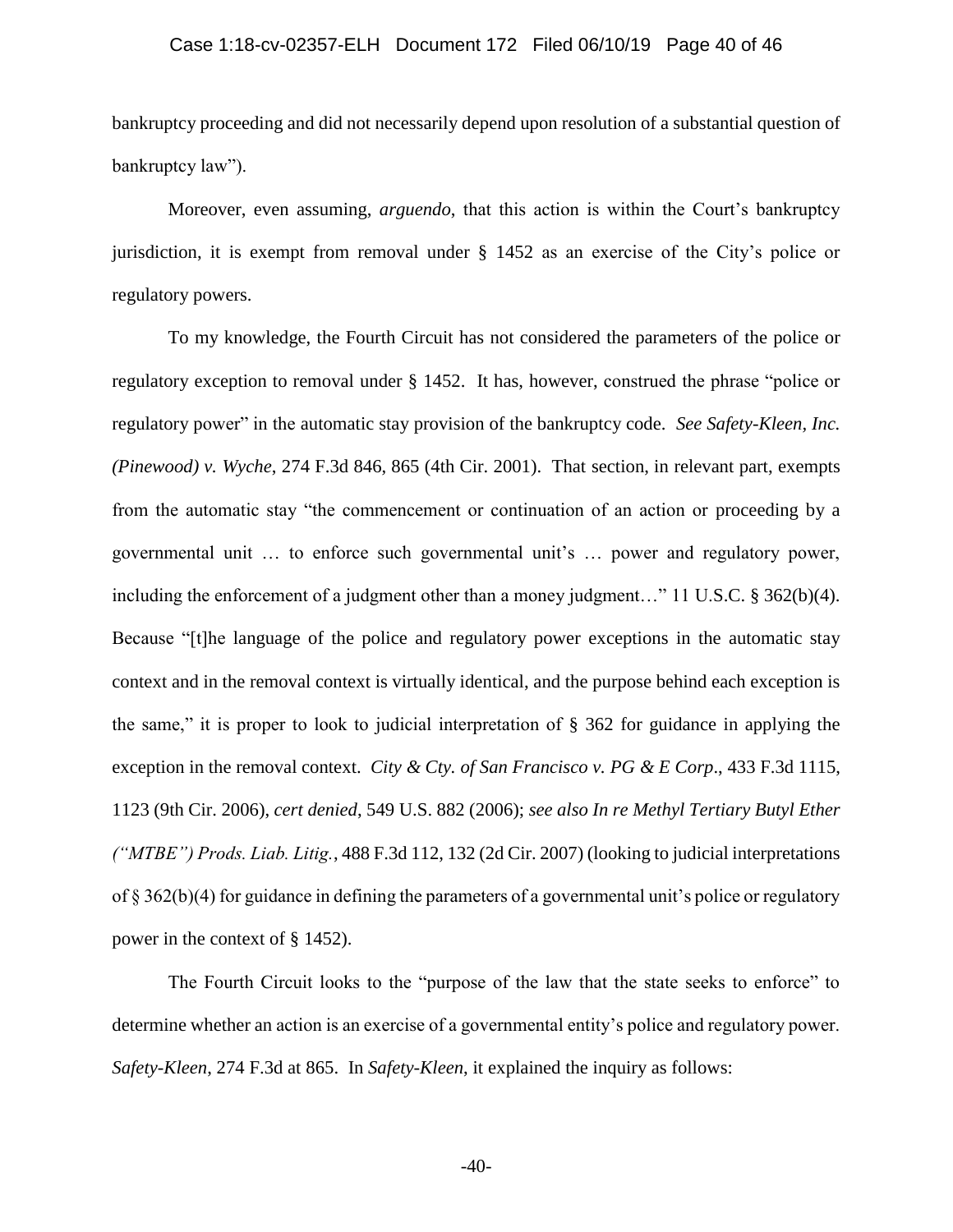If the purpose of the law is to promote "public safety and welfare," or to "effectuate public policy," then the exception applies. On the other hand, if the purpose of the law relates "to the protection of the government's pecuniary interest in the debtor's property," or to "adjudicate private rights," then the exception is inapplicable.

*Id.* (citations omitted). This inquiry is an objective one. *Id.* The court examines "the purpose of the law that the state seeks to enforce rather than the state's intent in enforcing the law in a particular case." *Id*.

The City asserts claims against defendants for injuries stemming from climate change. It brings this action on behalf of the public to remedy and prevent environmental damage, punish wrongdoers, and deter illegal activity. As other courts have recognized, such an action falls squarely within the police or regulatory exception to § 1452. *See County of San Mateo*, 294 F. Supp. 3d at 939 (holding that suits against oil companies for injuries stemming from climate change were exempt from bankruptcy removal statute because they were "aimed at protecting the public safety and welfare and brought on behalf of the public"); *MTBE*, 488 F.3d at 133 (finding that the police power exception prevented the removal of states' claims against corporations that manufactured and distributed gasoline containing MTBE because "the clear goal of these proceedings is to remedy and prevent environmental damage with potentially serious consequences for public health, a significant area of state policy"). *See also Safety-Kleen*, 274 F.3d at 866 (holding that a state environmental agency's attempt to enforce financial assurance requirements was within the regulatory exception because "the regulations serve to promote environmental safety in the design and operation of hazardous waste facilities").

That the relief sought by the City includes a monetary judgment does not alter this conclusion. In *Safety-Kleen*, the Fourth Circuit reasoned: "The fact that one purpose of the law is to protect the state's pecuniary interest does not necessarily mean that the exception is inapplicable. Rather, we must determine the *primary* purpose of the law that the state is attempting to enforce."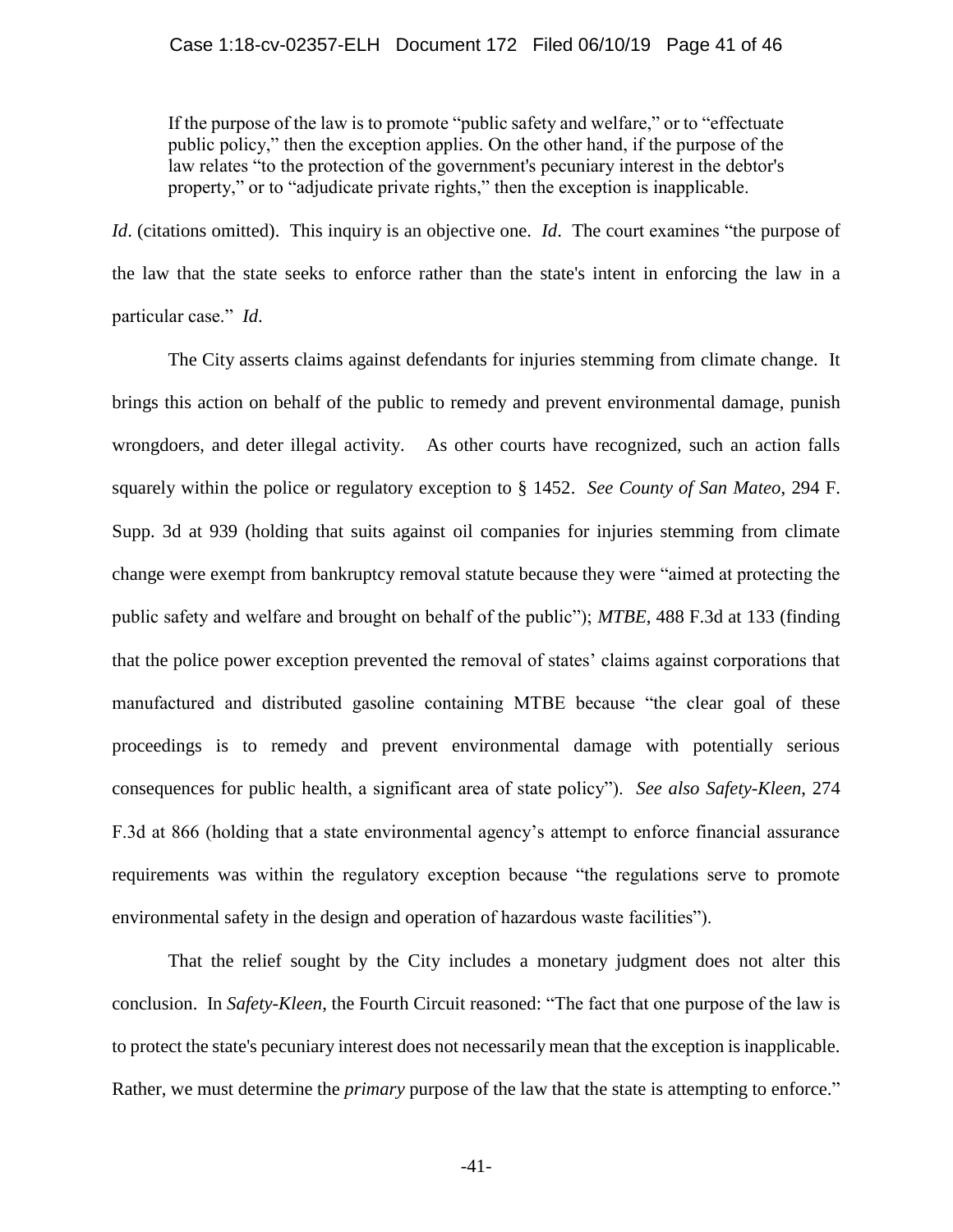274 F.3d at 865. *See also MTBE*, 488 F.3d at 133–34 (rejecting defendants' argument that the police power exception to § 1452 did not apply to suit brought by governmental units for environmental damage merely because they sought money damages).

Accordingly, I reject defendants' argument that removal of this case is proper under § 1452.

### **4. Admiralty Jurisdiction**

Defendants assert that admiralty jurisdiction supports removal of this action. The contention is premised on the fact that, according to defendants, the Complaint alleges injury based on their offshore oil and gas drilling from vessels. ECF 124 at 67.

The Constitution extends the federal judicial power "to all Cases of admiralty and maritime Jurisdiction." U.S. Const. art. III, § 2. Congress codified this power in a statute, 28 U.S.C. § 1333, which grants federal district courts "original jurisdiction, exclusive of the courts of the States, of … [a]ny civil case of admiralty or maritime jurisdiction, saving to suitors in all cases all other remedies to which they are otherwise entitled." *Id*. § 1333(1); *see Jerome B. Grubart, Inc. v. Great Lakes Dredge & Dock Co*., 513 U.S. 527, 531 (1995). The latter portion of this jurisdictional grant, often referred to as the "saving to suitors" clause, is a "grant to state courts of *in personam* jurisdiction, concurrent with admiralty courts." *Lewis v. Lewis & Clark Marine, Inc.*, 531 U.S. 438, 445 (2001) (citations omitted).

The City argues that admiralty claims brought in state court are not removable under 28 U.S.C. § 1441 absent some other jurisdictional basis, such as diversity or federal question jurisdiction. ECF 111-1 at 62. Further, it maintains that, even if admiralty jurisdiction *does* supply an independent basis for removal, this action does not fall within the Court's admiralty jurisdiction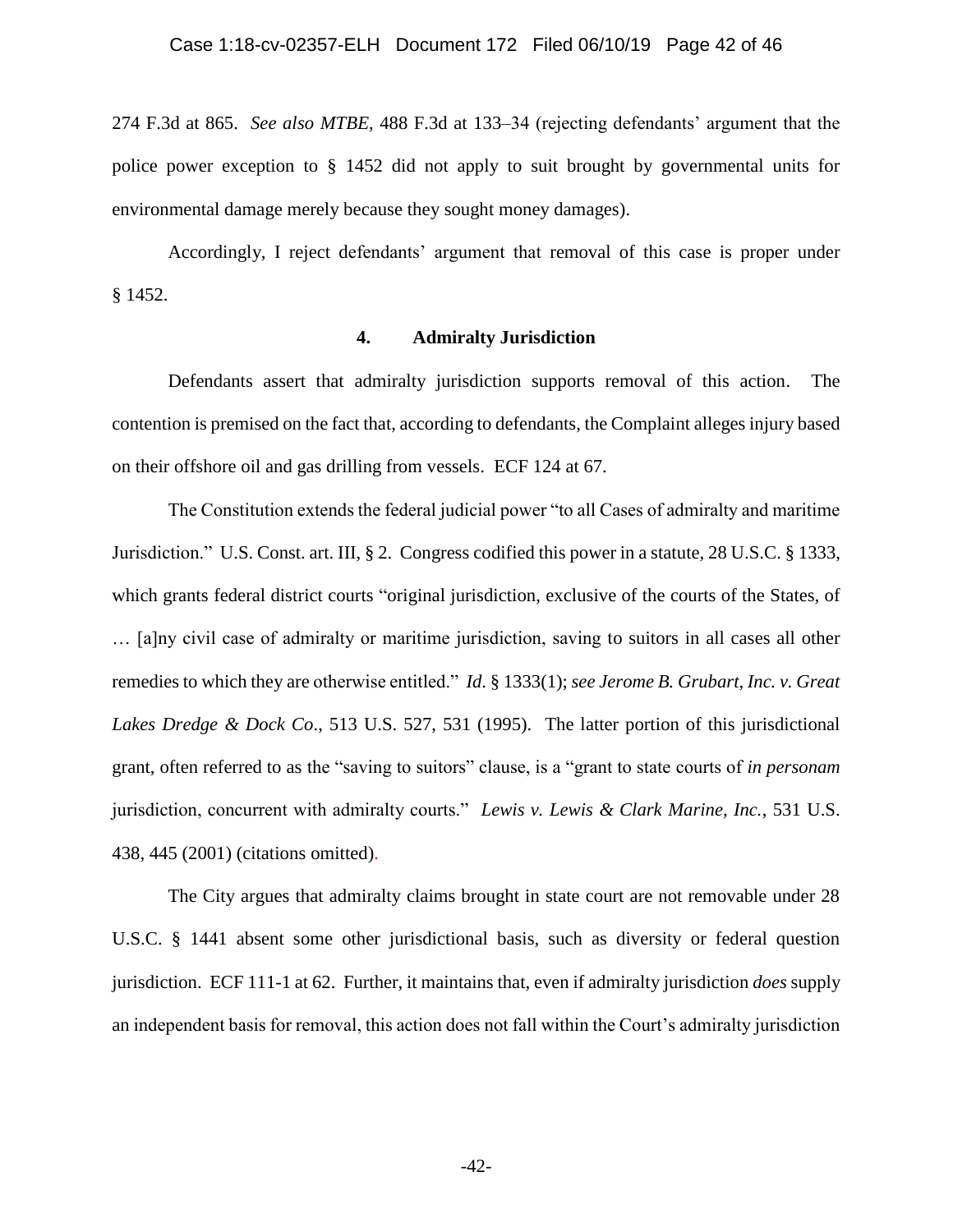# Case 1:18-cv-02357-ELH Document 172 Filed 06/10/19 Page 43 of 46

because it satisfies neither the "location" test nor the "connection to maritime activity" test articulated by the Supreme Court. *Id*. at 63–64 (citing *Grubart*, 513 U.S. at 534).

The scope of removal jurisdiction over admiralty claims has generated significant confusion over the years. *See* 14A Charles Alan Wright, Arthur R. Miller & Edward H. Cooper, *Federal Practice and Procedure: Jurisdiction* § 3674 (4th ed. 2013) ("Whether an admiralty or maritime matter instituted in a state court falls within the removal jurisdiction of the federal courts is a question that has been beset by confusion and uncertainty over the years, some of which continues to this day.").

To my knowledge, most of the courts that have considered the issue have concluded that admiralty claims are not removable absent an independent basis for federal jurisdiction, such as diversity. *See Cassidy v. Murray*, 34 F. Supp. 3d 579, 583 (D. Md. 2014); *Forde v. Hornblower N.Y., LLC*, 243 F. Supp. 3d 461, 467–68 (S.D.N.Y. 2017) (noting that "the overwhelming majority of district courts" have held that admiralty claims are not removable absent another basis for jurisdiction); *Langlois v. Kirby Inland Marine, LP*, 139 F. Supp. 3d 804, 809–10 (M.D. La. 2015) (citing over forty cases for the proposition that a "growing chorus of district courts that have concluded that the [the 2011 amendment to § 1441] did not upset the long-established rule that general maritime law claims, saved to suitors, are not removable to federal court, absent some basis for original federal jurisdiction other than admiralty"). *See also* 14A Wright & Miller, *supra*, § 3674 (4th ed. Supp. 2019) (noting that a majority of courts have found that admiralty jurisdiction does not independently support removal). But, as defendants point out, some courts have held otherwise. *See Ryan v. Hercules Offshore, Inc*., 945 F. Supp. 2d 772, 777–78 (S.D. Tex. 2013) (holding that admiralty claims are freely removable); *see also Exxon Mobil Corp. v. Starr Indem. & Liab. Co*., Civ. No. NFA-14-1147, 2014 WL 2739309, at \*2 (S.D. Tex. June 17, 2014),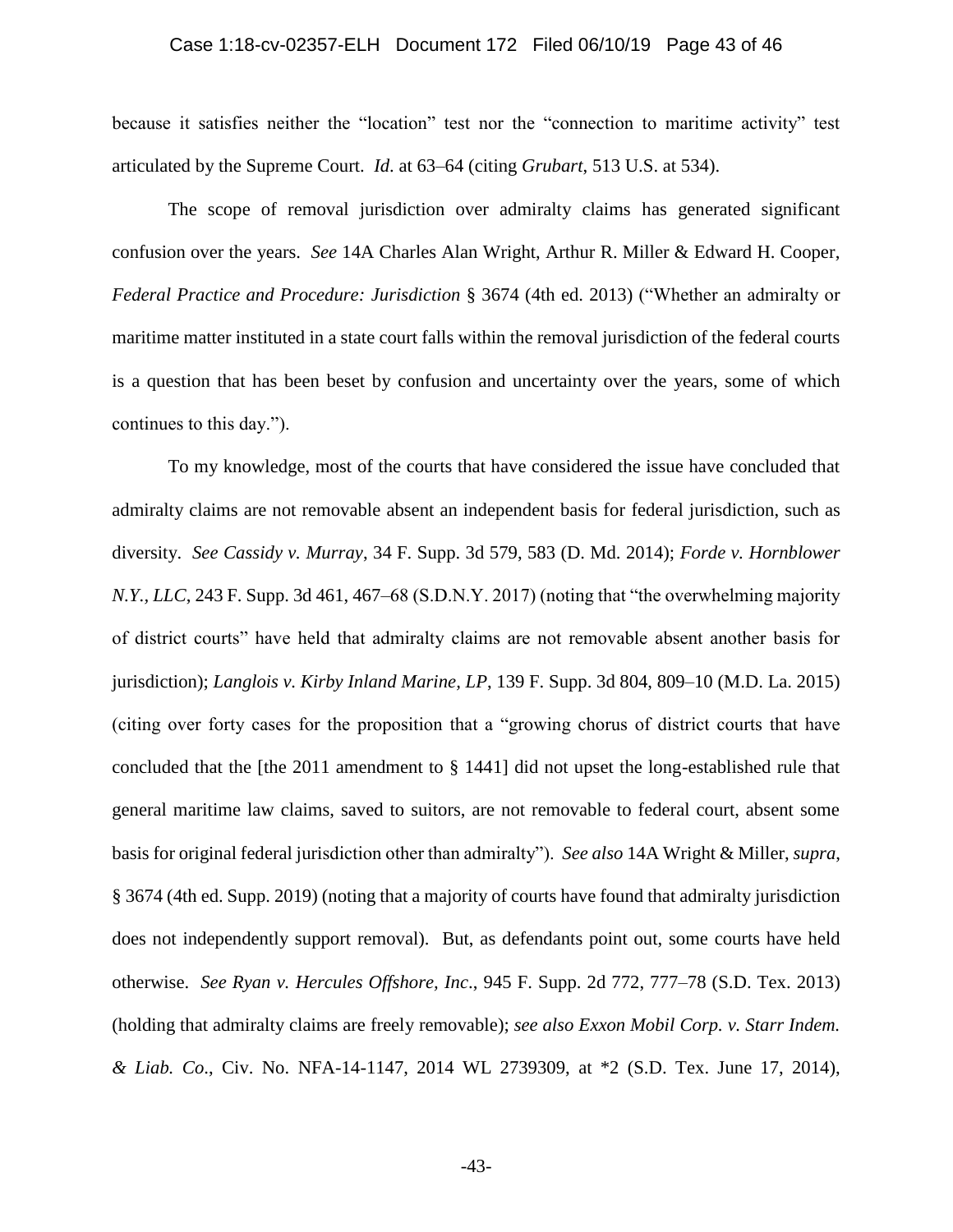### Case 1:18-cv-02357-ELH Document 172 Filed 06/10/19 Page 44 of 46

*remanded on other grounds on reconsideration*, 2014 WL 4167807 (S.D. Tex. Aug. 20, 2014); *Carrigan v. M/V AMC Ambassador*, Civ. No. EW-13-3208, 2014 WL 358353, at \*2 (S.D. Tex. Jan. 31, 2014).

In my view, this Court need not weigh in on this admittedly complicated issue. I find safe harbor in the view that, even if admiralty jurisdiction *does* provide an independent basis for removal, this case is outside the Court's admiralty jurisdiction.

As to a tort claim, a party seeking to invoke federal admiralty jurisdiction pursuant to 28 U.S.C. §1333(1) must satisfy two tests: the "location test" and the "maritime connection" test. *Grubart*, 513 U.S. at 534, 538. To satisfy the location test, a plaintiff must show that the tort at issue "occurred on navigable water," or if the injury was suffered on land, that it was "caused by a vessel on navigable water" within the meaning of the Admiralty Extension Act. *Id*. at 534 (citing former 46 U.S.C. § 30101(a) (2012)). To satisfy the maritime connection test, a plaintiff must show that the case has "a potentially disruptive impact on maritime commerce" and that the "general character of the activity giving rise to the incident shows a substantial relationship to traditional maritime activity." *Id*. (internal quotation marks and citations omitted).

The Court's analysis begins and ends with the location test. Defendants do not dispute that the City's injuries occurred on land; they argue only that the location test is satisfied because the City's injuries were caused by vessels on navigable waters within the meaning of the Admiralty Extension Act, 46 U.S.C. § 30101(a). ECF 124 at 69.

The Admiralty Extension Act provides, in relevant part, 46 U.S.C. § 30101(a):

The admiralty and maritime jurisdiction of the United States extends to and includes cases of injury or damage, to person or property, caused by a vessel on navigable waters, even though the injury or damage is done or consummated on land.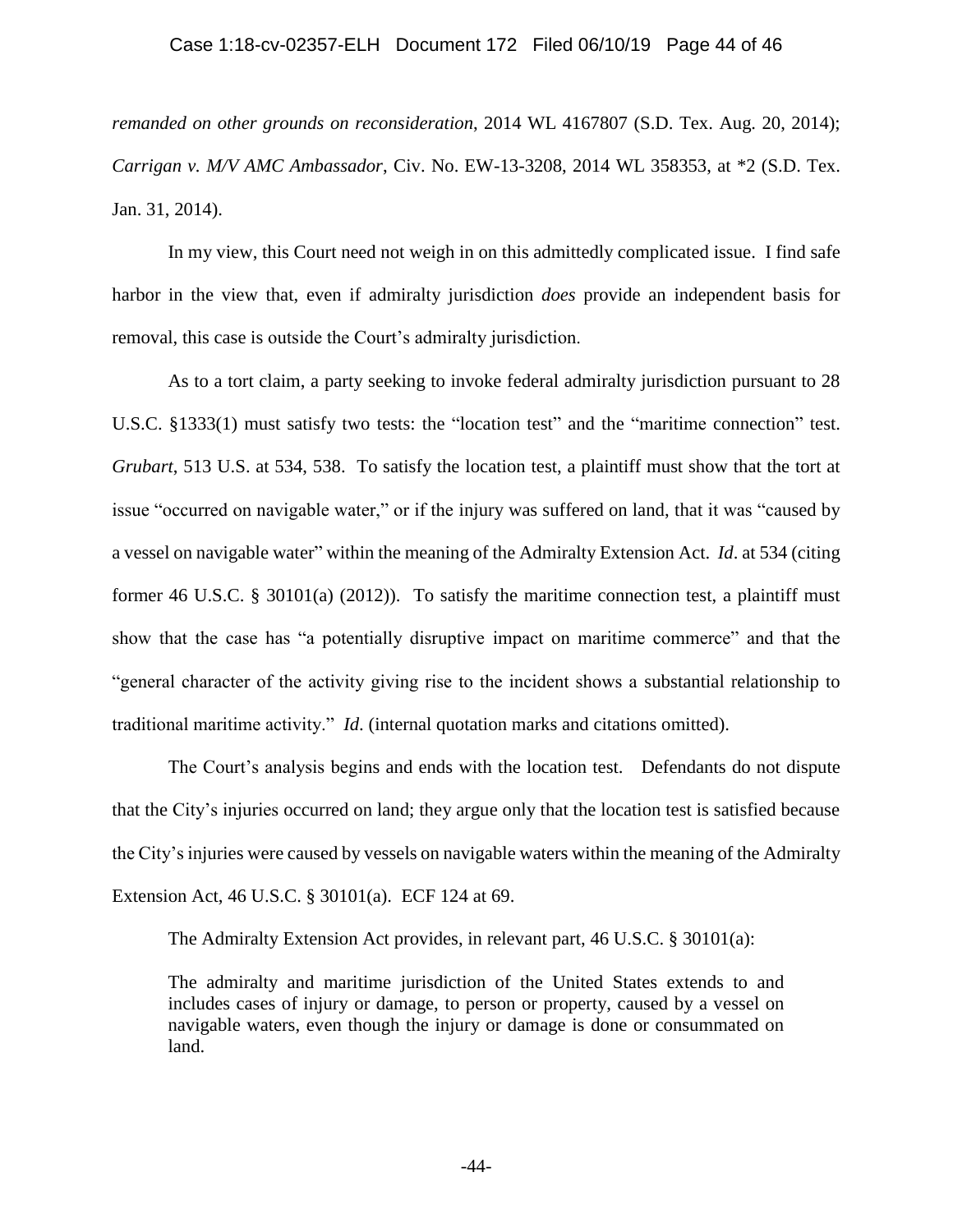# Case 1:18-cv-02357-ELH Document 172 Filed 06/10/19 Page 45 of 46

The statute broadened the reach of admiralty jurisdiction to include claims for injuries suffered on land that are caused by vessels. *See id*. Congress passed the Admiralty Extension Act "specifically to overrule or circumvent" a line of Supreme Court cases that had "refused to permit recovery in admiralty even where a ship or its gear, through collision or otherwise, caused damage to persons ashore or to bridges, docks, or other shore-based property." *Victory Carriers, Inc. v. Law*, 404 U.S. 202, 209 (1971); *see also Louisville & N.R. Co. v. M/V Bayou Lacombe*, 597 F.2d 469, 472 (5th Cir. 1979) ("As a result of the Act, a plaintiff is no longer precluded from suing in admiralty when a vessel collides with a land structure, such as a bridge.").

Not all torts involving vessels on navigable waters fall within the Admiralty Extension Act, however. Rather, the Act requires that an injury on land be proximately caused by a vessel or its appurtenances. *Grubart*, 513 U.S. at 536 (holding that the terms "caused by" in the Admiralty Extension Act require proximate causation); *see also Pryor v. Am. President Lines*, 520 F.2d 974, 979 (4th Cir. 1975) (holding that "a ship or its appurtenances must proximately cause an injury on shore" to fall within admiralty jurisdiction), *cert. denied*, 423 U.S. 1055 (1976); *Adamson v. Port of Bellingham*, 907 F.3d 1122, 1131–32 (9th Cir. 2018) (holding that the Admiralty Extension Act applies only when an injury on land is proximately caused by a vessel or its appurtenances, not those performing acts for the vessel); *Scott v. Trump Ind., Inc*., 337 F.3d 939, 943 (7th Cir. 2003); *Egorov, Puchinsky, Afanasiev & Juring v. Terriberry, Carroll & Yancey*, 183 F.3d 453, 456 (5th Cir. 1999) (stating that "the [Admiralty Extension] Act means the vessel and her appurtenances, and does not include those performing actions for the vessel") (citations omitted).

Even if mobile drilling platforms qualify as "vessels" in admiralty, defendants have failed to demonstrate that the City's injuries were "caused by a vessel on navigable waters," within the meaning of the Admiralty Extension Act. 46 U.S.C. § 30101(a). The City nowhere alleges that

-45-